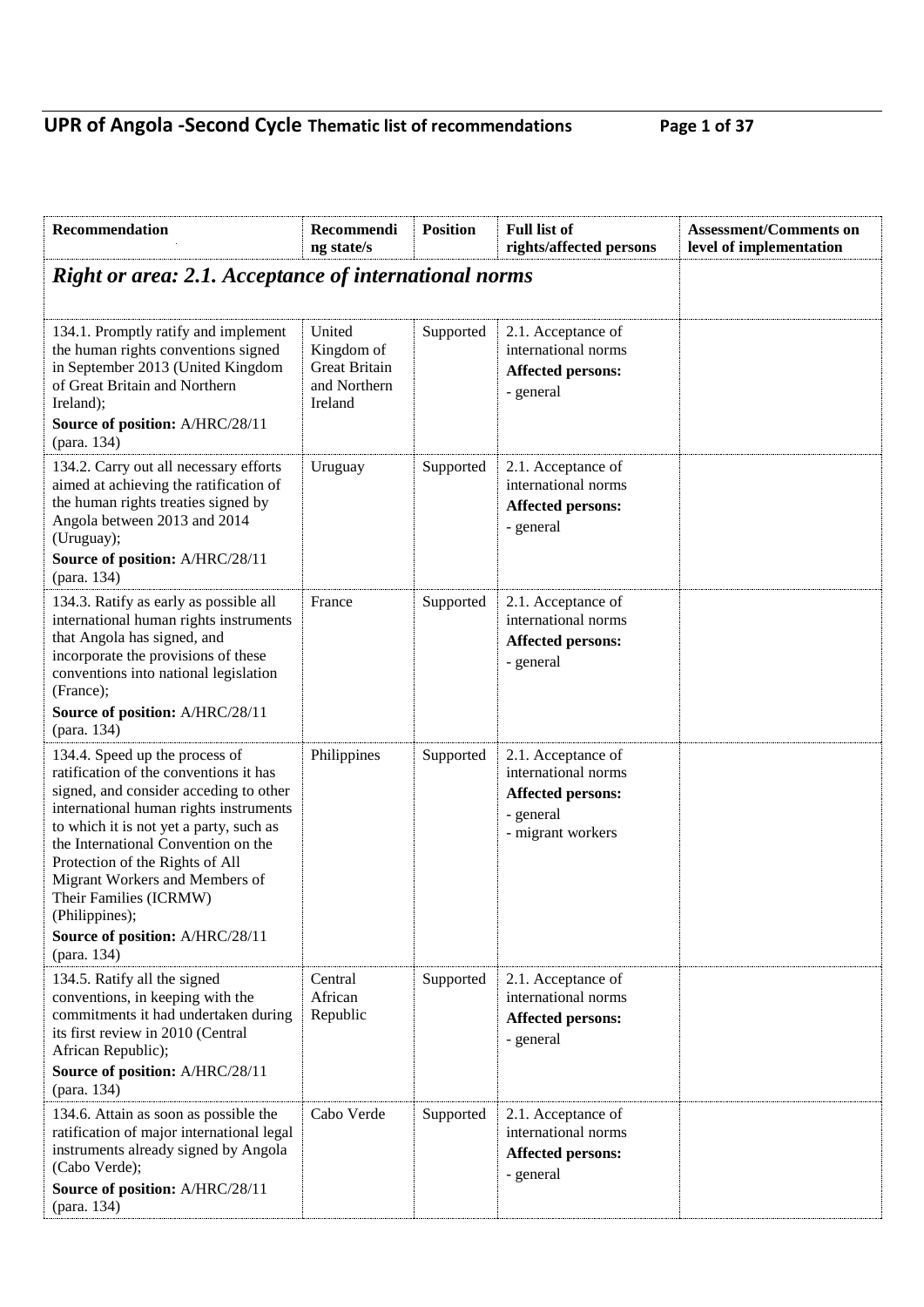## **UPR of Angola -Second Cycle Thematic list of recommendations Page 2 of 37**

| Recommendation                                                                                                                                                                                                                                                                                                                                 | Recommendi<br>ng state/s | <b>Position</b> | <b>Full list of</b><br>rights/affected persons                                             | <b>Assessment/Comments on</b><br>level of implementation |
|------------------------------------------------------------------------------------------------------------------------------------------------------------------------------------------------------------------------------------------------------------------------------------------------------------------------------------------------|--------------------------|-----------------|--------------------------------------------------------------------------------------------|----------------------------------------------------------|
| 134.7. Take appropriate steps to<br>accelerate the ratification process on<br>the International Convention on the<br>Elimination of All Forms of Racial<br>Discrimination (Viet Nam);<br>Source of position: A/HRC/28/11<br>(para. 134)                                                                                                        | Viet Nam                 | Supported       | 2.1. Acceptance of<br>international norms<br><b>Affected persons:</b><br>- general         |                                                          |
| 134.8. Finalize the ratification process<br>for the five instruments it has signed<br>(Zimbabwe);<br>Source of position: A/HRC/28/11<br>(para. 134)                                                                                                                                                                                            | Zimbabwe                 | Supported       | 2.1. Acceptance of<br>international norms<br>Affected persons:<br>- general                |                                                          |
| 134.9. Continue its efforts for<br>ratification of ICERD and CAT<br>(Azerbaijan);<br>Source of position: A/HRC/28/11<br>(para. 134)                                                                                                                                                                                                            | Azerbaijan               | Supported       | 2.1. Acceptance of<br>international norms<br><b>Affected persons:</b><br>- general         |                                                          |
| 134.10. Swiftly ratify the Convention<br>against Torture and Other Cruel,<br>Inhuman or Degrading Treatment or<br>Punishment and adopt all necessary<br>measures to enact it at the national<br>level, in particular with regard to<br>improving living standards in prison<br>and preventing abuse and ill-treatment<br>of detainees (Italy); | Italy                    | Supported       | 2.1. Acceptance of<br>international norms<br><b>Affected persons:</b><br>- general         |                                                          |
| Source of position: A/HRC/28/11<br>(para. 134)                                                                                                                                                                                                                                                                                                 |                          |                 |                                                                                            |                                                          |
| 134.11. Continue the process of<br>accession to international human<br>rights instruments, particularly the<br>ratification of CAT and OP-CAT and<br>ICERD (Brazil);<br>Source of position: A/HRC/28/11                                                                                                                                        | <b>Brazil</b>            | Supported       | 2.1. Acceptance of<br>international norms<br><b>Affected persons:</b><br>- general         |                                                          |
| (para. 134)<br>134.12. Continue and complete the<br>signature and ratification process of<br>the various relevant international<br>human rights instruments (Benin);<br>Source of position: A/HRC/28/11<br>(para. 134)                                                                                                                         | Benin                    | Supported       | 2.1. Acceptance of<br>international norms<br><b>Affected persons:</b><br>- general         |                                                          |
| 134.13. Consider ratifying the<br>International Convention on the<br>Protection of the Rights of All<br>Migrant Workers and Members of<br>Their Families (Burkina Faso);<br>Source of position: A/HRC/28/11<br>(para. 134)                                                                                                                     | Burkina Faso             | Supported       | 2.1. Acceptance of<br>international norms<br><b>Affected persons:</b><br>- migrant workers |                                                          |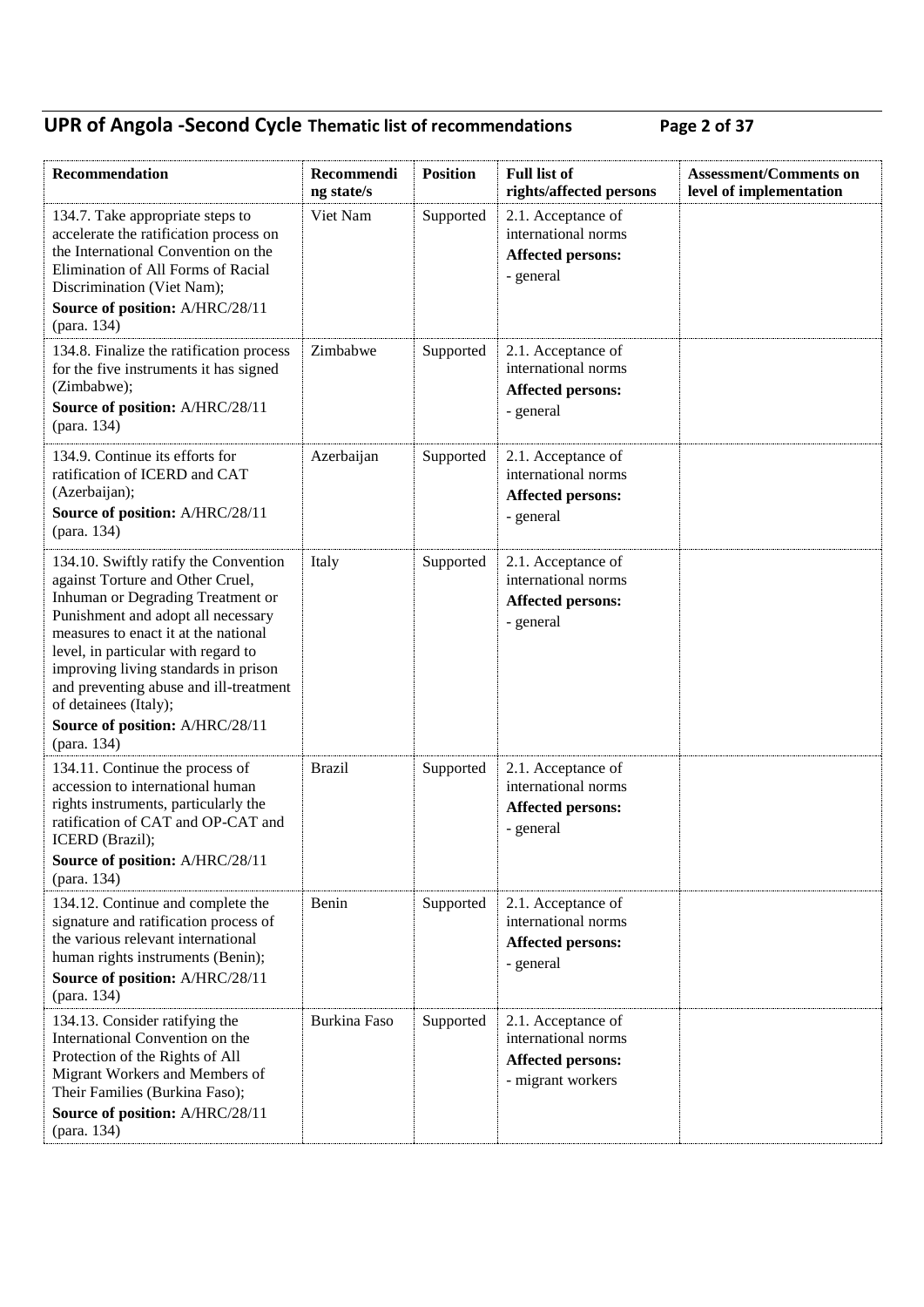## **UPR of Angola -Second Cycle Thematic list of recommendations Page 3 of 37**

| Recommendation                                                                                                                                                                                                                                                                                                                                                                                                       | Recommendi<br>ng state/s | <b>Position</b> | <b>Full list of</b><br>rights/affected persons                                                                            | <b>Assessment/Comments on</b><br>level of implementation |
|----------------------------------------------------------------------------------------------------------------------------------------------------------------------------------------------------------------------------------------------------------------------------------------------------------------------------------------------------------------------------------------------------------------------|--------------------------|-----------------|---------------------------------------------------------------------------------------------------------------------------|----------------------------------------------------------|
| 134.14. Consider the possibility of<br>ratifying the International Convention<br>on the Protection of the Rights of All<br>Migrant Workers and Members of<br>Their Families (Ecuador);<br>Source of position: A/HRC/28/11                                                                                                                                                                                            | Ecuador                  | Supported       | 2.1. Acceptance of<br>international norms<br><b>Affected persons:</b><br>- migrants                                       |                                                          |
| (para. 134)                                                                                                                                                                                                                                                                                                                                                                                                          |                          |                 |                                                                                                                           |                                                          |
| 134.15. To pursue its efforts to accede<br>to international instruments, in<br>particular human rights instruments<br>(Côte d'Ivoire);<br>Source of position: A/HRC/28/11<br>(para. 134)                                                                                                                                                                                                                             | Côte d'Ivoire            | Supported       | 2.1. Acceptance of<br>international norms<br><b>Affected persons:</b><br>- general                                        |                                                          |
| 134.16. Ratify CAT and OP-CAT<br>without delay (Czech Republic);<br>Source of position: A/HRC/28/11<br>(para. 134)                                                                                                                                                                                                                                                                                                   | Czech<br>Republic        | Supported       | 2.1. Acceptance of<br>international norms<br><b>Affected persons:</b><br>- general                                        |                                                          |
| 134.17. Ratify the Convention against<br>Torture and its Optional Protocol<br>(Denmark);<br>Source of position: A/HRC/28/11<br>(para. 134)                                                                                                                                                                                                                                                                           | Denmark                  | Supported       | 2.1. Acceptance of<br>international norms<br><b>Affected persons:</b><br>- general                                        |                                                          |
| 134.18. Finalize the ratification of the<br>International Convention on the<br>Elimination of All Forms of Racial<br>Discrimination (Gabon);<br>Source of position: A/HRC/28/11<br>(para. 134)                                                                                                                                                                                                                       | Gabon                    | Supported       | 2.1. Acceptance of<br>international norms<br><b>Affected persons:</b><br>- general                                        |                                                          |
| 134.19. Ratify the Convention against<br>Torture and Other Cruel, Inhuman or<br>Degrading Treatment or Punishment,<br>the International Convention for the<br>Protection of All Persons from<br>Enforced Disappearance, and the<br>International Convention on the<br>Protection of the Rights of All<br>Migrant Workers and Members of<br>Their Families (Ghana);<br>Source of position: A/HRC/28/11<br>(para. 134) | Ghana                    | Supported       | 2.1. Acceptance of<br>international norms<br><b>Affected persons:</b><br>- general<br>- migrants<br>- disappeared persons |                                                          |
| 134.20. Continue and expedite the<br>ratification process of CAT<br>(Indonesia);<br>Source of position: A/HRC/28/11<br>(para. 134)                                                                                                                                                                                                                                                                                   | Indonesia                | Supported       | 2.1. Acceptance of<br>international norms<br><b>Affected persons:</b><br>- general                                        |                                                          |
| 134.21. Complete, without delay, the<br>ratification of the Convention against<br>Torture and Other Cruel, Inhuman or<br>Degrading Treatment or Punishment<br>(Kenya);<br>Source of position: A/HRC/28/11<br>(para. 134)                                                                                                                                                                                             | Kenya                    | Supported       | 2.1. Acceptance of<br>international norms<br><b>Affected persons:</b><br>- general                                        |                                                          |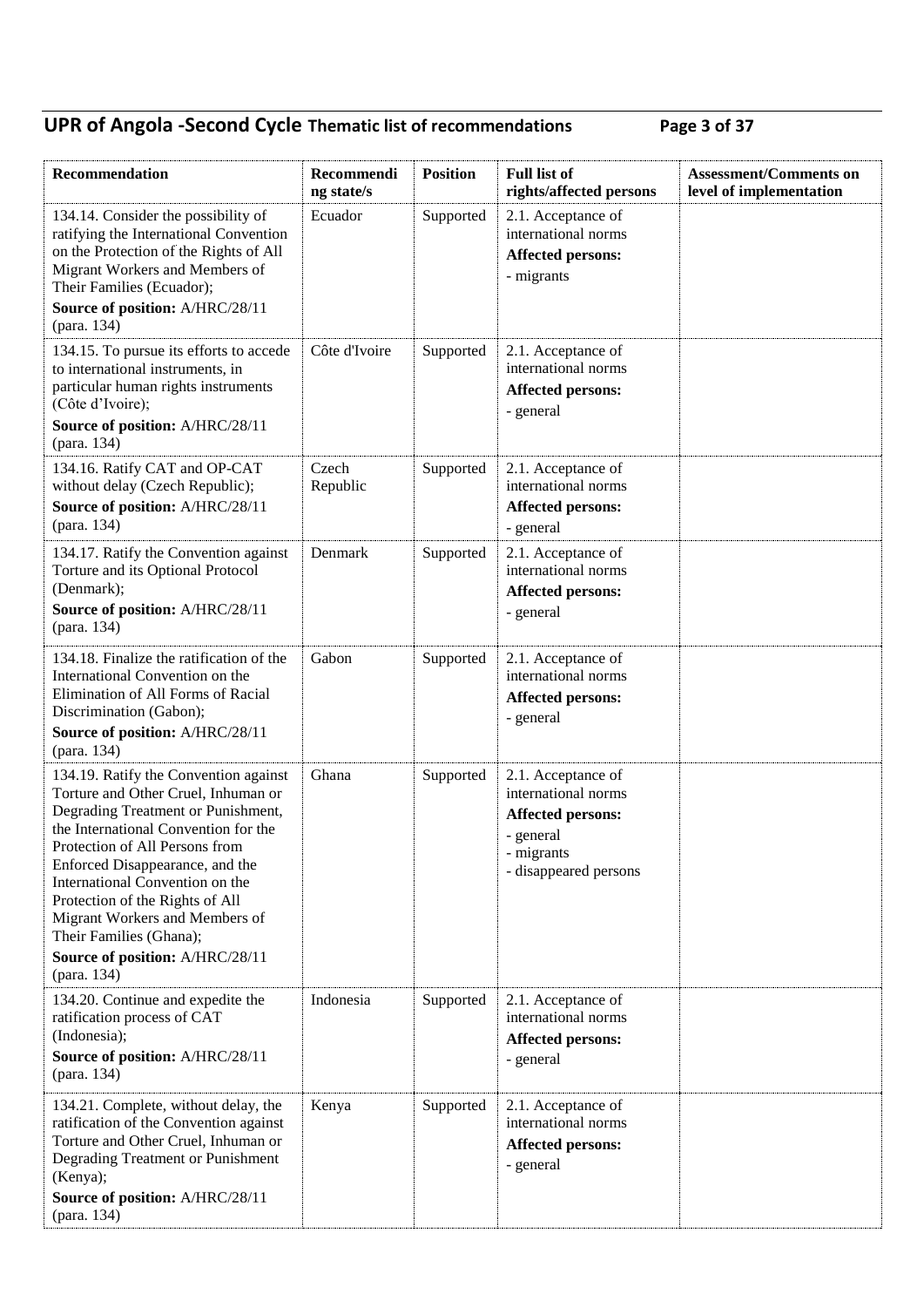## **UPR of Angola -Second Cycle Thematic list of recommendations Page 4 of 37**

| Recommendation                                                                                                                                                                                                                                                                                     | Recommendi<br>ng state/s | <b>Position</b> | <b>Full list of</b><br>rights/affected persons                                                                                                             | <b>Assessment/Comments on</b><br>level of implementation |
|----------------------------------------------------------------------------------------------------------------------------------------------------------------------------------------------------------------------------------------------------------------------------------------------------|--------------------------|-----------------|------------------------------------------------------------------------------------------------------------------------------------------------------------|----------------------------------------------------------|
| 134.22. Ratify the Optional Protocol<br>to the Convention against Torture<br>(Lebanon);<br>Source of position: A/HRC/28/11<br>(para. 134)                                                                                                                                                          | Lebanon                  | Supported       | 2.1. Acceptance of<br>international norms<br><b>Affected persons:</b><br>- general                                                                         |                                                          |
| 134.23. Take necessary steps to ratify<br>or accede to other major international<br>human rights instruments which are<br>still outstanding (Lesotho);<br>Source of position: A/HRC/28/11<br>(para. 134)                                                                                           | Lesotho                  | Supported       | 2.1. Acceptance of<br>international norms<br><b>Affected persons:</b><br>- general                                                                         |                                                          |
| 134.24. Ratify ICRMW (Mali);<br>Source of position: A/HRC/28/11<br>(para. 134)                                                                                                                                                                                                                     | Mali                     | Supported       | 2.1. Acceptance of<br>international norms<br><b>Affected persons:</b><br>- general                                                                         |                                                          |
| 134.25. Complete the internal legal<br>procedure in order to ratify ICCPR-<br>OP 2 (Montenegro);<br>Source of position: A/HRC/28/11<br>(para. 134)                                                                                                                                                 | Montenegro               | Supported       | 2.1. Acceptance of<br>international norms<br><b>Affected persons:</b><br>- general                                                                         |                                                          |
| 134.26. Consider ratifying the<br>International Convention on the<br>Elimination of All Forms of Racial<br>Discrimination (Mexico);<br>Source of position: A/HRC/28/11<br>(para. 134)                                                                                                              | Mexico                   | Supported       | 2.1. Acceptance of<br>international norms<br><b>Affected persons:</b><br>- minorities/ racial, ethnic,<br>linguistic, religious or<br>descent-based groups |                                                          |
| 134.27. Consider taking the requisite<br>measures aimed at the speedy<br>ratification of all the outstanding<br>international human rights instruments<br>accepted in 2010, these being ICCPR-<br>OP 2, CAT, OP-CAT and OP-<br>ICESCR (Namibia);<br>Source of position: A/HRC/28/11<br>(para. 134) | Namibia                  | Supported       | 2.1. Acceptance of<br>international norms<br><b>Affected persons:</b><br>- general                                                                         |                                                          |
| 134.28. Continue attention towards<br>further ratifications, including CAT<br>and ICERD (New Zealand);<br>Source of position: A/HRC/28/11<br>(para. 134)                                                                                                                                           | New Zealand              | Supported       | 2.1. Acceptance of<br>international norms<br><b>Affected persons:</b><br>- general                                                                         |                                                          |
| 134.29. Ratify CAT as soon as<br>possible and fully implement it<br>without delay (Switzerland);<br>Source of position: A/HRC/28/11<br>(para. 134)                                                                                                                                                 | Switzerland              | Supported       | 2.1. Acceptance of<br>international norms<br><b>Affected persons:</b><br>- general                                                                         |                                                          |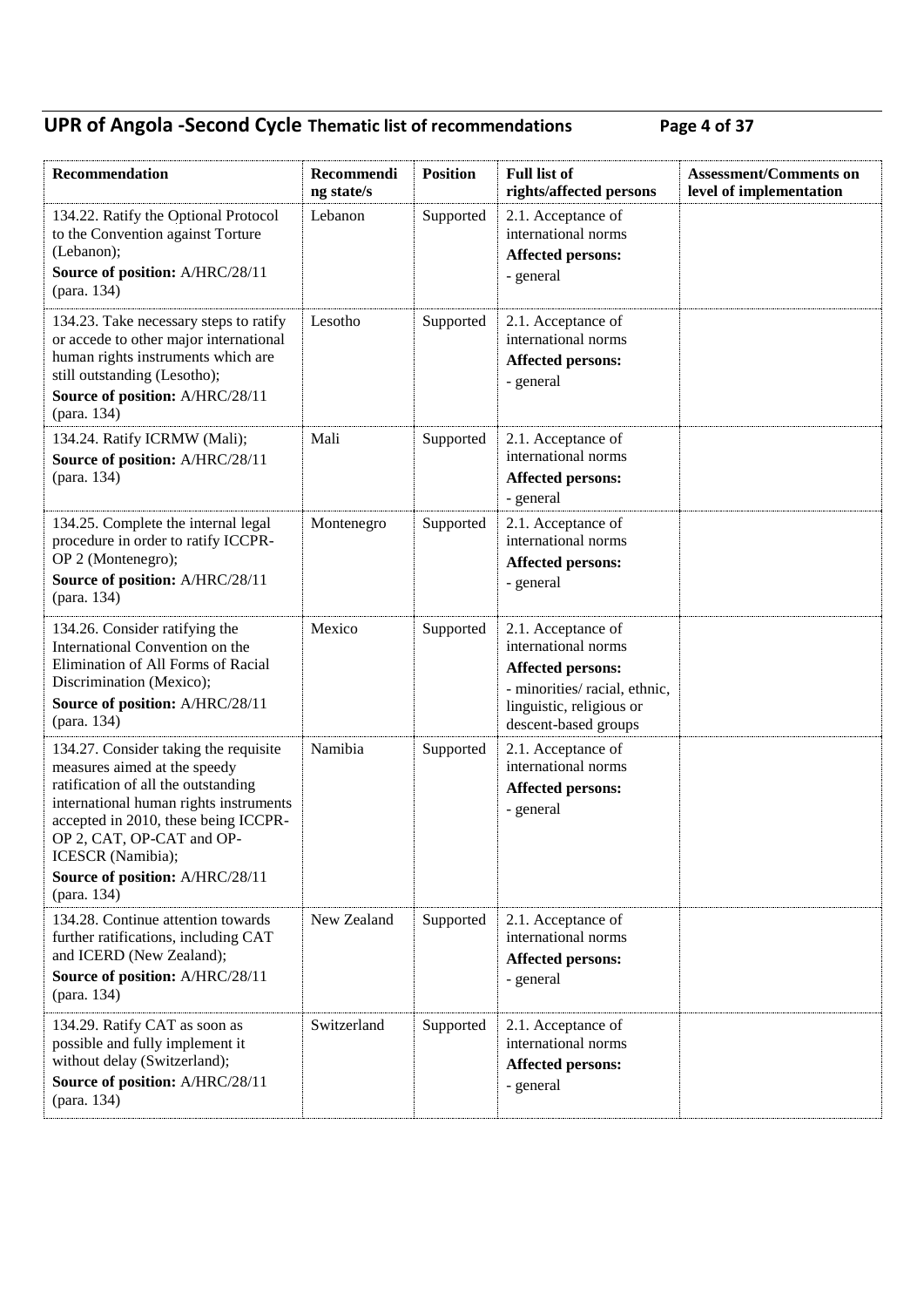## **UPR of Angola -Second Cycle Thematic list of recommendations Page 5 of 37**

| Recommendation                                                                                                                                                                                                                                                                                                                                     | Recommendi<br>ng state/s | <b>Position</b> | <b>Full list of</b><br>rights/affected persons                                     | <b>Assessment/Comments on</b><br>level of implementation |
|----------------------------------------------------------------------------------------------------------------------------------------------------------------------------------------------------------------------------------------------------------------------------------------------------------------------------------------------------|--------------------------|-----------------|------------------------------------------------------------------------------------|----------------------------------------------------------|
| 134.30. Ratify ICCPR-OP 2 and OP-<br>ICESCR, as recommended previously;<br>approve a National Action Plan on<br>Women Peace and Security in<br>accordance with Security Council<br>resolution 1325 (2000) (Portugal);<br>Source of position: A/HRC/28/11                                                                                           | Portugal                 | Supported       | 2.1. Acceptance of<br>international norms<br>Affected persons:<br>- general        |                                                          |
| (para. 134)<br>134.31. Ratify CAT, ICRMW, ICERD<br>and the Optional Protocol to ICCPR<br>(Sierra Leone);<br>Source of position: A/HRC/28/11<br>(para. 134)                                                                                                                                                                                         | Sierra Leone             | Supported       | 2.1. Acceptance of<br>international norms<br><b>Affected persons:</b><br>- general |                                                          |
| 134.32. Proceed with the ratification<br>of the Second Optional Protocol to the<br>International Covenant on Civil and<br>Political Rights, aiming at the<br>abolition of the death penalty, and the<br>International Convention on the<br>Elimination of All Forms of Racial<br>Discrimination (South Africa);<br>Source of position: A/HRC/28/11 | South Africa             | Supported       | 2.1. Acceptance of<br>international norms<br><b>Affected persons:</b><br>- general |                                                          |
| (para. 134)<br>134.33. Complete the process of<br>ratification of all conventions it has<br>signed, in particular the Convention<br>against Torture and Other Cruel,<br>Inhuman or Degrading Treatment or<br>Punishment and its Optional Protocol<br>(Togo);<br>Source of position: A/HRC/28/11<br>(para. 134)                                     | Togo                     | Supported       | 2.1. Acceptance of<br>international norms<br><b>Affected persons:</b><br>- general |                                                          |
| 134.34. Ratify the international<br>instruments it has already signed, in<br>particular the International<br>Convention on the Elimination of All<br>Forms of Racial Discrimination, the<br>Convention against Torture and its<br>Optional Protocol (Tunisia);<br>Source of position: A/HRC/28/11<br>(para. 134)                                   | Tunisia                  | Supported       | 2.1. Acceptance of<br>international norms<br><b>Affected persons:</b><br>- general |                                                          |
| 135.1. Accede to the Convention on<br>the Prevention and Punishment of the<br>Crime of Genocide (Armenia);<br><b>Source of position:</b><br>A/HRC/28/11/Add.1 (para. 11, 17)                                                                                                                                                                       | Armenia                  | Noted           | 2.1. Acceptance of<br>international norms<br><b>Affected persons:</b><br>- general |                                                          |
| 135.2. Consider ratification of the<br>Rome Statute of the International<br>Criminal Court (ICC) (Botswana);<br>Source of position:<br>A/HRC/28/11/Add.1 (para. 12, 13, 17)                                                                                                                                                                        | <b>Botswana</b>          | Noted           | 2.1. Acceptance of<br>international norms<br><b>Affected persons:</b><br>- general |                                                          |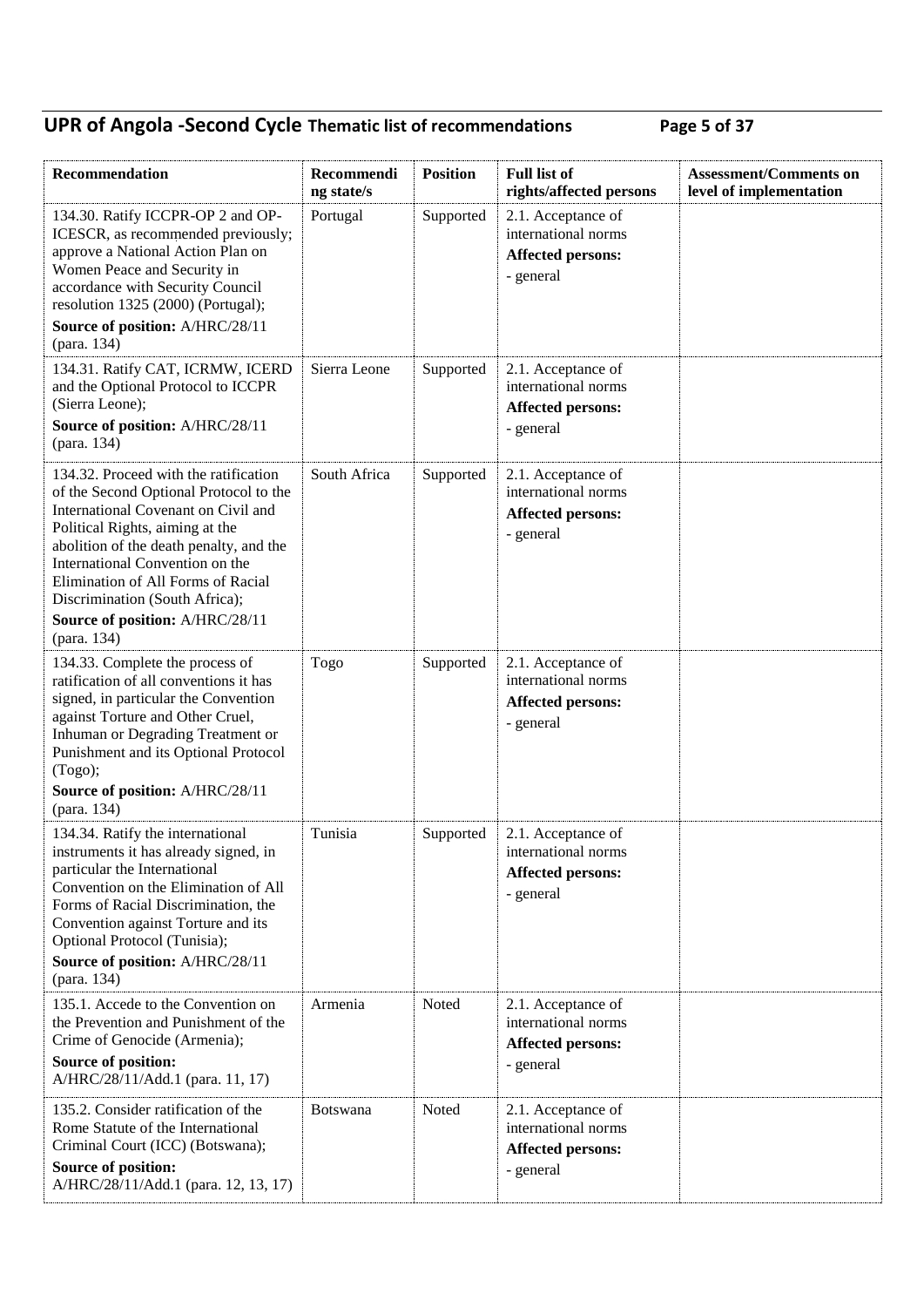## **UPR of Angola -Second Cycle Thematic list of recommendations Page 6 of 37**

| Recommendation                                                                                                                                                                                                                                                                                        | Recommendi<br>ng state/s | <b>Position</b> | <b>Full list of</b><br>rights/affected persons                                                                                       | <b>Assessment/Comments on</b><br>level of implementation |
|-------------------------------------------------------------------------------------------------------------------------------------------------------------------------------------------------------------------------------------------------------------------------------------------------------|--------------------------|-----------------|--------------------------------------------------------------------------------------------------------------------------------------|----------------------------------------------------------|
| 135.3. Ratify the Rome Statute of the<br><b>International Criminal Court</b><br>(Costa Rica);<br>Source of position:<br>A/HRC/28/11/Add.1 (para. 12, 13, 17)                                                                                                                                          | Costa Rica               | Noted           | 2.1. Acceptance of<br>international norms<br><b>Affected persons:</b><br>- general                                                   |                                                          |
| 135.4. Ratify the Rome Statute of the<br><b>International Criminal Court</b><br>(Romania);<br><b>Source of position:</b><br>A/HRC/28/11/Add.1 (para. 12, 13, 17)                                                                                                                                      | Romania                  | Noted           | 2.1. Acceptance of<br>international norms<br><b>Affected persons:</b><br>- general                                                   |                                                          |
| 135.5. Consider ratifying the<br>Convention on the Prevention and<br>Punishment of the Crime of Genocide<br>(Rwanda);<br><b>Source of position:</b><br>A/HRC/28/11/Add.1 (para. 11, 17)                                                                                                               | Rwanda                   | Noted           | 2.1. Acceptance of<br>international norms<br><b>Affected persons:</b><br>- general                                                   |                                                          |
| 135.6. Ratify the Rome Statute of the<br>International Criminal Court and the<br>Agreement on the Privileges and<br>Immunities of the International<br>Criminal Court (Estonia);                                                                                                                      | Estonia                  | Noted           | 2.1. Acceptance of<br>international norms<br><b>Affected persons:</b><br>- general                                                   |                                                          |
| <b>Source of position:</b><br>A/HRC/28/11/Add.1 (para. 12, 13, 17)                                                                                                                                                                                                                                    |                          |                 |                                                                                                                                      |                                                          |
| 135.7. Ratify the Rome Statute of the<br>International Criminal Court Ghana);<br>Source of position:<br>A/HRC/28/11/Add.1 (para. 12, 13, 17)                                                                                                                                                          | Ghana                    | Noted           | 2.1. Acceptance of<br>international norms<br><b>Affected persons:</b><br>- general                                                   |                                                          |
| 135.8. Ratify the Rome Statute<br>(Tunisia);<br>Source of position:<br>A/HRC/28/11/Add.1 (para. 12, 13, 17)                                                                                                                                                                                           | Tunisia                  | Noted           | 2.1. Acceptance of<br>international norms<br><b>Affected persons:</b><br>- general                                                   |                                                          |
| 135.9. Accede to and fully align its<br>national legislation with the Rome<br>Statute of the International Criminal<br>Court; including by incorporating<br>provisions to cooperate promptly and<br>fully with the Court (Montenegro);<br>Source of position:<br>A/HRC/28/11/Add.1 (para. 12, 13, 17) | Montenegro               | Noted           | 2.1. Acceptance of<br>international norms<br>5.1. Constitutional &<br>legislative framework<br>Affected persons:<br>- general        |                                                          |
| 135.10. Make further efforts to ratify<br>and fully align its national legislation<br>with the Rome Statute of the<br><b>International Criminal Court</b><br>(Republic of Korea);<br>Source of position:<br>A/HRC/28/11/Add.1 (para. 12, 13, 17)                                                      | Republic of<br>Korea     | Noted           | 2.1. Acceptance of<br>international norms<br>5.1. Constitutional &<br>legislative framework<br><b>Affected persons:</b><br>- general |                                                          |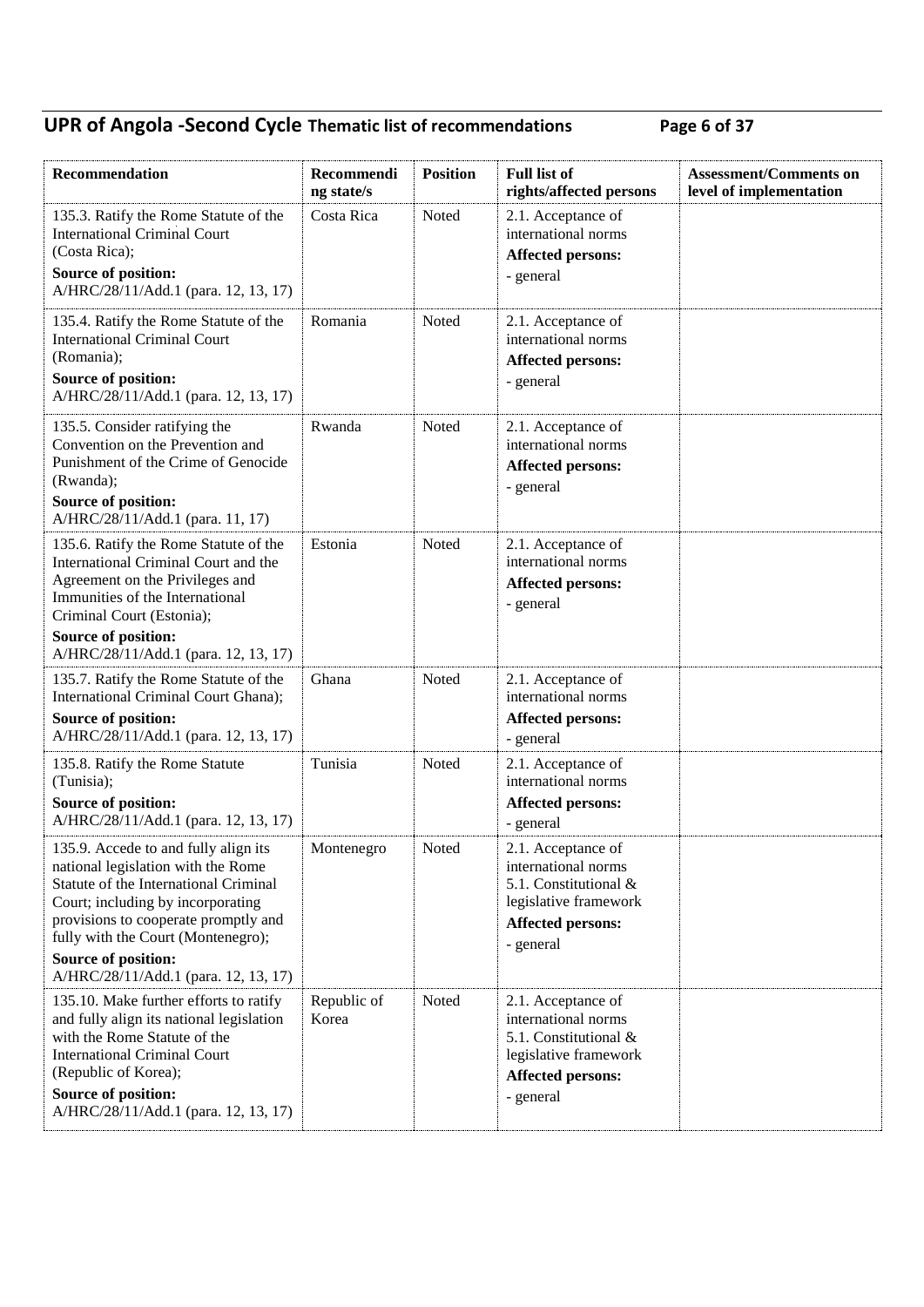## **UPR of Angola -Second Cycle Thematic list of recommendations Page 7 of 37**

| Recommendation                                                                                                                                                                                                                                                                                                                                                                                                                                                                                                                                        | Recommendi<br>ng state/s               | <b>Position</b> | <b>Full list of</b><br>rights/affected persons                                                                                                                                   | <b>Assessment/Comments on</b><br>level of implementation                                                                 |
|-------------------------------------------------------------------------------------------------------------------------------------------------------------------------------------------------------------------------------------------------------------------------------------------------------------------------------------------------------------------------------------------------------------------------------------------------------------------------------------------------------------------------------------------------------|----------------------------------------|-----------------|----------------------------------------------------------------------------------------------------------------------------------------------------------------------------------|--------------------------------------------------------------------------------------------------------------------------|
| 135.11. Consider ratification and full<br>alignment of national legislation with<br>the Rome Statute, including by<br>incorporating provisions to cooperate<br>promptly and fully with the<br>International Criminal Court and to<br>investigate and prosecute genocide,<br>crimes against humanity and war<br>crimes effectively before its national<br>courts, and accede to the Agreement<br>on the Privileges and Immunities of<br>the International Criminal Court<br>(Slovenia);<br>Source of position:<br>A/HRC/28/11/Add.1 (para. 12, 13, 17) | Slovenia                               | Noted           | 2.1. Acceptance of<br>international norms<br>5.1. Constitutional &<br>legislative framework<br>Affected persons:<br>- general                                                    |                                                                                                                          |
| <b>Right or area: 2.2. Reservations</b>                                                                                                                                                                                                                                                                                                                                                                                                                                                                                                               |                                        |                 |                                                                                                                                                                                  |                                                                                                                          |
| 134.184. Consider its pending<br>reservations on the international<br>instruments relating to refugees and<br>displaced persons so as not to create<br>any stateless persons, despite<br>migratory pressures (Democratic<br>Republic of the Congo);<br>Source of position: A/HRC/28/11<br>(para. 134)                                                                                                                                                                                                                                                 | Democratic<br>Republic of<br>the Congo | Supported       | 2.2. Reservations<br>35. Refugees & internally<br>displaced persons (IDPs)<br><b>Affected persons:</b><br>- refugees and asylum-<br>seekers<br>- internally displaced<br>persons |                                                                                                                          |
| <b>Right or area: 3.1. Cooperation with treaty bodies</b>                                                                                                                                                                                                                                                                                                                                                                                                                                                                                             |                                        |                 |                                                                                                                                                                                  |                                                                                                                          |
| 134.99. Implement fully the 2011 law<br>against domestic abuse and continue<br>its efforts to fulfil its obligations under<br>CEDAW (Australia);<br>Source of position: A/HRC/28/11<br>(para. 134)                                                                                                                                                                                                                                                                                                                                                    | Australia                              | Supported       | 3.1. Cooperation with<br>treaty bodies<br>5.2. Institutions &<br>policies<br><b>Affected persons:</b><br>- women                                                                 |                                                                                                                          |
| <b>Right or area: 3.2. Cooperation with special procedures</b>                                                                                                                                                                                                                                                                                                                                                                                                                                                                                        |                                        |                 |                                                                                                                                                                                  |                                                                                                                          |
| 134.65. Invite the Special Rapporteur<br>on Freedom of Expression to visit<br>Angola in order to demonstrate your<br>commitment to foster an environment<br>where journalists, civil society, and<br>opposition members can operate freely<br>and independently (United States of<br>America);<br><b>Source of position: A/HRC/28/11</b><br>(para. 134)                                                                                                                                                                                               | <b>United States</b><br>of America     | Supported       | 3.2. Cooperation with<br>special procedures<br><b>Affected persons:</b><br>- general                                                                                             | Not implemented.<br>The SP on Freedom of<br>Expression requested a visit<br>on 31 March 2015, which is<br>still pending. |
| 135.27. Issue a standing invitation to<br>the United Nations human rights<br>special procedures (Czech Republic);<br>Source of position:<br>A/HRC/28/11/Add.1 (para. 6, 7, 8, 17)                                                                                                                                                                                                                                                                                                                                                                     | Czech<br>Republic                      | Noted           | 3.2. Cooperation with<br>special procedures<br>Affected persons:<br>- general                                                                                                    |                                                                                                                          |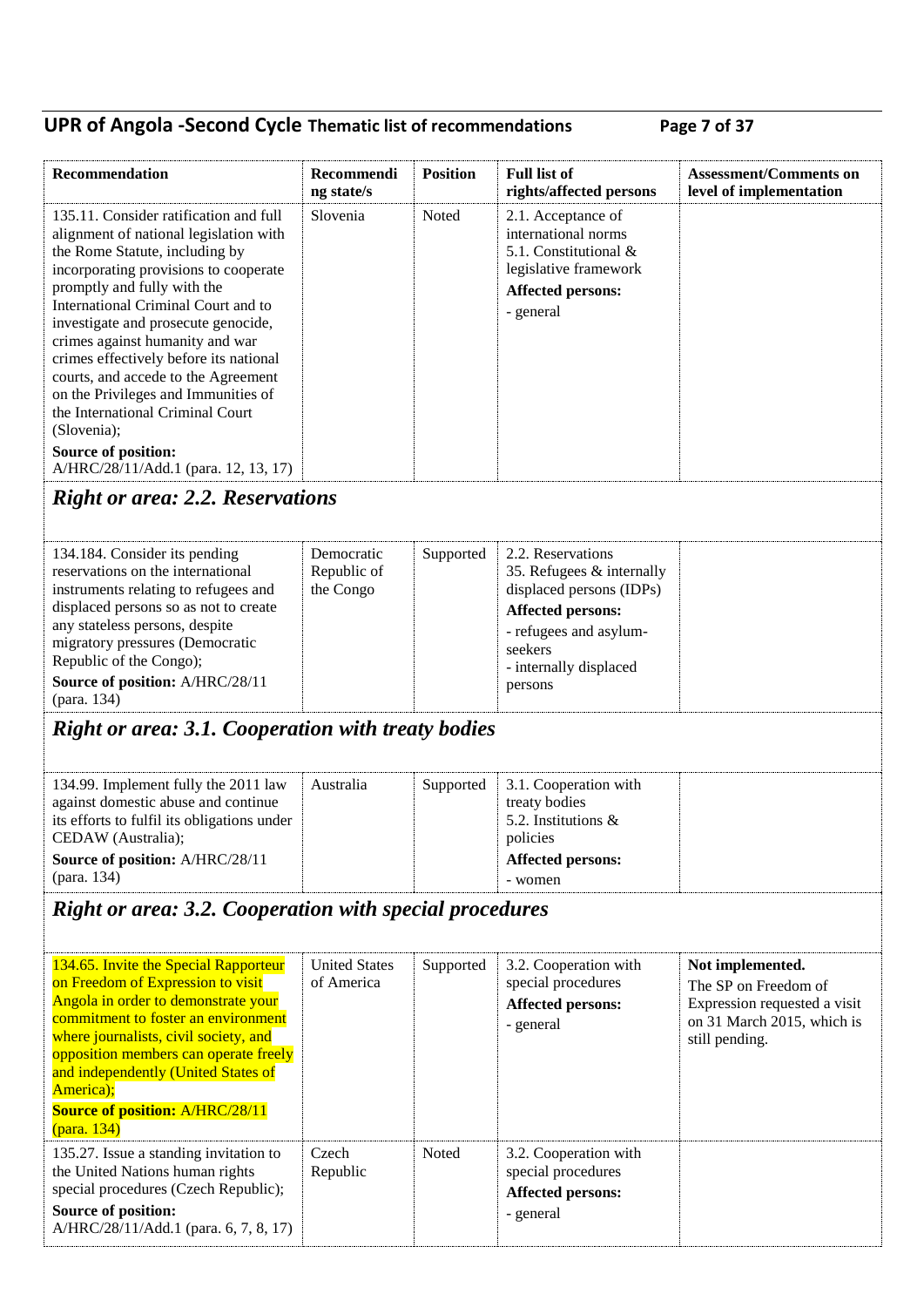### **UPR of Angola -Second Cycle Thematic list of recommendations Page 8 of 37**

| <b>Recommendation</b>                                                                                                                                                                                                                                        | <b>Recommendi</b><br>ng state/s | <b>Position</b> | <b>Full list of</b><br>rights/affected persons                                                                   | <b>Assessment/Comments on</b><br>level of implementation                                                                                                                                                                                                                   |
|--------------------------------------------------------------------------------------------------------------------------------------------------------------------------------------------------------------------------------------------------------------|---------------------------------|-----------------|------------------------------------------------------------------------------------------------------------------|----------------------------------------------------------------------------------------------------------------------------------------------------------------------------------------------------------------------------------------------------------------------------|
| 135.28. Consider issuing a standing<br>invitation to all special procedures<br>(Ghana);<br><b>Source of position:</b><br>A/HRC/28/11/Add.1 (para. 6, 7, 8, 17)                                                                                               | Ghana                           | Noted           | 3.2. Cooperation with<br>special procedures<br><b>Affected persons:</b><br>- general                             |                                                                                                                                                                                                                                                                            |
| 135.29. Consider issuing a standing<br>invitation to the United Nations<br>human rights special procedures<br>(Rwanda);<br>Source of position:<br>A/HRC/28/11/Add.1 (para. 6, 7, 8, 17)                                                                      | Rwanda                          | Noted           | 3.2. Cooperation with<br>special procedures<br><b>Affected persons:</b><br>- general                             |                                                                                                                                                                                                                                                                            |
| 135.25. Establish a national human<br>rights institution in conformity with<br>the Paris Principles, and extend a<br>standing invitation to the Council<br>mandate holders (Tunisia);<br><b>Source of position:</b><br>A/HRC/28/11/Add.1 (para. 3, 4, 5, 17) | Tunisia                         | Noted           | 3.2. Cooperation with<br>special procedures<br>5.2. Institutions &<br>policies<br>Affected persons:<br>- general | Not implemented.<br>The Ombudsman's Office<br>(Provedor de Justiça), as well<br>as the Parliamentary<br>Commission on HR,<br>Petitions, Complaints and<br>Citizens' Suggestions remain<br>the main bodies in charge of<br>the promotion and protection<br>of human rights. |

# *Right or area: 3.3. Cooperation with other international mechanisms and institutions*

| 134.61. Continue its cooperation with<br>the United Nations, other international<br>organizations and human rights<br>mechanisms to overcome remaining<br>constraints and challenges (Lao<br>People's Democratic Republic);<br>Source of position: A/HRC/28/11<br>(para. 134) | Lao People's<br>Democratic<br>Republic | Supported    | 3.3. Cooperation with<br>other international<br>mechanisms and<br>institutions<br><b>Affected persons:</b><br>- general                           |  |
|-------------------------------------------------------------------------------------------------------------------------------------------------------------------------------------------------------------------------------------------------------------------------------|----------------------------------------|--------------|---------------------------------------------------------------------------------------------------------------------------------------------------|--|
| 135.26. Consider partnership in the<br><b>Extractive Industries Transparency</b><br>Initiative, including an open dialogue<br>with civil society (Norway);<br><b>Source of position:</b><br>A/HRC/28/11/Add.1 (para. 9, 10, 17)                                               | Norway                                 | <b>Noted</b> | 3.3. Cooperation with<br>other international<br>mechanisms and<br>institutions<br><b>Affected persons:</b><br>- general                           |  |
| 134.161. Cooperate with specialized<br>United Nations bodies to develop the<br>health sector in accordance with the<br>national plan of 2012–2025 (Kuwait);<br>Source of position: A/HRC/28/11<br>(para. 134)                                                                 | Kuwait                                 | Supported    | 3.3. Cooperation with<br>other international<br>mechanisms and<br>institutions<br>24. Right to health<br><b>Affected persons:</b><br>- general    |  |
| 134.172. Continue its literacy<br>campaign in cooperation with the<br>United Nations Children's Fund<br>(UNICEF) (Kuwait);<br>Source of position: A/HRC/28/11<br>(para. 134)                                                                                                  | Kuwait                                 | Supported    | 3.3. Cooperation with<br>other international<br>mechanisms and<br>institutions<br>25. Right to education<br><b>Affected persons:</b><br>- general |  |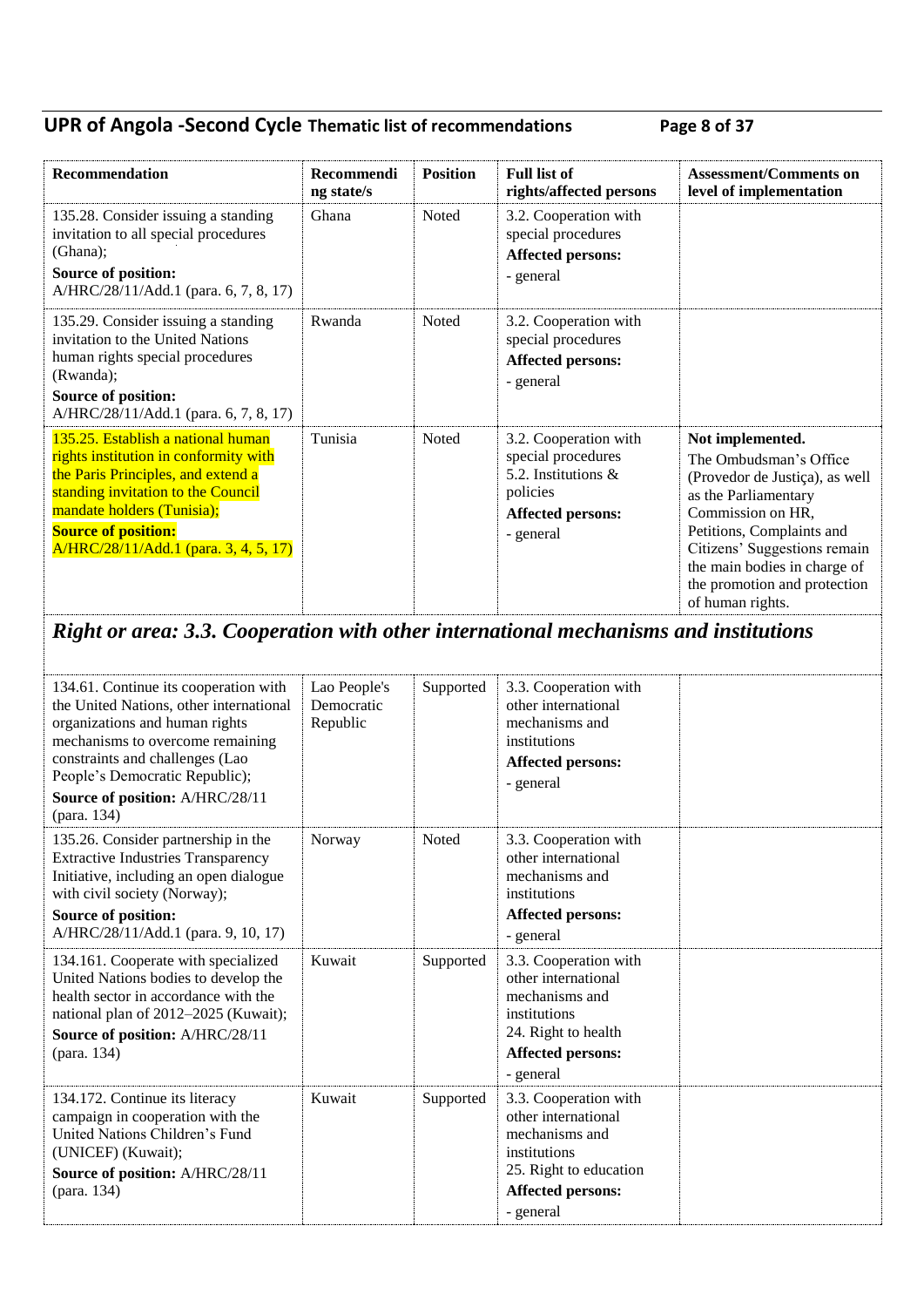## **UPR of Angola -Second Cycle Thematic list of recommendations Page 9 of 37**

| Recommendation                                                                                                                                                                                                                                                                                                                                     | Recommendi<br>ng state/s | <b>Position</b> | <b>Full list of</b><br>rights/affected persons                                                                                                                                                                                                | <b>Assessment/Comments on</b><br>level of implementation |
|----------------------------------------------------------------------------------------------------------------------------------------------------------------------------------------------------------------------------------------------------------------------------------------------------------------------------------------------------|--------------------------|-----------------|-----------------------------------------------------------------------------------------------------------------------------------------------------------------------------------------------------------------------------------------------|----------------------------------------------------------|
| 134.183. Request the assistance of<br>United Nations bodies in the area of<br>regulating migration flows, in order to<br>set up techniques to support and<br>facilitate the return and reintegration<br>in dignity and security of Angolan<br>displaced persons and refugees (Côte<br>d'Ivoire);<br>Source of position: A/HRC/28/11<br>(para. 134) | Côte d'Ivoire            | Supported       | 3.3. Cooperation with<br>other international<br>mechanisms and<br>institutions<br>35. Refugees & internally<br>displaced persons (IDPs)<br><b>Affected persons:</b><br>- internally displaced<br>persons<br>- refugees and asylum-<br>seekers |                                                          |
| Right or area: 5.1. Constitutional & legislative framework                                                                                                                                                                                                                                                                                         |                          |                 |                                                                                                                                                                                                                                               |                                                          |
| 134.35. Accelerate the process of legal<br>reform with the aim of harmonizing<br>the internal regulations with the<br>Convention on the Elimination of All<br>Forms of Discrimination against<br>Women (Uruguay);<br>Source of position: A/HRC/28/11<br>(para. 134)                                                                                | Uruguay                  | Supported       | 5.1. Constitutional &<br>legislative framework<br><b>Affected persons:</b><br>- general                                                                                                                                                       |                                                          |
| 134.36. Continue further improvement<br>of the legislative framework regarding<br>rights of women in Angola<br>(Azerbaijan);<br>Source of position: A/HRC/28/11<br>(para. 134)                                                                                                                                                                     | Azerbaijan               | Supported       | 5.1. Constitutional &<br>legislative framework<br><b>Affected persons:</b><br>- women                                                                                                                                                         |                                                          |
| 134.37. Ensure harmonization of the<br>Law on Domestic Violence and the<br>child law with international human<br>rights standards (Uruguay);<br>Source of position: A/HRC/28/11<br>(para. 134)                                                                                                                                                     | Uruguay                  | Supported       | 5.1. Constitutional &<br>legislative framework<br><b>Affected persons:</b><br>- women<br>- children                                                                                                                                           |                                                          |
| 134.38. Continue to introduce<br>legislation to fulfil its obligations<br>under the Convention on the Rights of<br>the Child (Australia);<br>Source of position: A/HRC/28/11<br>(para. 134)                                                                                                                                                        | Australia                | Supported       | 5.1. Constitutional &<br>legislative framework<br><b>Affected persons:</b><br>- children                                                                                                                                                      |                                                          |
| 134.39. Adopt a law, in line with the<br>Convention on the Rights of the Child,<br>that criminalizes all forms of violence<br>against children (Botswana);<br>Source of position: A/HRC/28/11<br>(para. 134)                                                                                                                                       | Botswana                 | Supported       | 5.1. Constitutional &<br>legislative framework<br><b>Affected persons:</b><br>- children                                                                                                                                                      |                                                          |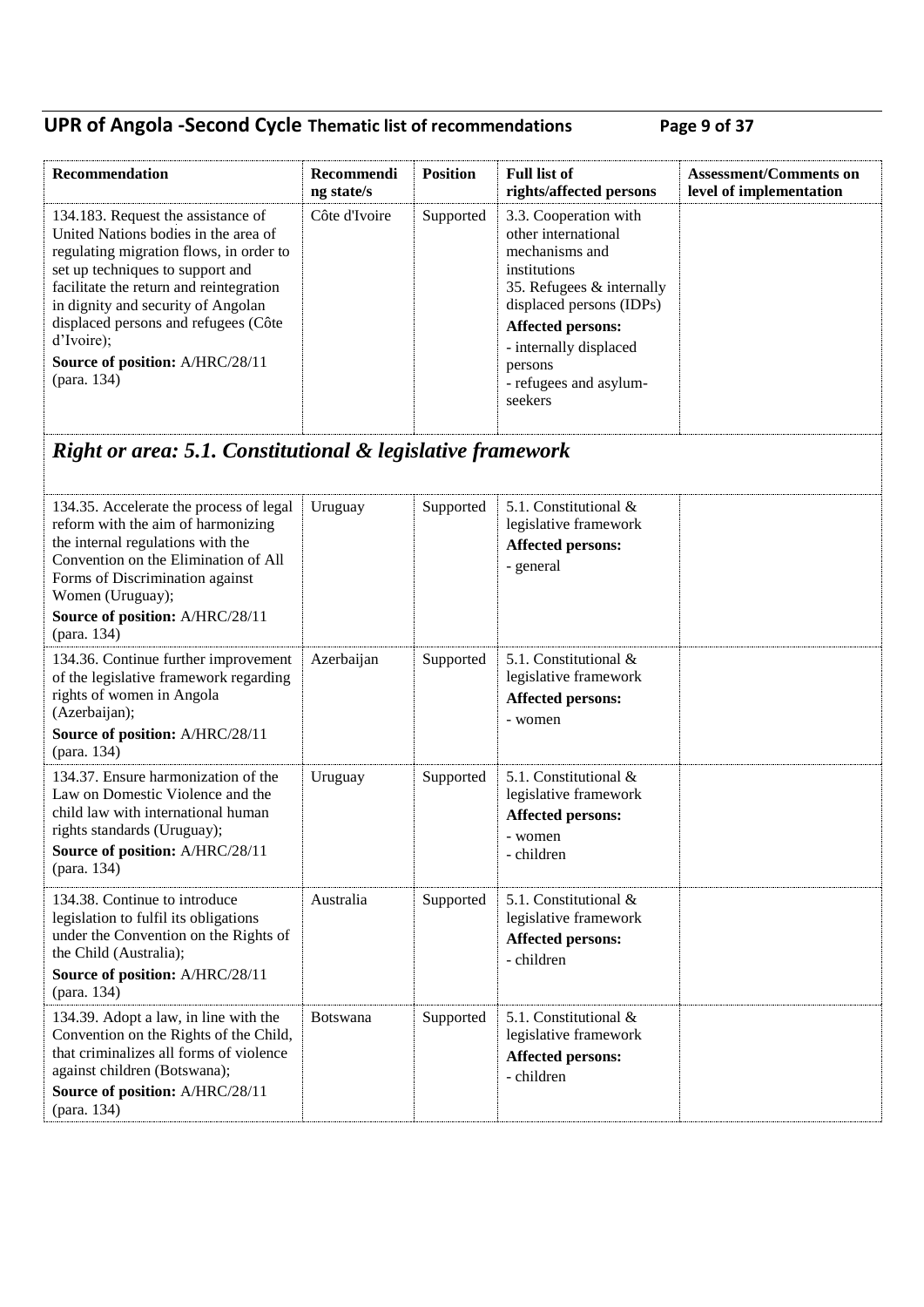## **UPR of Angola -Second Cycle Thematic list of recommendations Page 10 of 37**

| Recommendation                                                                                                                                                                                                                                                                                                                                                                                          | Recommendi<br>ng state/s | <b>Position</b> | <b>Full list of</b><br>rights/affected persons                                                                                                             | <b>Assessment/Comments on</b><br>level of implementation                                                                                                                                                                             |
|---------------------------------------------------------------------------------------------------------------------------------------------------------------------------------------------------------------------------------------------------------------------------------------------------------------------------------------------------------------------------------------------------------|--------------------------|-----------------|------------------------------------------------------------------------------------------------------------------------------------------------------------|--------------------------------------------------------------------------------------------------------------------------------------------------------------------------------------------------------------------------------------|
| 134.40. Address deficiencies in the<br>legal framework of the electoral<br>process; abolish restrictions on<br>domestic and international<br>observation; strengthen independence<br>and transparency of the Electoral<br>Commission and deal with flaws in<br>the voters' register and with problems<br>with the media coverage (Czech<br>Republic);<br>Source of position: A/HRC/28/11<br>(para. 134) | Czech<br>Republic        | Supported       | 5.1. Constitutional &<br>legislative framework<br><b>Affected persons:</b><br>- general                                                                    |                                                                                                                                                                                                                                      |
| 134.41. Amend the Freedom of<br>Information Act so that it is in<br>compliance with regional and<br>international standards (Czech<br>Republic);<br><b>Source of position: A/HRC/28/11</b><br>(para. 134)                                                                                                                                                                                               | Czech<br>Republic        | Supported       | 5.1. Constitutional &<br>legislative framework<br><b>Affected persons:</b><br>- general                                                                    | Not implemented.<br>Besides, in its decision n°<br>447/2017, after reviewing the<br>articles 7 and 10 of the<br>Freedom of Information Act<br>(Lei de Imprensa), the<br><b>Constitutional Court declared</b><br>them constitutional. |
| 134.42. Adopt legal provisions<br>prohibiting traditional harmful<br>practices against women, including<br>adequate sanctions for violations of<br>these provisions (Estonia);<br>Source of position: A/HRC/28/11<br>(para. 134)                                                                                                                                                                        | Estonia                  | Supported       | 5.1. Constitutional &<br>legislative framework<br><b>Affected persons:</b><br>- women                                                                      |                                                                                                                                                                                                                                      |
| 134.43. Continue to strengthen its<br>domestic legislation to implement its<br>international human rights obligations<br>(Singapore);<br>Source of position: A/HRC/28/11<br>(para. 134)                                                                                                                                                                                                                 | Singapore                | Supported       | 5.1. Constitutional &<br>legislative framework<br><b>Affected persons:</b><br>- general                                                                    |                                                                                                                                                                                                                                      |
| 135.32. Repeal criminal defamation<br>laws, particularly those providing<br>special punishment for alleged<br>defamation (Sweden);<br><b>Source of position:</b><br>A/HRC/28/11/Add.1 (para. 14, 15, 16,<br>17)                                                                                                                                                                                         | Sweden                   | Noted           | 5.1. Constitutional &<br>legislative framework<br>Affected persons:<br>- general                                                                           | Not implemented.<br>The 2018 Criminal Code still<br>makes provisions for the<br>criminalisation of defamation<br>(art.216).                                                                                                          |
| 135.33. Decriminalize press offences,<br>and allow private radio broadcasting<br>at the national level (Norway);<br>Source of position:<br>A/HRC/28/11/Add.1 (para. 14, 15, 16,<br>17)                                                                                                                                                                                                                  | Norway                   | Noted           | 5.1. Constitutional &<br>legislative framework<br><b>Affected persons:</b><br>- media                                                                      |                                                                                                                                                                                                                                      |
| 134.106. Expand the legal coverage to<br>protect against sexual harassment and<br>intensify public awareness-raising<br>campaigns in the field of violence<br>against women (Spain);<br>Source of position: A/HRC/28/11<br>(para. 134)                                                                                                                                                                  | Spain                    | Supported       | 5.1. Constitutional &<br>legislative framework<br>5.2. Institutions &<br>policies<br>29.2. Gender-based<br>violence<br><b>Affected persons:</b><br>- women |                                                                                                                                                                                                                                      |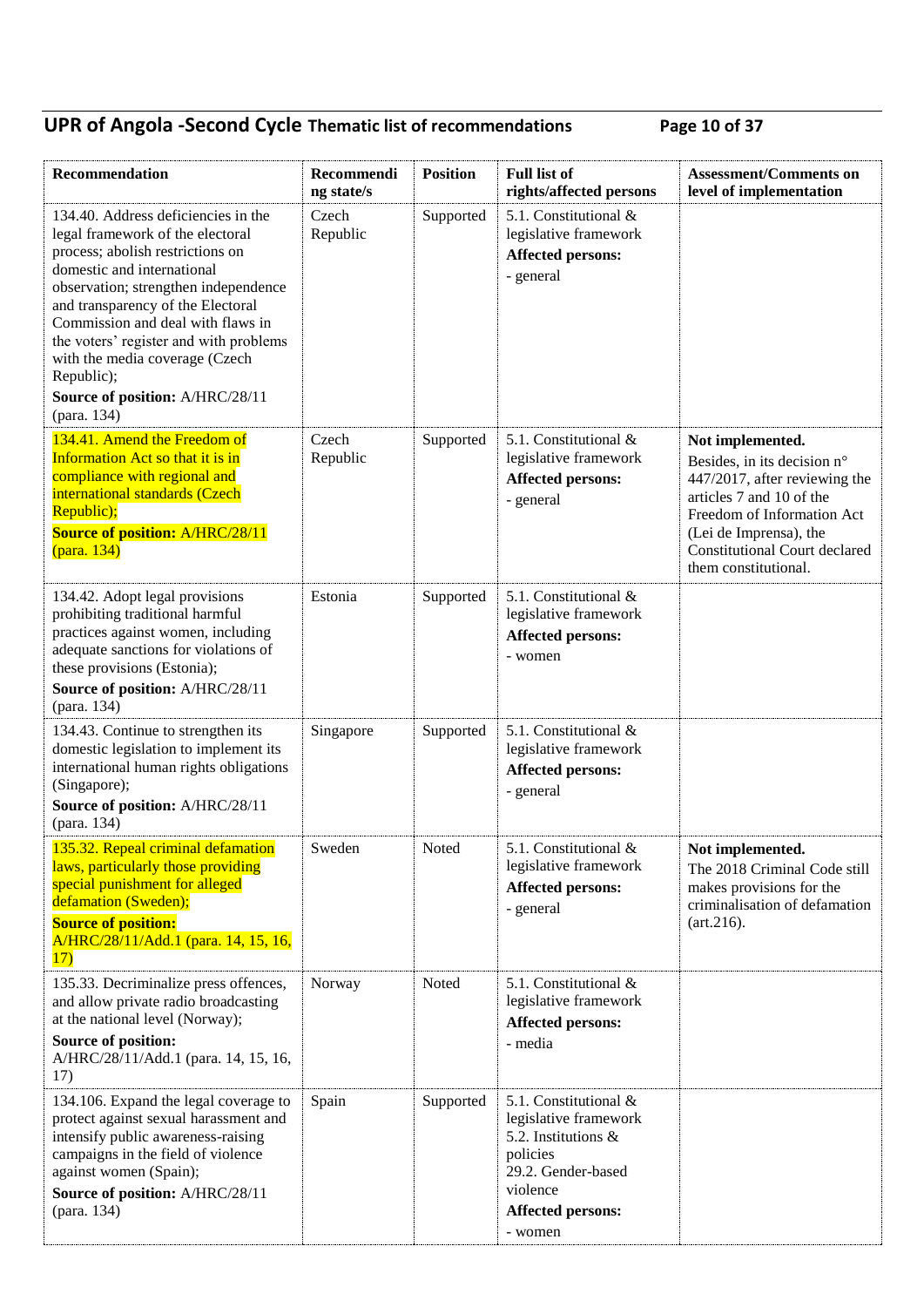## **UPR of Angola -Second Cycle Thematic list of recommendations Page 11 of 37**

| Recommendation                                                                                                                                                                                                                                                                                                                        | Recommendi<br>ng state/s | <b>Position</b> | <b>Full list of</b><br>rights/affected persons                                                                                                                                                                                               | <b>Assessment/Comments on</b><br>level of implementation                                                                                               |  |
|---------------------------------------------------------------------------------------------------------------------------------------------------------------------------------------------------------------------------------------------------------------------------------------------------------------------------------------|--------------------------|-----------------|----------------------------------------------------------------------------------------------------------------------------------------------------------------------------------------------------------------------------------------------|--------------------------------------------------------------------------------------------------------------------------------------------------------|--|
| 134.83. Enact legislation to guarantee<br>the prohibition of torture and ill-<br>treatment, as recognized in the<br>Constitution, and in line with the<br>Convention against Torture<br>(Maldives);<br>Source of position: A/HRC/28/11<br>(para. 134)                                                                                 | Maldives                 | Supported       | 5.1. Constitutional &<br>legislative framework<br>12.5. Prohibition of<br>torture and cruel, inhuman<br>or degrading treatment<br><b>Affected persons:</b><br>- general                                                                      |                                                                                                                                                        |  |
| 134.95. Continue to strengthen efforts<br>to eliminate all types of violence<br>against children including through the<br>criminalization of corporal<br>punishment (Portugal);<br>Source of position: A/HRC/28/11<br>(para. 134)                                                                                                     | Portugal                 | Supported       | 5.1. Constitutional &<br>legislative framework<br>12.5. Prohibition of<br>torture and cruel, inhuman<br>or degrading treatment<br>30.1. Children: definition,<br>general principles,<br>protection<br><b>Affected persons:</b><br>- children |                                                                                                                                                        |  |
| 134.80. Consider without delay to<br>adopt a new legislation on free birth<br>registration (Slovenia);<br>Source of position: A/HRC/28/11<br>(para. 134)                                                                                                                                                                              | Slovenia                 | Supported       | 5.1. Constitutional &<br>legislative framework<br>17. Rights related to<br>name, identity, nationality<br><b>Affected persons:</b><br>- children                                                                                             |                                                                                                                                                        |  |
| 134.122. Demonstrate greater<br>flexibility and tolerance with respect<br>to religious minorities by reforming<br>Law 2/04 on Freedom of Religion to<br>conform to the provisions of the<br>Angolan Constitution, as well as<br>international human rights obligations<br>(Canada);<br>Source of position: A/HRC/28/11<br>(para. 134) | Canada                   | Supported       | 5.1. Constitutional &<br>legislative framework<br>32. Members of<br>minorities<br><b>Affected persons:</b><br>- minorities/racial, ethnic,<br>linguistic, religious or<br>descent-based groups                                               |                                                                                                                                                        |  |
| <b>Right or area: 5.2. Institutions &amp; policies</b>                                                                                                                                                                                                                                                                                |                          |                 |                                                                                                                                                                                                                                              |                                                                                                                                                        |  |
| 134.44. Create and operationalize a<br>national human rights institution for<br>the promotion and protection of<br>human rights (Morocco);<br><b>Source of position: A/HRC/28/11</b><br>(para. 134)                                                                                                                                   | Morocco                  | Supported       | 5.2. Institutions &<br>policies<br><b>Affected persons:</b><br>- general                                                                                                                                                                     | Not implemented.<br>The Ombudsman's Office<br>(Provedor de Justiça), as well<br>as the Parliamentary<br>Commission on HR,<br>Petitions, Complaints and |  |

| <b>Source of position: A/HRC/28/11</b> |       |           |                          | Commission on HR,            |
|----------------------------------------|-------|-----------|--------------------------|------------------------------|
| (para. 134)                            |       |           |                          | Petitions, Complaints and    |
|                                        |       |           |                          | Citizens' Suggestions remain |
|                                        |       |           |                          | the main bodies in charge of |
|                                        |       |           |                          | the promotion and protection |
|                                        |       |           |                          | of human rights.             |
| 134.45. Follow up on and establish a   | Niger | Supported | 5.2. Institutions $\&$   | Not implemented.             |
| national human rights institution      |       |           | policies                 | Idem.                        |
| (Niger);                               |       |           | <b>Affected persons:</b> |                              |
| <b>Source of position: A/HRC/28/11</b> |       |           | - general                |                              |
| (para. 134)                            |       |           |                          |                              |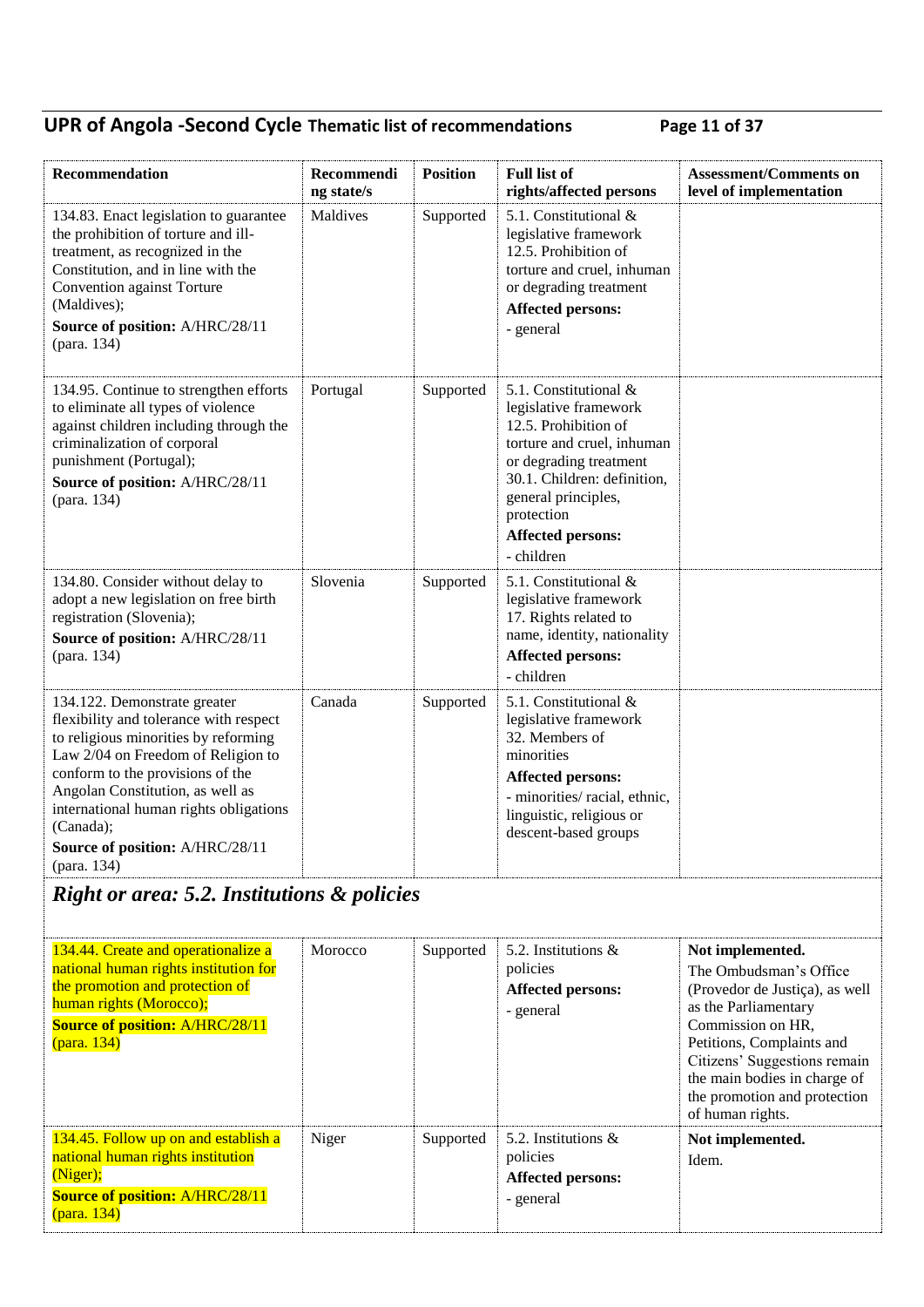## **UPR of Angola -Second Cycle Thematic list of recommendations Page 12 of 37**

| Recommendation                                                                                                                                                                                                                                                                             | Recommendi<br>ng state/s | <b>Position</b> | <b>Full list of</b><br>rights/affected persons                           | <b>Assessment/Comments on</b><br>level of implementation                                                                                                                                                                                                                   |
|--------------------------------------------------------------------------------------------------------------------------------------------------------------------------------------------------------------------------------------------------------------------------------------------|--------------------------|-----------------|--------------------------------------------------------------------------|----------------------------------------------------------------------------------------------------------------------------------------------------------------------------------------------------------------------------------------------------------------------------|
| 134.46. Confer the Ombudsman's<br>Office (Provedor de Justiça) with the<br>necessary legal framework to enable it<br>to effectively function as the National<br>Human Rights Institution (Portugal);<br><b>Source of position: A/HRC/28/11</b><br>(para. 134)                              | Portugal                 | Supported       | 5.2. Institutions &<br>policies<br><b>Affected persons:</b><br>- general | Not implemented.<br>The already uneven presence<br>of the Ombudsman's Office<br>(five out of 18 provinces) is<br>weakened by a lack of<br>resources.<br>Its mandate has not been<br>broadened.                                                                             |
| 134.47. Promote the accreditation of<br>the Ombudsman's Office (Provedor de<br>Justiça) as a National Human Rights<br>Institution with "A" Status in<br>accordance with the Paris Principles<br>(Portugal);<br><b>Source of position: A/HRC/28/11</b><br>(para. 134)                       | Portugal                 | Supported       | 5.2. Institutions &<br>policies<br><b>Affected persons:</b><br>- general | Not implemented.<br>The Ombudsman's Office, in<br>spite of being one of the main<br>bodies in charge of the<br>protection of human rights,<br>has no specific mandates to<br>act as a NHRI.                                                                                |
| 134.48. Strengthen the mandate of the<br>Provedor de Justiça and ensure it<br>functions in accordance with the Paris<br>Principles (South Africa);<br><b>Source of position: A/HRC/28/11</b><br>(para. 134)                                                                                | South Africa             | Supported       | 5.2. Institutions &<br>policies<br><b>Affected persons:</b><br>- general | Not implemented.<br>Although there have been<br>allusions to necessary<br>improvements regarding<br>administrative problems, no<br>reform of the mandate has<br>been envisaged.                                                                                            |
| 134.49. Take to ensure the<br>establishment of a body such as the<br><b>National Human Rights Committee</b><br>(Republic of Korea);<br><b>Source of position: A/HRC/28/11</b><br>(para. 134)                                                                                               | Republic of<br>Korea     | Supported       | 5.2. Institutions &<br>policies<br><b>Affected persons:</b><br>- general | Not implemented.<br>Idem.                                                                                                                                                                                                                                                  |
| 134.50. Bring its national Office of the<br>Ombudsman into line with the Paris<br>Principles (Sierra Leone);<br><b>Source of position: A/HRC/28/11</b><br>(para. 134)                                                                                                                      | Sierra Leone             | Supported       | 5.2. Institutions &<br>policies<br><b>Affected persons:</b><br>- general | Partially implemented.<br>The mandate has not been<br>changed, yet the government<br>affirms that several aspects of<br>the mandate are already in<br>line with the Paris Principles.                                                                                      |
| 134.51. Consider establishing a<br>National Human Rights Institution and<br>committing to full integration of<br>gender perspective in all efforts vested<br>in the implementation of the<br>Millennium Development Goals<br>(Slovenia);<br>Source of position: A/HRC/28/11<br>(para. 134) | Slovenia                 | Supported       | 5.2. Institutions &<br>policies<br><b>Affected persons:</b><br>- general |                                                                                                                                                                                                                                                                            |
| 134.52. Exert more efforts in setting<br>up a National Human Rights<br>Institution to address questions<br>relating to the promotion and<br>protection of human rights (Sudan);<br><b>Source of position: A/HRC/28/11</b><br>(para. 134)                                                   | Sudan                    | Supported       | 5.2. Institutions &<br>policies<br>Affected persons:<br>- general        | Not implemented.<br>The Ombudsman's Office<br>(Provedor de Justiça), as well<br>as the Parliamentary<br>Commission on HR,<br>Petitions, Complaints and<br>Citizens' Suggestions remain<br>the main bodies in charge of<br>the promotion and protection<br>of human rights. |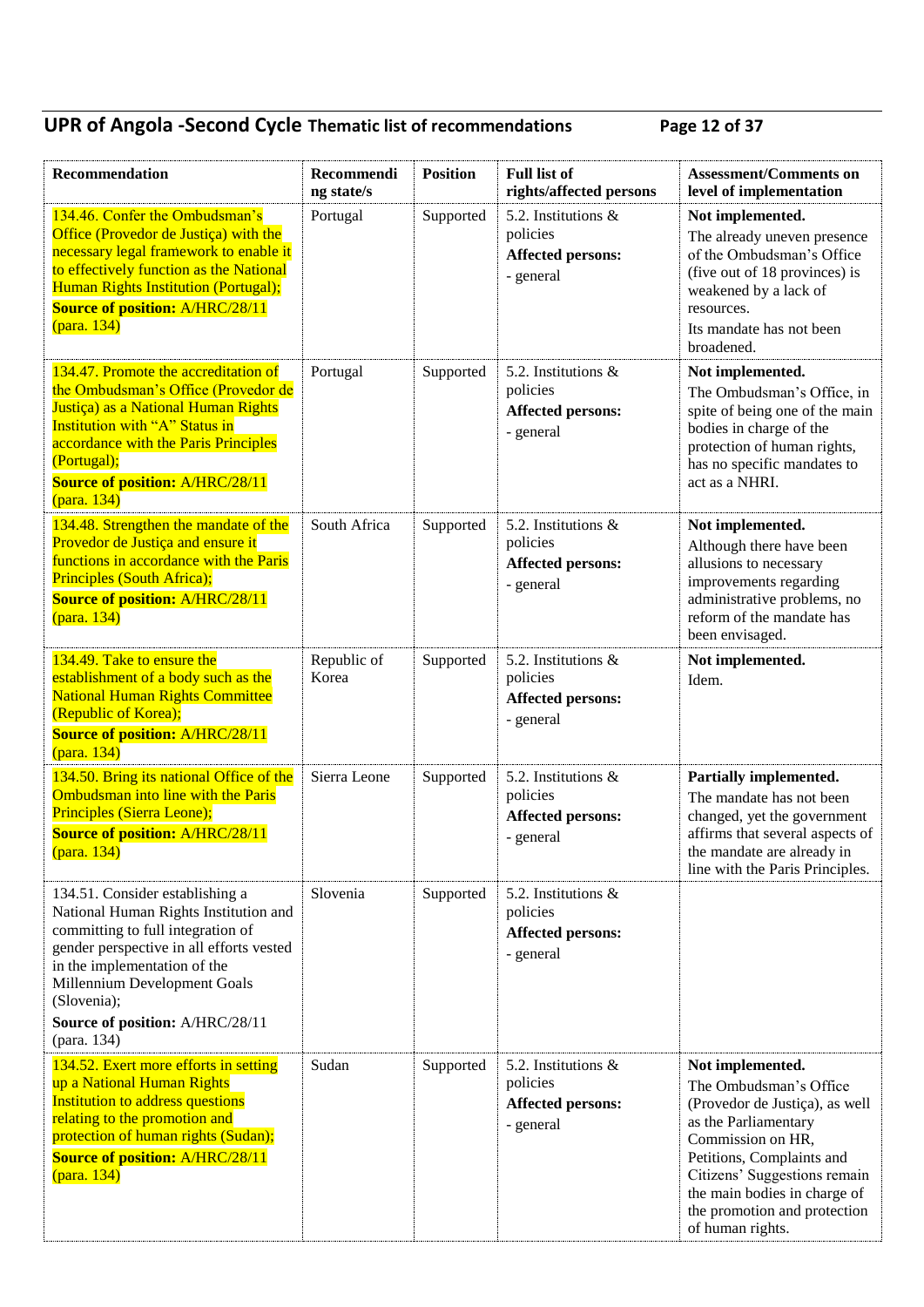## **UPR of Angola -Second Cycle Thematic list of recommendations Page 13 of 37**

| Recommendation                                                                                                                                                                                                                                                                                                    | Recommendi<br>ng state/s | <b>Position</b> | <b>Full list of</b><br>rights/affected persons                                       | <b>Assessment/Comments on</b><br>level of implementation                                                                                                                                                                                |
|-------------------------------------------------------------------------------------------------------------------------------------------------------------------------------------------------------------------------------------------------------------------------------------------------------------------|--------------------------|-----------------|--------------------------------------------------------------------------------------|-----------------------------------------------------------------------------------------------------------------------------------------------------------------------------------------------------------------------------------------|
| 134.53. Consider setting up an<br>independent national human rights<br>institution to oversee and monitor<br>human rights situations in the country<br>and to promote public awareness on<br>the promotion and protection of<br>human rights (Thailand);<br><b>Source of position: A/HRC/28/11</b><br>(para. 134) | Thailand                 | Supported       | 5.2. Institutions $\&$<br>policies<br><b>Affected persons:</b><br>- general          | Partially implemented.<br>Talks have taken place over<br>the importance and feasibility<br>of creating a NHRI. Yet, the<br>Ombudsman's Office<br>(Provedor de Justiça) is<br>responsible for monitoring<br>the human rights' situation. |
| 134.54. Increase efforts to promote<br>human rights culture in the country<br>(Uzbekistan);<br>Source of position: A/HRC/28/11<br>(para. 134)                                                                                                                                                                     | Uzbekistan               | Supported       | 5.2. Institutions $\&$<br>policies<br><b>Affected persons:</b><br>- general          |                                                                                                                                                                                                                                         |
| 134.55. Further expand the initiatives<br>aimed at reaching better protection of<br>the rights of the child (Armenia);<br>Source of position: A/HRC/28/11<br>(para. 134)                                                                                                                                          | Armenia                  | Supported       | 5.2. Institutions &<br>policies<br><b>Affected persons:</b><br>- children            |                                                                                                                                                                                                                                         |
| 134.58. Continue its cooperation with<br>the United Nations Development<br>Programme to strengthen the technical<br>and functional capacities of the<br>Ministry of Justice and Human Rights<br>(Equatorial Guinea);<br>Source of position: A/HRC/28/11<br>(para. 134)                                            | Equatorial<br>Guinea     | Supported       | 5.2. Institutions &<br>policies<br><b>Affected persons:</b><br>- general             |                                                                                                                                                                                                                                         |
| 134.59. Improve the situation of<br>women and children by implementing<br>Security Council resolution 1325<br>(2000) on women, peace and security<br>and adopting a relevant national action<br>plan (Estonia);<br>Source of position: A/HRC/28/11<br>(para. 134)                                                 | Estonia                  | Supported       | 5.2. Institutions &<br>policies<br><b>Affected persons:</b><br>- women<br>- children |                                                                                                                                                                                                                                         |
| 134.60. Devote adequate human and<br>financial resources for the effective<br>implementation of the National Policy<br>for Gender Equality and Equity of<br>2013 (India);<br>Source of position: A/HRC/28/11<br>(para. 134)                                                                                       | India                    | Supported       | 5.2. Institutions &<br>policies<br><b>Affected persons:</b><br>- women               |                                                                                                                                                                                                                                         |
| 134.62. Continue its reforms to<br>improve policies and programs<br>towards promotion and protection of<br>all human rights (Lesotho);<br>Source of position: A/HRC/28/11<br>(para. 134)                                                                                                                          | Lesotho                  | Supported       | 5.2. Institutions $\&$<br>policies<br><b>Affected persons:</b><br>- general          |                                                                                                                                                                                                                                         |
| 134.63. Provide the necessary support,<br>including financial, for the specialized<br>institution to monitor the human rights<br>situation (Russian Federation);<br>Source of position: A/HRC/28/11<br>(para. 134)                                                                                                | Russian<br>Federation    | Supported       | 5.2. Institutions &<br>policies<br><b>Affected persons:</b><br>- general             |                                                                                                                                                                                                                                         |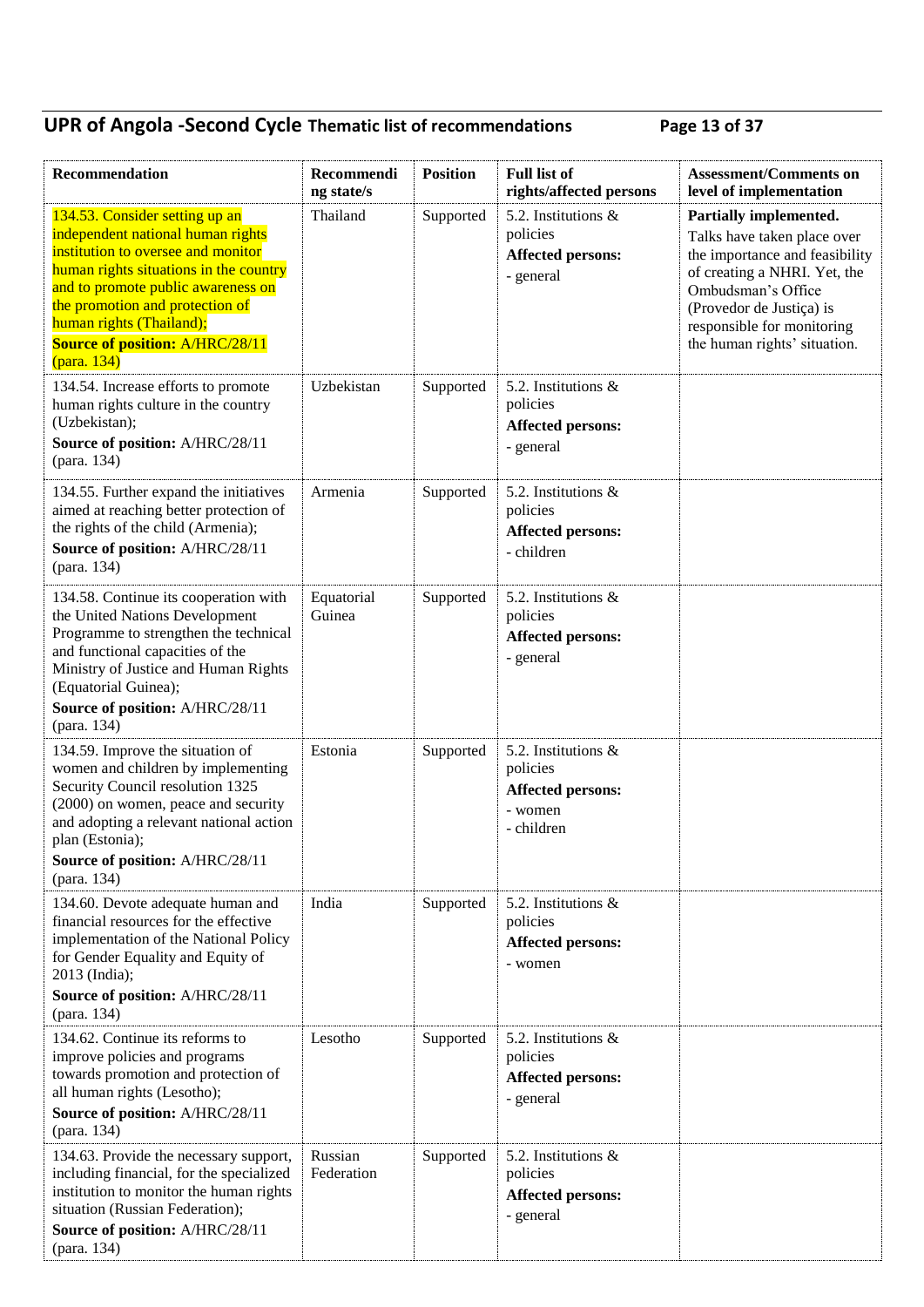## **UPR of Angola -Second Cycle Thematic list of recommendations Page 14 of 37**

| Recommendation                                                                                                                                                                                                                                                                    | Recommendi<br>ng state/s | <b>Position</b> | <b>Full list of</b><br>rights/affected persons                                          | <b>Assessment/Comments on</b><br>level of implementation                                                                                                                                   |
|-----------------------------------------------------------------------------------------------------------------------------------------------------------------------------------------------------------------------------------------------------------------------------------|--------------------------|-----------------|-----------------------------------------------------------------------------------------|--------------------------------------------------------------------------------------------------------------------------------------------------------------------------------------------|
| 134.64. Continue to involve Angolan<br>civil society actors, notably those<br>working in the field of human rights,<br>in the implementation of the policy<br>already defined by the Government<br>(Senegal);<br><b>Source of position: A/HRC/28/11</b><br>(para. 134)            | Senegal                  | Supported       | 5.2. Institutions &<br>policies<br><b>Affected persons:</b><br>- human rights defenders | Not implemented.<br>Only one meeting between<br>civil society and president,<br>but several workshops with<br>the civil society took place on<br>HIV related projects.                     |
| 134.74. Strengthen and facilitate the<br>process already undertaken of the civil<br>registration (Equatorial Guinea);<br>Source of position: A/HRC/28/11<br>(para. 134)                                                                                                           | Equatorial<br>Guinea     | Supported       | 5.2. Institutions $\&$<br>policies<br><b>Affected persons:</b><br>- general             |                                                                                                                                                                                            |
| 135.12. Create a National Human<br><b>Rights Institution in accordance with</b><br>the Paris Principles (Uruguay);<br><b>Source of position:</b><br>A/HRC/28/11/Add.1 (para. 3, 4, 5, 17)                                                                                         | Uruguay                  | Noted           | 5.2. Institutions &<br>policies<br><b>Affected persons:</b><br>- general                | Not implemented.<br>The Angolan Government<br>declared that, in general<br>terms, the Ombudsman<br>Office is a National Human<br>Rights Institution due to the<br>nature of its functions. |
| 135.13. Seek to expedite the current<br>process of establishing a National<br>Human Rights Institution, with a view<br>to further improving the general<br>situation of human rights in Angola<br>(Egypt);<br><b>Source of position:</b><br>A/HRC/28/11/Add.1 (para. 3, 4, 5, 17) | Egypt                    | Noted           | 5.2. Institutions &<br>policies<br>Affected persons:<br>- general                       | Not implemented.<br>Idem.                                                                                                                                                                  |
| 135.14. Establish an independent<br>national human rights institution in<br>accordance with the Paris Principles<br>(France);<br><b>Source of position:</b><br>A/HRC/28/11/Add.1 (para. 3, 4, 5, 17)                                                                              | France                   | Noted           | 5.2. Institutions &<br>policies<br><b>Affected persons:</b><br>- general                | Not implemented.<br>Idem.                                                                                                                                                                  |
| 135.15. Create and implement a<br>national human rights institution in<br>accordance with the Paris Principles<br>(Gabon);<br><b>Source of position:</b><br>A/HRC/28/11/Add.1 (para. 3, 4, 5, 17)                                                                                 | Gabon                    | Noted           | 5.2. Institutions $\&$<br>policies<br><b>Affected persons:</b><br>- general             | Not implemented.<br>Idem.                                                                                                                                                                  |
| 135.16. Expedite efforts in its<br>consideration of setting up an<br>independent National Human Rights<br>Institution in accordance with the<br>Paris Principles (Ghana);<br><b>Source of position:</b><br>A/HRC/28/11/Add.1 (para. 3, 4, 5, 17)                                  | Ghana                    | Noted           | 5.2. Institutions $\&$<br>policies<br><b>Affected persons:</b><br>- general             | Not implemented.<br>Idem.                                                                                                                                                                  |
| 135.17. Take further steps for the<br>establishment of a human rights<br>institution functioning in accordance<br>with the Paris Principles (Greece);<br><b>Source of position:</b><br>A/HRC/28/11/Add.1 (para. 3, 4, 5, 17)                                                      | Greece                   | Noted           | 5.2. Institutions $\&$<br>policies<br>Affected persons:<br>- general                    | Not implemented.<br>Idem.                                                                                                                                                                  |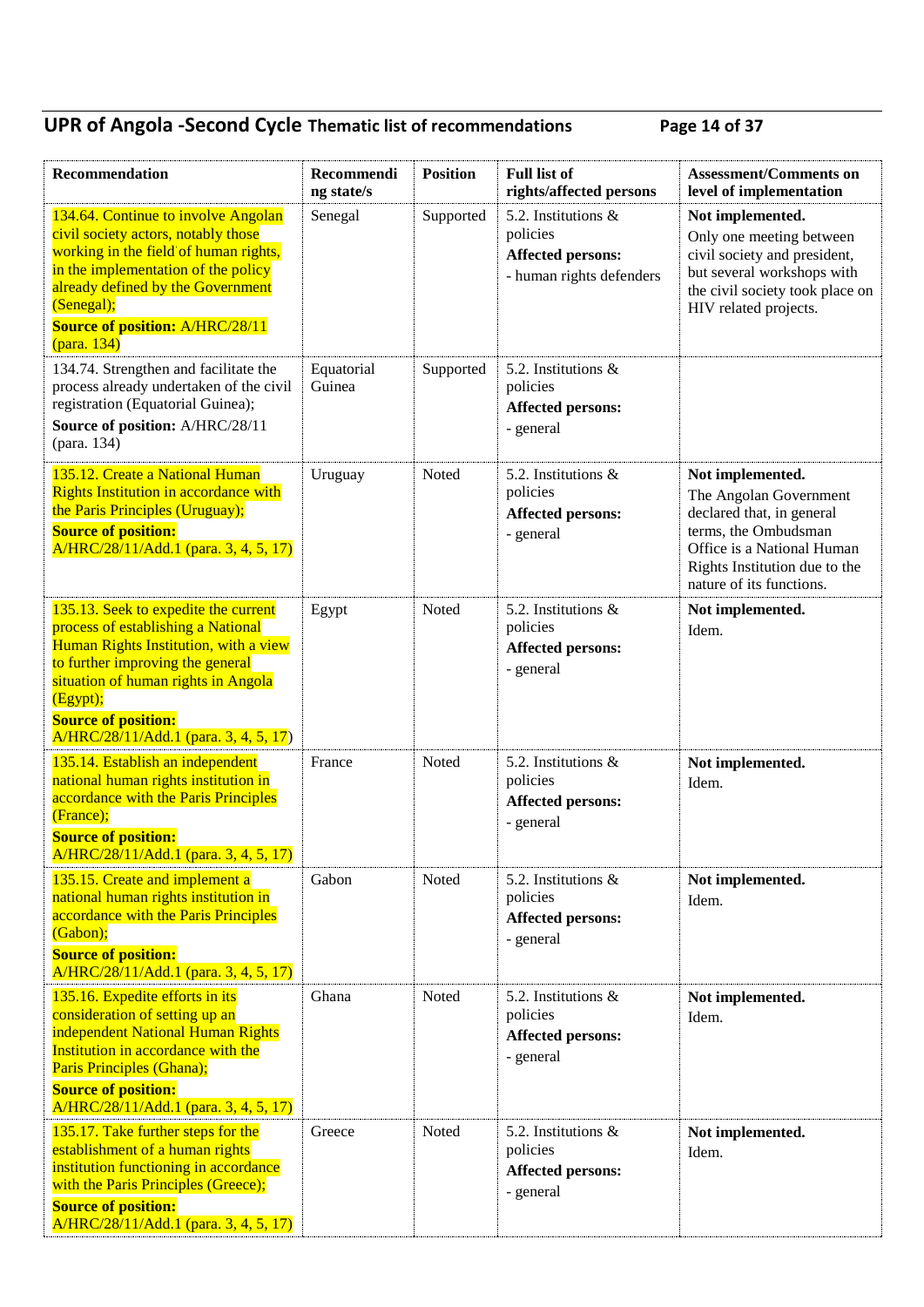## **UPR of Angola -Second Cycle Thematic list of recommendations Page 15 of 37**

| Recommendation                                                                                                                                                                                                                                                                                              | Recommendi<br>ng state/s | <b>Position</b> | <b>Full list of</b><br>rights/affected persons                                                                                    | <b>Assessment/Comments on</b><br>level of implementation |
|-------------------------------------------------------------------------------------------------------------------------------------------------------------------------------------------------------------------------------------------------------------------------------------------------------------|--------------------------|-----------------|-----------------------------------------------------------------------------------------------------------------------------------|----------------------------------------------------------|
| 135.18. Actively consider establishing<br>a full-fledged national human rights<br>institution in line with the Paris<br>Principles (India);<br><b>Source of position:</b><br>A/HRC/28/11/Add.1 (para. 3, 4, 5, 17)                                                                                          | India                    | Noted           | 5.2. Institutions &<br>policies<br><b>Affected persons:</b><br>- general                                                          | Not implemented.<br>Idem.                                |
| 135.19. Intensify its efforts to<br>establish National Human Rights<br>Institution in compliance with the<br>Paris Principles (Indonesia);<br><b>Source of position:</b><br>A/HRC/28/11/Add.1 (para. 3, 4, 5, 17)                                                                                           | Indonesia                | Noted           | 5.2. Institutions &<br>policies<br><b>Affected persons:</b><br>- general                                                          | Not implemented.<br>Idem.                                |
| 135.20. Take steps towards the<br>establishment and operationalization<br>of a national human rights institution,<br>in accordance with the Paris Principles<br>(Kenya);<br><b>Source of position:</b><br>A/HRC/28/11/Add.1 (para. 3, 4, 5, 17)                                                             | Kenya                    | Noted           | 5.2. Institutions &<br>policies<br><b>Affected persons:</b><br>- general                                                          | Not implemented.<br>Idem.                                |
| 135.21. Establish a national institution<br>for human rights, in conformity with<br>the Paris Principles (Mali);<br><b>Source of position:</b><br>A/HRC/28/11/Add.1 (para. 3, 4, 5, 17)                                                                                                                     | Mali                     | Noted           | 5.2. Institutions &<br>policies<br><b>Affected persons:</b><br>- general                                                          | Not implemented.<br>Idem.                                |
| 135.22. Intensify its efforts to<br>establish a National Human Rights<br>Institution in accordance with the<br>Paris Principles (Rwanda);<br><b>Source of position:</b><br>A/HRC/28/11/Add.1 (para. 3, 4, 5, 17)                                                                                            | Rwanda                   | Noted           | 5.2. Institutions &<br>policies<br><b>Affected persons:</b><br>- general                                                          | Not implemented.<br>Idem.                                |
| 135.23. Accelerate the process of<br>establishing of the National Human<br><b>Rights Institution in accordance with</b><br>the Paris Principles (South Sudan);<br><b>Source of position:</b><br>A/HRC/28/11/Add.1 (para. 3, 4, 5, 17)                                                                       | South Sudan              | Noted           | 5.2. Institutions &<br>policies<br><b>Affected persons:</b><br>- general                                                          | Not implemented.<br>Idem.                                |
| 135.24. Set up a national human rights<br>institution in accordance with the<br>Paris Principles (Togo);<br><b>Source of position:</b><br>A/HRC/28/11/Add.1 (para. 3, 4, 5, 17)                                                                                                                             | Togo                     | Noted           | 5.2. Institutions &<br>policies<br><b>Affected persons:</b><br>- general                                                          | Not implemented.<br>Idem.                                |
| 134.103. Enhance efforts to<br>implement existing policy instruments<br>aiming at protecting women's rights,<br>and to enhance the support given to<br>victims of violence, for example<br>through adequate resourcing of<br>counselling centres (Italy);<br>Source of position: A/HRC/28/11<br>(para. 134) | Italy                    | Supported       | 5.2. Institutions &<br>policies<br>8. Non-discrimination<br>29.2. Gender-based<br>violence<br><b>Affected persons:</b><br>- women |                                                          |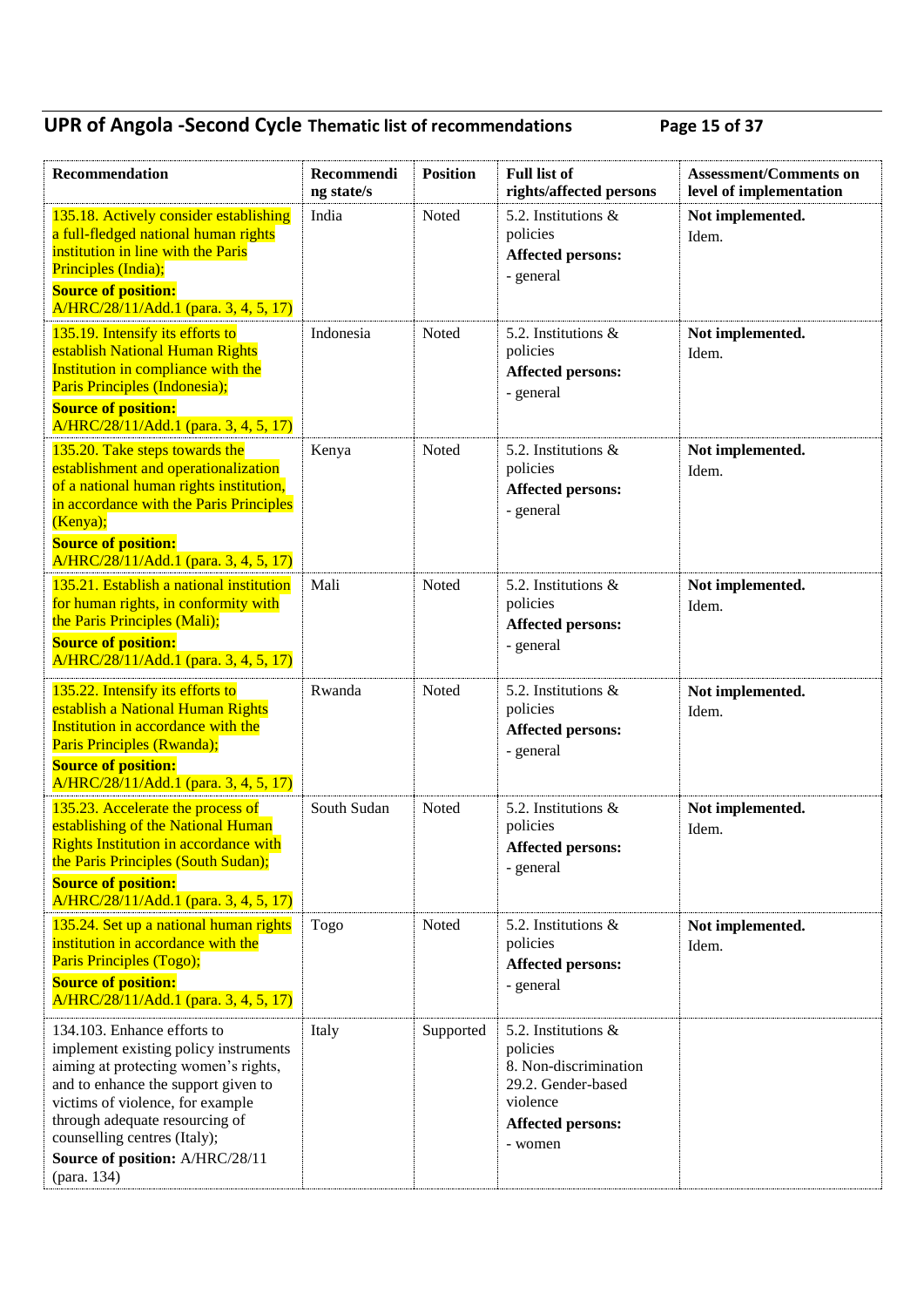## **UPR of Angola -Second Cycle Thematic list of recommendations Page 16 of 37**

| Recommendation                                                                                                                                                                                                                                                           | Recommendi<br>ng state/s                      | <b>Position</b> | <b>Full list of</b><br>rights/affected persons                                                                                                                                                                                   | <b>Assessment/Comments on</b><br>level of implementation |
|--------------------------------------------------------------------------------------------------------------------------------------------------------------------------------------------------------------------------------------------------------------------------|-----------------------------------------------|-----------------|----------------------------------------------------------------------------------------------------------------------------------------------------------------------------------------------------------------------------------|----------------------------------------------------------|
| 134.69. Continue implementing its<br>national programs and policies to<br>advance women's rights and ensure<br>quality education of children,<br>especially in rural areas (Democratic<br>People's Republic of Korea);<br>Source of position: A/HRC/28/11<br>(para. 134) | Democratic<br>Peoples<br>Republic of<br>Korea | Supported       | 5.2. Institutions &<br>policies<br>8. Non-discrimination<br>30.1. Children: definition,<br>general principles,<br>protection<br><b>Affected persons:</b><br>- women                                                              |                                                          |
| 134.93. Continue giving due attention<br>to the issue of violence against<br>children by ensuring effective<br>implementation of the Strategy for<br>Preventing and Combating Violence<br>against Children (Malaysia);<br>Source of position: A/HRC/28/11<br>(para. 134) | Malaysia                                      | Supported       | 5.2. Institutions $\&$<br>policies<br>12.5. Prohibition of<br>torture and cruel, inhuman<br>or degrading treatment<br>30.1. Children: definition,<br>general principles,<br>protection<br><b>Affected persons:</b><br>- children |                                                          |
| 134.94. Continue to implement the<br>National Strategy for Preventing and<br>Combating Violence against Children<br>(Mexico);<br>Source of position: A/HRC/28/11<br>(para. 134)                                                                                          | Mexico                                        | Supported       | 5.2. Institutions $\&$<br>policies<br>12.5. Prohibition of<br>torture and cruel, inhuman<br>or degrading treatment<br>30.1. Children: definition,<br>general principles,<br>protection<br><b>Affected persons:</b><br>- children |                                                          |
| 134.96. Adopt policies and measures<br>in order to prevent the sexual<br>exploitation of children and to<br>facilitate the social integration of<br>those who were victims of such a<br>crime (Romania);<br>Source of position: A/HRC/28/11<br>(para. 134)               | Romania                                       | Supported       | 5.2. Institutions $\&$<br>policies<br>12.5. Prohibition of<br>torture and cruel, inhuman<br>or degrading treatment<br>30.3. Children: protection<br>against exploitation<br><b>Affected persons:</b><br>- children               |                                                          |
| 134.73. Strongly regulate the issue of<br>the civil registration in order to grant<br>legal personality to all human beings<br>on its territory (Democratic Republic<br>of the Congo);<br>Source of position: A/HRC/28/11<br>(para. 134)                                 | Democratic<br>Republic of<br>the Congo        | Supported       | 5.2. Institutions &<br>policies<br>17. Rights related to<br>name, identity, nationality<br><b>Affected persons:</b><br>- general                                                                                                 |                                                          |
| 134.76. Extend the length of the<br>special campaign promoting the civil<br>registry and make permanent the fee<br>exemption for such registration<br>(Mexico);<br>Source of position: A/HRC/28/11<br>(para. 134)                                                        | Mexico                                        | Supported       | 5.2. Institutions $\&$<br>policies<br>17. Rights related to<br>name, identity, nationality<br>Affected persons:<br>- general                                                                                                     |                                                          |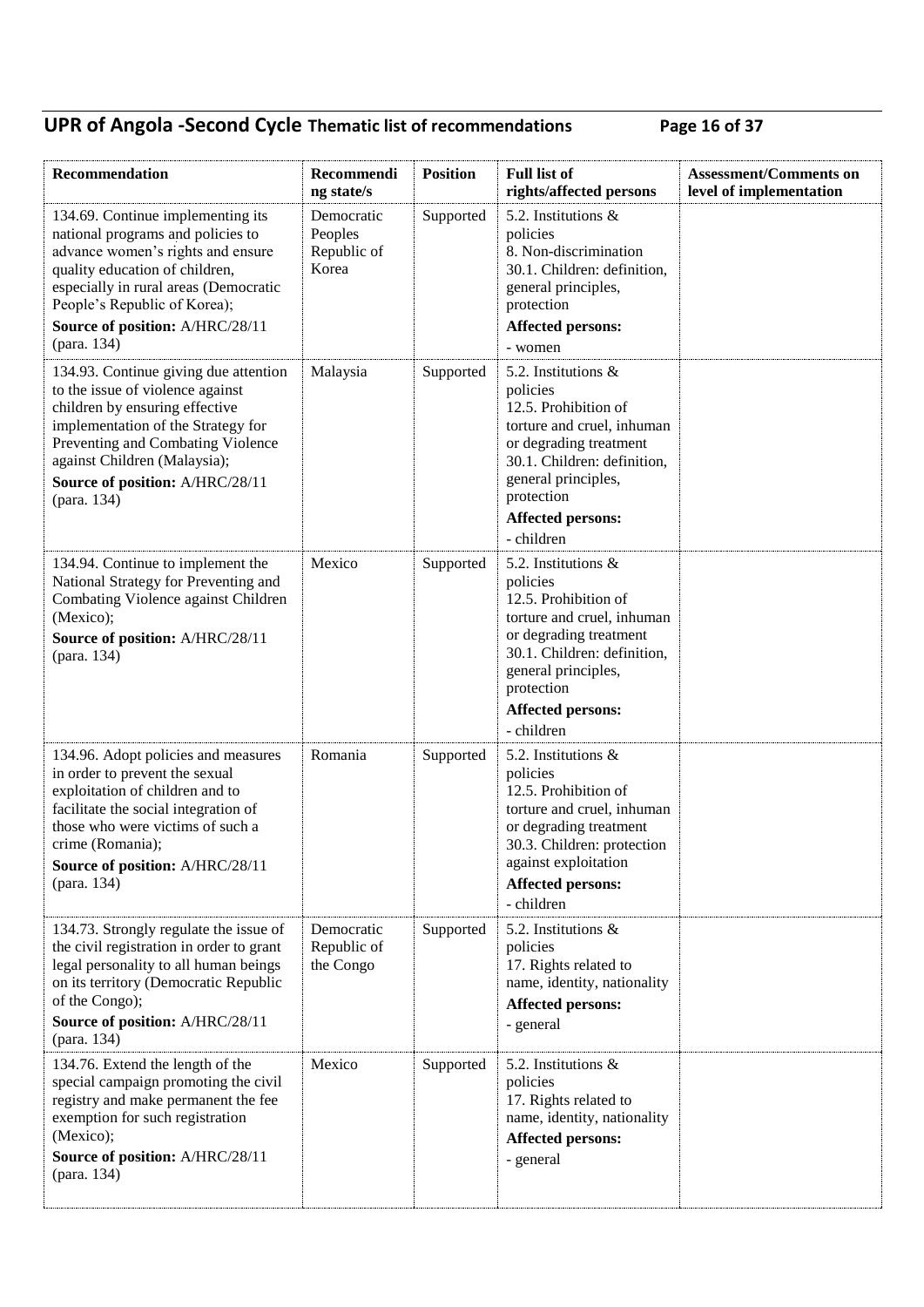## **UPR of Angola -Second Cycle Thematic list of recommendations Page 17 of 37**

| Recommendation                                                                                                                                                                                                                                                                                                                                        | Recommendi<br>ng state/s | <b>Position</b> | <b>Full list of</b><br>rights/affected persons                                                                                                                                                                     | <b>Assessment/Comments on</b><br>level of implementation |
|-------------------------------------------------------------------------------------------------------------------------------------------------------------------------------------------------------------------------------------------------------------------------------------------------------------------------------------------------------|--------------------------|-----------------|--------------------------------------------------------------------------------------------------------------------------------------------------------------------------------------------------------------------|----------------------------------------------------------|
| 134.77. Continue its special civil<br>registration campaign (Togo);<br>Source of position: A/HRC/28/11<br>(para. 134)                                                                                                                                                                                                                                 | Togo                     | Supported       | 5.2. Institutions $\&$<br>policies<br>17. Rights related to<br>name, identity, nationality<br><b>Affected persons:</b><br>- general                                                                                |                                                          |
| 134.79. Finalize legislation on free<br>birth registration for all citizens and<br>enhance registration systems and<br>continue campaigns to this effect<br>(Sierra Leone);<br>Source of position: A/HRC/28/11<br>(para. 134)                                                                                                                         | Sierra Leone             | Supported       | 5.2. Institutions &<br>policies<br>17. Rights related to<br>name, identity, nationality<br><b>Affected persons:</b><br>- general<br>- children                                                                     |                                                          |
| 134.81. That the registration system<br>be further improved and supported by<br>awareness-raising activities, in order<br>to sustain the rise in registration<br>numbers (Turkey);<br>Source of position: A/HRC/28/11<br>(para. 134)                                                                                                                  | Turkey                   | Supported       | 5.2. Institutions $\&$<br>policies<br>17. Rights related to<br>name, identity, nationality<br><b>Affected persons:</b><br>- general                                                                                |                                                          |
| 134.75. Improve the birth registration<br>system, as previously recommended<br>(Italy);<br>Source of position: A/HRC/28/11<br>(para. 134)                                                                                                                                                                                                             | Italy                    | Supported       | 5.2. Institutions $\&$<br>policies<br>17. Rights related to<br>name, identity, nationality<br>30.1. Children: definition,<br>general principles,<br>protection<br><b>Affected persons:</b><br>- children           |                                                          |
| 134.78. Take appropriate measures for<br>the immediate completion of the<br>registration of citizens, in particular<br>children under the age of 4, who have<br>not had their birth registration carried<br>out (Republic of Korea);<br>Source of position: A/HRC/28/11<br>(para. 134)                                                                | Republic of<br>Korea     | Supported       | 5.2. Institutions &<br>policies<br>17. Rights related to<br>name, identity, nationality<br>30.1. Children: definition,<br>general principles,<br>protection<br><b>Affected persons:</b><br>- general<br>- children |                                                          |
| 134.141. Ensure that its housing<br>policy is drafted and implemented in<br>accordance with international human<br>rights standards, including access to<br>an effective remedy and adequate<br>compensation, and that the necessary<br>assistance is provided to all evicted<br>persons (Germany);<br>Source of position: A/HRC/28/11<br>(para. 134) | Germany                  | Supported       | 5.2. Institutions &<br>policies<br>22.3. Right to adequate<br>housing<br><b>Affected persons:</b><br>- general                                                                                                     |                                                          |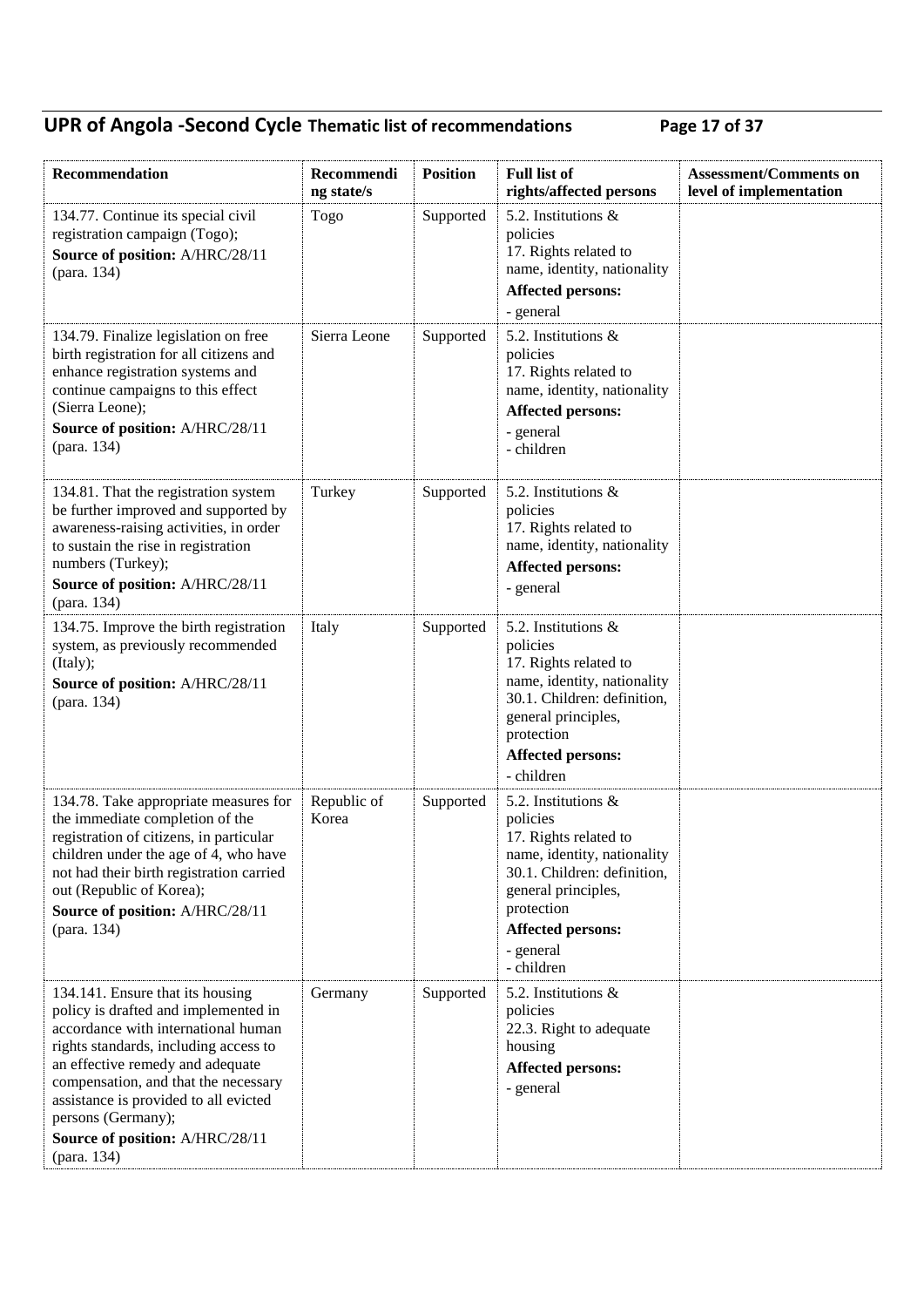## **UPR of Angola -Second Cycle Thematic list of recommendations Page 18 of 37**

| Recommendation                                                                                                                                                                                                                                                                                                                           | Recommendi<br>ng state/s | <b>Position</b> | <b>Full list of</b><br>rights/affected persons                                                                                    | <b>Assessment/Comments on</b><br>level of implementation |
|------------------------------------------------------------------------------------------------------------------------------------------------------------------------------------------------------------------------------------------------------------------------------------------------------------------------------------------|--------------------------|-----------------|-----------------------------------------------------------------------------------------------------------------------------------|----------------------------------------------------------|
| 134.162. Promote and develop the<br>national plan to combat HIV<br>(Lebanon);<br>Source of position: A/HRC/28/11<br>(para. 134)                                                                                                                                                                                                          | Lebanon                  | Supported       | 5.2. Institutions $\&$<br>policies<br>24. Right to health<br><b>Affected persons:</b><br>- persons living with<br><b>HIV/AIDS</b> |                                                          |
| 134.97. Continue efforts to implement<br>the action plan $2013-2017$ to fight<br>domestic violence (Algeria);<br>Source of position: A/HRC/28/11<br>(para. 134)                                                                                                                                                                          | Algeria                  | Supported       | 5.2. Institutions $\&$<br>policies<br>29.2. Gender-based<br>violence<br><b>Affected persons:</b><br>- women                       |                                                          |
| 134.98. Deepen actions to ensure<br>effective implementation of the<br>legislation on the protection of<br>women, especially against all harmful<br>practice or negative stereotyping<br>(Argentina);<br>Source of position: A/HRC/28/11<br>(para. 134)                                                                                  | Argentina                | Supported       | 5.2. Institutions $\&$<br>policies<br>29.2. Gender-based<br>violence<br><b>Affected persons:</b><br>- women                       |                                                          |
| 134.100. Ensure full implementation<br>of Law 25/11 against Domestic<br>Violence and ensure there are<br>increased protections against all forms<br>of violence faced by women,<br>including internally displaced and<br>refugee women, who are among the<br>most vulnerable (Canada);<br>Source of position: A/HRC/28/11<br>(para. 134) | Canada                   | Supported       | 5.2. Institutions &<br>policies<br>29.2. Gender-based<br>violence<br><b>Affected persons:</b><br>- women                          |                                                          |
| 134.101. Promote concerted national<br>efforts aimed at combating violence<br>against women, and providing<br>rehabilitation for perpetrators of such<br>acts (Egypt);<br>Source of position: A/HRC/28/11<br>(para. 134)                                                                                                                 | Egypt                    | Supported       | 5.2. Institutions &<br>policies<br>29.2. Gender-based<br>violence<br>Affected persons:<br>- women                                 |                                                          |
| 134.102. Ensure the country-wide and<br>effective implementation of the Law<br>on Domestic Violence, and ensure<br>access of victims to medical<br>(including psychological), legal and<br>social support (Germany);<br>Source of position: A/HRC/28/11<br>(para. 134)                                                                   | Germany                  | Supported       | 5.2. Institutions $\&$<br>policies<br>29.2. Gender-based<br>violence<br><b>Affected persons:</b><br>- women                       |                                                          |
| 134.104. Adopts practical measures to<br>implement the Law on Domestic<br>Violence (and its legal instruments),<br>and that Angola allocates a multi-<br>annual budget to the Ministry<br>involved to this effect (Netherlands);<br>Source of position: A/HRC/28/11<br>(para. 134)                                                       | Netherlands              | Supported       | 5.2. Institutions $\&$<br>policies<br>29.2. Gender-based<br>violence<br><b>Affected persons:</b><br>- women                       |                                                          |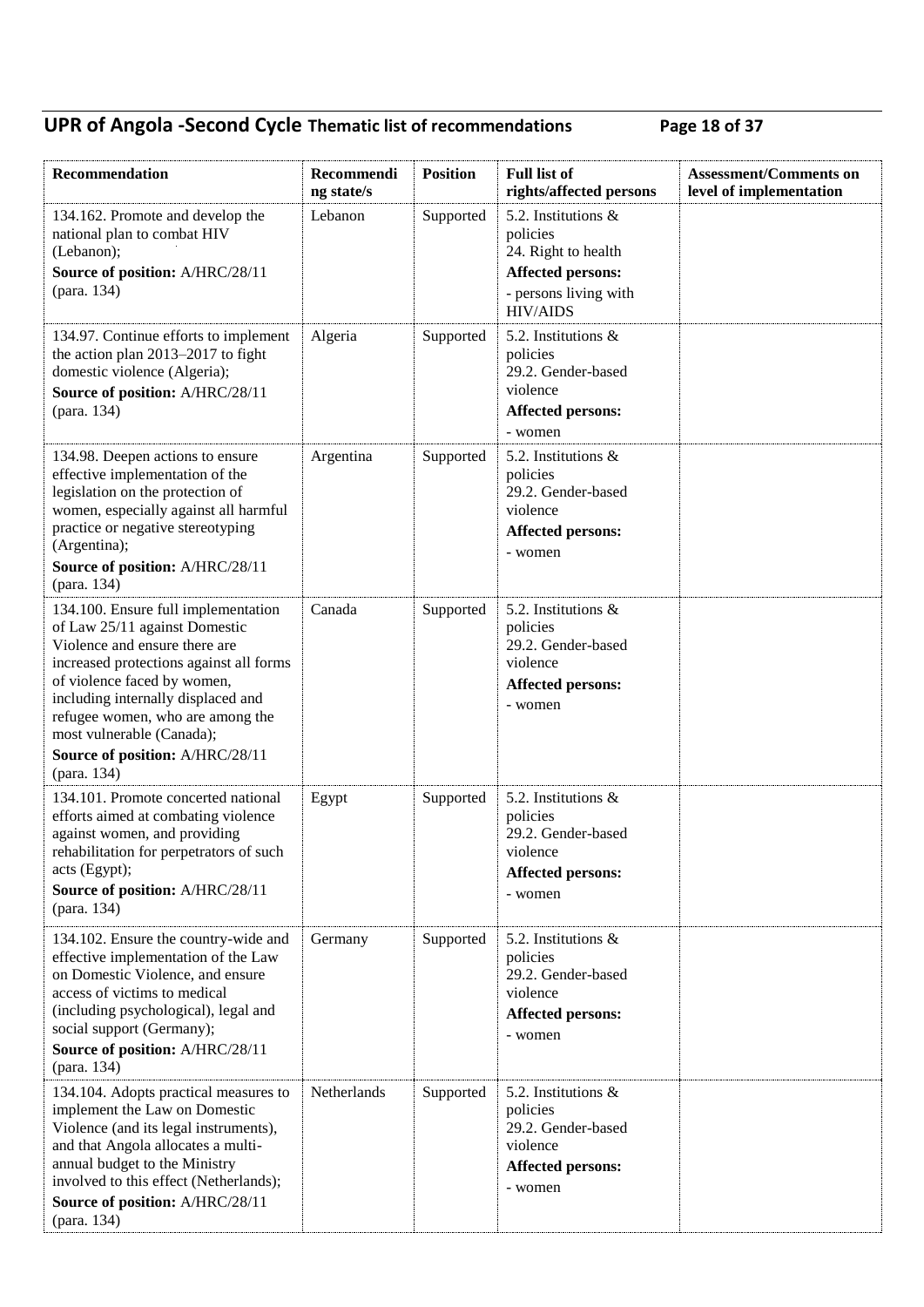## **UPR of Angola -Second Cycle Thematic list of recommendations Page 19 of 37**

| Recommendation                                                                                                                                                                                                                                                                                                                                                                      | Recommendi<br>ng state/s | <b>Position</b> | <b>Full list of</b><br>rights/affected persons                                                                                                                                                 | <b>Assessment/Comments on</b><br>level of implementation |
|-------------------------------------------------------------------------------------------------------------------------------------------------------------------------------------------------------------------------------------------------------------------------------------------------------------------------------------------------------------------------------------|--------------------------|-----------------|------------------------------------------------------------------------------------------------------------------------------------------------------------------------------------------------|----------------------------------------------------------|
| 134.107. Consider adopting a national<br>strategy to fight against all forms of<br>violence against women (Turkey);<br>Source of position: A/HRC/28/11<br>(para. 134)                                                                                                                                                                                                               | Turkey                   | Supported       | 5.2. Institutions $\&$<br>policies<br>29.2. Gender-based<br>violence<br><b>Affected persons:</b><br>- women                                                                                    |                                                          |
| 134.105. Ensure effective and<br>practical implementation of the Law<br>on Domestic Violence and the law on<br>the protection of children's<br>comprehensive development (Russian<br>Federation);<br>Source of position: A/HRC/28/11<br>(para. 134)                                                                                                                                 | Russian<br>Federation    | Supported       | 5.2. Institutions $\&$<br>policies<br>29.2. Gender-based<br>violence<br>30.1. Children: definition,<br>general principles,<br>protection<br><b>Affected persons:</b><br>- women                |                                                          |
| Right or area: 6. Human rights education and training                                                                                                                                                                                                                                                                                                                               |                          |                 |                                                                                                                                                                                                |                                                          |
| 134.56. Conduct further human rights<br>education activities for public<br>servants, in particular law<br>enforcement officers, with a view to<br>keeping up with the constitutional and<br>legal reform as well as newly joined<br>international human rights legal<br>instruments (Viet Nam);<br>Source of position: A/HRC/28/11<br>(para. 134)                                   | Viet Nam                 | Supported       | 6. Human rights education<br>and training<br><b>Affected persons:</b><br>- general                                                                                                             |                                                          |
| 134.57. Promote awareness of officers<br>charged with law enforcement on<br>matters related to human rights values<br>and principles (Egypt);<br>Source of position: A/HRC/28/11<br>(para. 134)                                                                                                                                                                                     | Egypt                    | Supported       | 6. Human rights education<br>and training<br><b>Affected persons:</b><br>- general                                                                                                             |                                                          |
| 134.108. Take further steps to reform<br>the judicial and penal system through<br>the training of detention and prison<br>staff, and the creation of adequate<br>incarceration centres so as to avoid the<br>abuse of arbitrary detention and to<br>eliminate the excessive use of force by<br>penitentiary personnel (Holy See);<br>Source of position: A/HRC/28/11<br>(para. 134) | <b>Holy See</b>          | Supported       | 6. Human rights education<br>and training<br>12.6. Conditions of<br>detention<br>13.3. Arbitrary arrest and<br>detention<br><b>Affected persons:</b><br>- persons deprived of their<br>liberty |                                                          |
| 134.111. Further work on improving<br>the judicial system by providing<br>capacity-building assistance and<br>training in the field of human rights<br>(Ethiopia);<br>Source of position: A/HRC/28/11<br>(para. 134)                                                                                                                                                                | Ethiopia                 | Supported       | 6. Human rights education<br>and training<br>15.1. Administration of<br>justice & fair trial<br><b>Affected persons:</b><br>- judiciary                                                        |                                                          |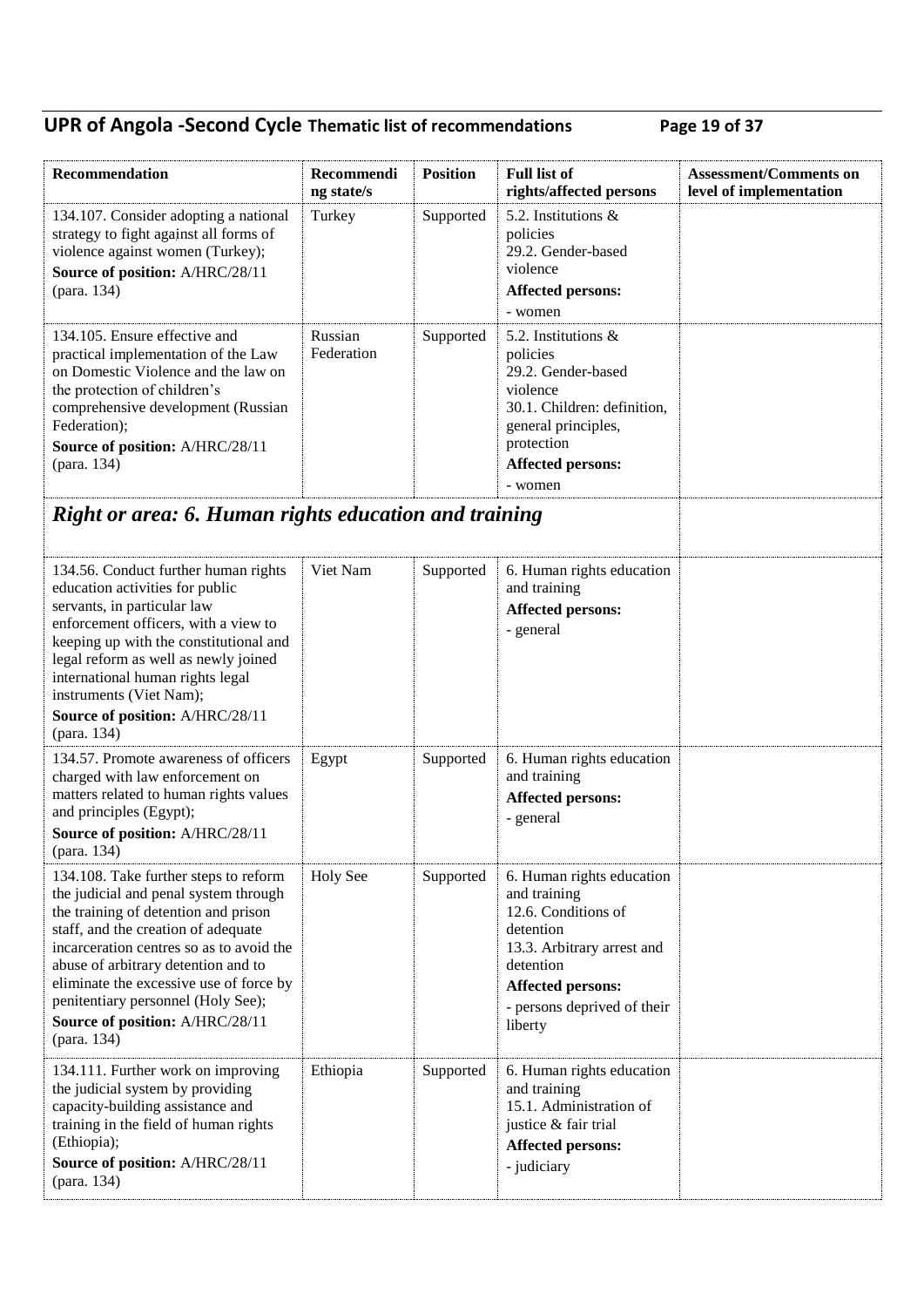### **UPR of Angola -Second Cycle Thematic list of recommendations Page 20 of 37**

| Recommendation                                                                                                                                                                                                                                                                                                                  | Recommendi<br>ng state/s | <b>Position</b> | <b>Full list of</b><br>rights/affected persons                                                                | <b>Assessment/Comments on</b><br>level of implementation |
|---------------------------------------------------------------------------------------------------------------------------------------------------------------------------------------------------------------------------------------------------------------------------------------------------------------------------------|--------------------------|-----------------|---------------------------------------------------------------------------------------------------------------|----------------------------------------------------------|
| 134.165. Integrate human rights<br>education into primary and secondary<br>school curricula (Zimbabwe);<br>Source of position: A/HRC/28/11<br>(para. 134)                                                                                                                                                                       | Zimbabwe                 | Supported       | 6. Human rights education<br>and training<br>25. Right to education<br><b>Affected persons:</b><br>- children |                                                          |
| 134.166. Encouraged to bring human<br>rights into the curriculum by, among<br>others, training teachers (Djibouti);<br>Source of position: A/HRC/28/11<br>(para. 134)                                                                                                                                                           | Djibouti                 | Supported       | 6. Human rights education<br>and training<br>25. Right to education<br><b>Affected persons:</b><br>- children |                                                          |
| 134.175. Integrate human rights in the<br>school curricula (Morocco);<br>Source of position: A/HRC/28/11<br>(para. 134)                                                                                                                                                                                                         | Morocco                  | Supported       | 6. Human rights education<br>and training<br>25. Right to education<br><b>Affected persons:</b><br>- children |                                                          |
| 134.176. Take steps to ensure<br>universal enrolment in primary school<br>for both boys and girls and to increase<br>attendance of secondary schools, as<br>well as to ensure the integration of<br>human rights into school curricula at<br>all levels (State of Palestine);<br>Source of position: A/HRC/28/11<br>(para. 134) | State of<br>Palestine    | Supported       | 6. Human rights education<br>and training<br>25. Right to education<br>Affected persons:<br>- children        |                                                          |

# *Right or area: 12.5. Prohibition of torture and cruel, inhuman or degrading treatment*

| 134.82. Step up its efforts to prevent<br>cases of arbitrary arrests, detention<br>and torture, and that those responsible<br>be brought to justice (Italy);<br><b>Source of position: A/HRC/28/11</b><br>(para. 134) | Italy<br>Supported | 12.5. Prohibition of<br>torture and cruel, inhuman<br>or degrading treatment<br>13.3. Arbitrary arrest and<br>detention<br><b>Affected persons:</b><br>- general | Not implemented.<br>In spite of reported cases of<br>immediate releases after<br>arbitrary arrests, activists and<br>journalists were prosecuted<br>on charges of defamation and<br>acts of rebellion, while<br>preparing to peacefully<br>demonstrate.<br>Procedures of investigation<br>of members of the police,<br>security and armed forces are<br>internal and opaque. |
|-----------------------------------------------------------------------------------------------------------------------------------------------------------------------------------------------------------------------|--------------------|------------------------------------------------------------------------------------------------------------------------------------------------------------------|------------------------------------------------------------------------------------------------------------------------------------------------------------------------------------------------------------------------------------------------------------------------------------------------------------------------------------------------------------------------------|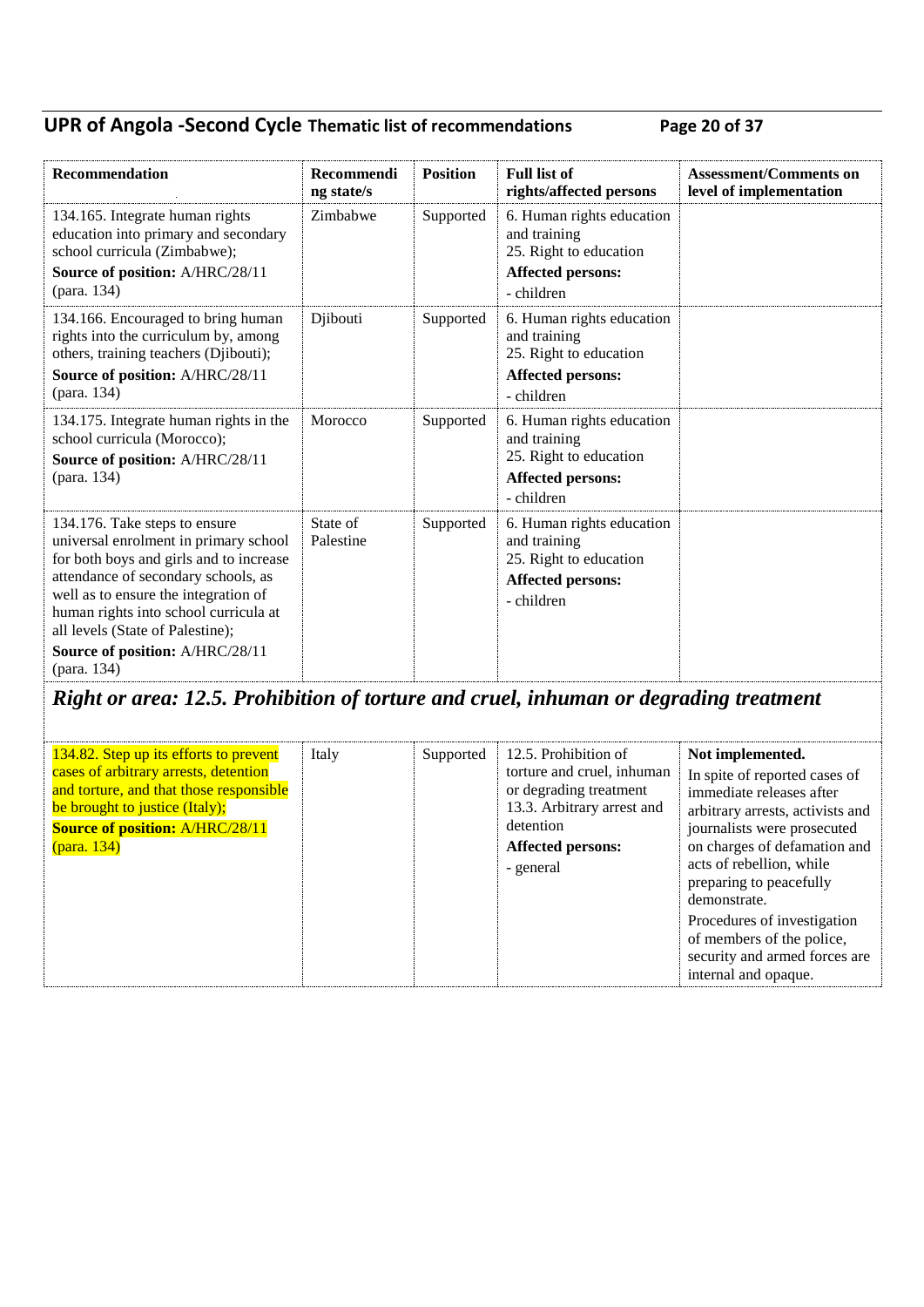## **UPR of Angola -Second Cycle Thematic list of recommendations Page 21 of 37**

| Recommendation                                                                                                                                                                                                                   | Recommendi<br>ng state/s               | <b>Position</b> | <b>Full list of</b><br>rights/affected persons                                                                                                                                             | <b>Assessment/Comments on</b><br>level of implementation                                                                                                                                                                                                                                                                                                                                                            |
|----------------------------------------------------------------------------------------------------------------------------------------------------------------------------------------------------------------------------------|----------------------------------------|-----------------|--------------------------------------------------------------------------------------------------------------------------------------------------------------------------------------------|---------------------------------------------------------------------------------------------------------------------------------------------------------------------------------------------------------------------------------------------------------------------------------------------------------------------------------------------------------------------------------------------------------------------|
| 134.84. Investigate and, if it is the<br>case, put an end to cases of arbitrary<br>arrest, illegal detentions and torture by<br>the police and security forces (Spain);<br><b>Source of position: A/HRC/28/11</b><br>(para. 134) | Spain                                  | Supported       | 12.5. Prohibition of<br>torture and cruel, inhuman<br>or degrading treatment<br>13.3. Arbitrary arrest and<br>detention<br><b>Affected persons:</b><br>- general                           | Not implemented.<br>In spite of reported cases of<br>immediate releases after<br>arbitrary arrests, activists and<br>journalists are prosecuted for<br>defamation and acts of<br>rebellion.<br>No enforcement regarding<br>the need for investigations of<br>abuses reported has been<br>done. Procedures of<br>investigation of members of<br>the police, security and<br>armed forces are internal and<br>opaque. |
| 134.87. Explicitly prohibit all forms of<br>corporal punishment in the upbringing<br>and education of children (Uruguay);<br>Source of position: A/HRC/28/11<br>(para. 134)                                                      | Uruguay                                | Supported       | 12.5. Prohibition of<br>torture and cruel, inhuman<br>or degrading treatment<br>30.1. Children: definition,<br>general principles,<br>protection<br><b>Affected persons:</b><br>- children |                                                                                                                                                                                                                                                                                                                                                                                                                     |
| 134.88. Continue the efforts to prevent<br>and fight violence against children<br>(Algeria);<br>Source of position: A/HRC/28/11<br>(para. 134)                                                                                   | Algeria                                | Supported       | 12.5. Prohibition of<br>torture and cruel, inhuman<br>or degrading treatment<br>30.1. Children: definition,<br>general principles,<br>protection<br><b>Affected persons:</b><br>- children |                                                                                                                                                                                                                                                                                                                                                                                                                     |
| 134.89. Strengthen the fight against<br>harmful traditional practices, such as<br>the stigmatization of children accused<br>of sorcery (Chad);<br>Source of position: A/HRC/28/11<br>(para. 134)                                 | Chad                                   | Supported       | 12.5. Prohibition of<br>torture and cruel, inhuman<br>or degrading treatment<br>30.1. Children: definition,<br>general principles,<br>protection<br><b>Affected persons:</b><br>- children |                                                                                                                                                                                                                                                                                                                                                                                                                     |
| 134.90. Fight against the phenomenon<br>of child sorcerers to spare innocent<br>childhood from this terrible calamity<br>of another age (Democratic Republic<br>of the Congo);<br>Source of position: A/HRC/28/11<br>(para. 134) | Democratic<br>Republic of<br>the Congo | Supported       | 12.5. Prohibition of<br>torture and cruel, inhuman<br>or degrading treatment<br>30.1. Children: definition,<br>general principles,<br>protection<br><b>Affected persons:</b><br>- children |                                                                                                                                                                                                                                                                                                                                                                                                                     |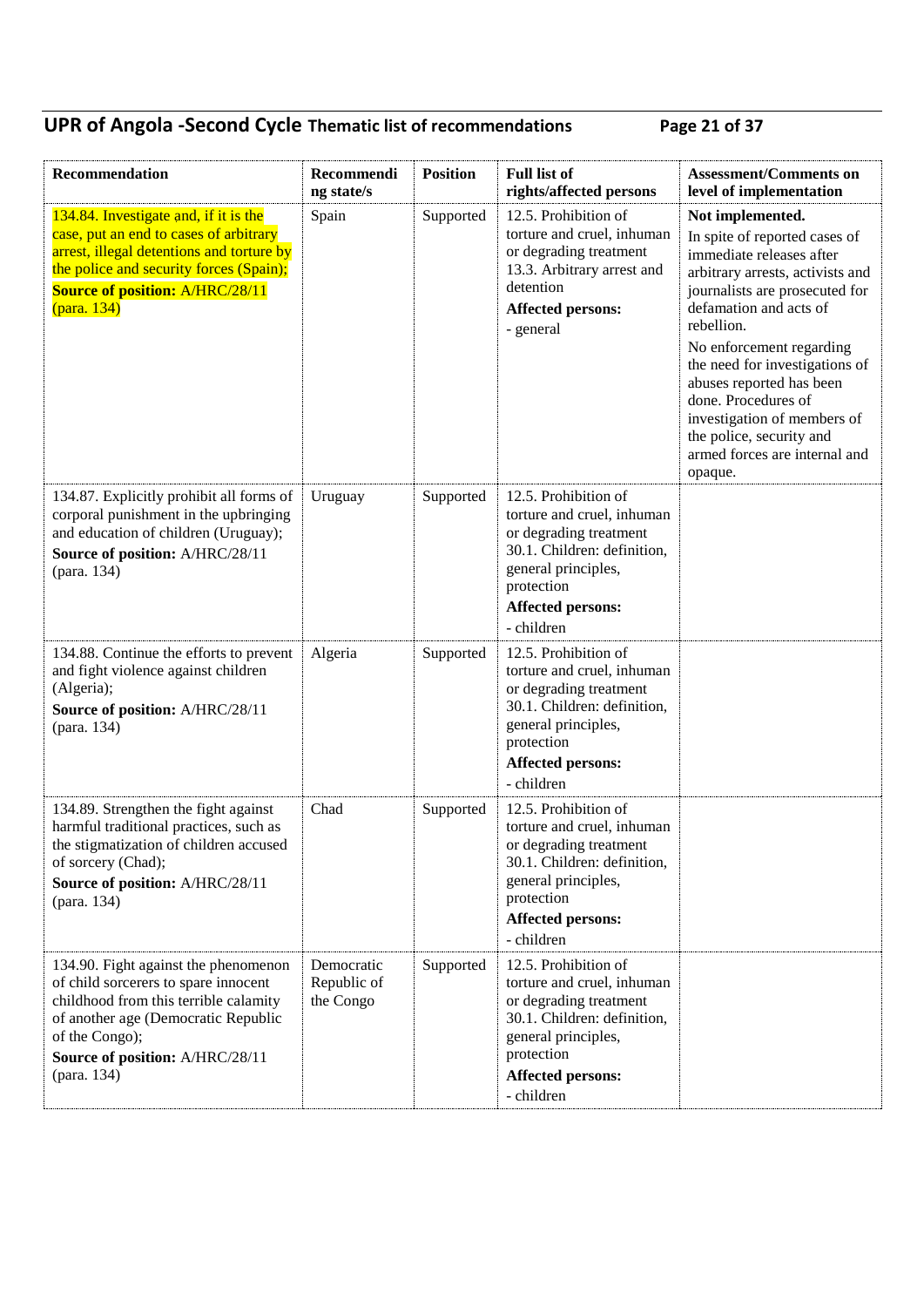## **UPR of Angola -Second Cycle Thematic list of recommendations Page 22 of 37**

| Recommendation                                                                                                                                                                                                                                                                                                    | Recommendi<br>ng state/s       | <b>Position</b> | <b>Full list of</b><br>rights/affected persons                                                                                                                                             | <b>Assessment/Comments on</b><br>level of implementation                                                                                                                                                                                                                                                                                                                                                                                                 |
|-------------------------------------------------------------------------------------------------------------------------------------------------------------------------------------------------------------------------------------------------------------------------------------------------------------------|--------------------------------|-----------------|--------------------------------------------------------------------------------------------------------------------------------------------------------------------------------------------|----------------------------------------------------------------------------------------------------------------------------------------------------------------------------------------------------------------------------------------------------------------------------------------------------------------------------------------------------------------------------------------------------------------------------------------------------------|
| 134.91. Protect children accused of<br>witchcraft from ill-treatment and<br>abuse, as previously recommended<br>(Italy);<br>Source of position: A/HRC/28/11<br>(para. 134)                                                                                                                                        | Italy                          | Supported       | 12.5. Prohibition of<br>torture and cruel, inhuman<br>or degrading treatment<br>30.1. Children: definition,<br>general principles,<br>protection<br><b>Affected persons:</b><br>- children |                                                                                                                                                                                                                                                                                                                                                                                                                                                          |
| Right or area: 12.7. Prohibition of slavery, trafficking                                                                                                                                                                                                                                                          |                                |                 |                                                                                                                                                                                            |                                                                                                                                                                                                                                                                                                                                                                                                                                                          |
| 134.85. Activate the efforts to combat<br>trafficking in persons, and rehabilitate<br>its victims (Lebanon);<br>Source of position: A/HRC/28/11<br>(para. 134)                                                                                                                                                    | Lebanon                        | Supported       | 12.7. Prohibition of<br>slavery, trafficking<br><b>Affected persons:</b><br>- general                                                                                                      |                                                                                                                                                                                                                                                                                                                                                                                                                                                          |
| 134.86. Continue its efforts in<br>combating trafficking in persons and<br>protect the victims thereof within the<br>framework of implementing its own<br>national legislation and within the<br>country's international commitments<br>(United Arab Emirates);<br>Source of position: A/HRC/28/11<br>(para. 134) | <b>United Arab</b><br>Emirates | Supported       | 12.7. Prohibition of<br>slavery, trafficking<br><b>Affected persons:</b><br>- general                                                                                                      |                                                                                                                                                                                                                                                                                                                                                                                                                                                          |
| <b>Right or area: 14.3. Freedom of opinion and expression</b>                                                                                                                                                                                                                                                     |                                |                 |                                                                                                                                                                                            |                                                                                                                                                                                                                                                                                                                                                                                                                                                          |
| 134.123. Fully respect freedom of<br>expression, opinion, association and<br>peaceful assembly in accordance with<br>Angola's obligations under the<br><b>International Covenant on Civil and</b><br><b>Political Rights (Belgium);</b><br><b>Source of position: A/HRC/28/11</b><br>(para. 134)                  | Belgium                        | Supported       | 14.3. Freedom of opinion<br>and expression<br><b>Affected persons:</b><br>- general                                                                                                        | Not implemented.<br>The Social Communication<br>Legislative Package restricts<br>freedom of expression.<br>Defamation is criminalised<br>and used as a tool to justify<br>repression and coerce<br>journalists and activists into<br>self-censorship.                                                                                                                                                                                                    |
| 134.124. Amend its legislation to<br>protect freedom of expression,<br>including freedom of the press<br>(Slovenia);<br><b>Source of position: A/HRC/28/11</b><br>(para. 134)                                                                                                                                     | Slovenia                       | Supported       | 14.3. Freedom of opinion<br>and expression<br><b>Affected persons:</b><br>- general                                                                                                        | Not implemented.<br>The article 29 (6) of the Law<br>$n^{\circ}$ 1/17 (Lei de Imprensa)<br>submits the editorial line to<br>the approval of the Minister's<br>Department in charge of<br>Social Communication. Non-<br>compliance results in<br>sanctions. The creation of the<br>Angolan Social<br><b>Communications Regulatory</b><br>Body (art.7) might lead to<br>more restrictions of the press<br>if the body's independence is<br>not guaranteed. |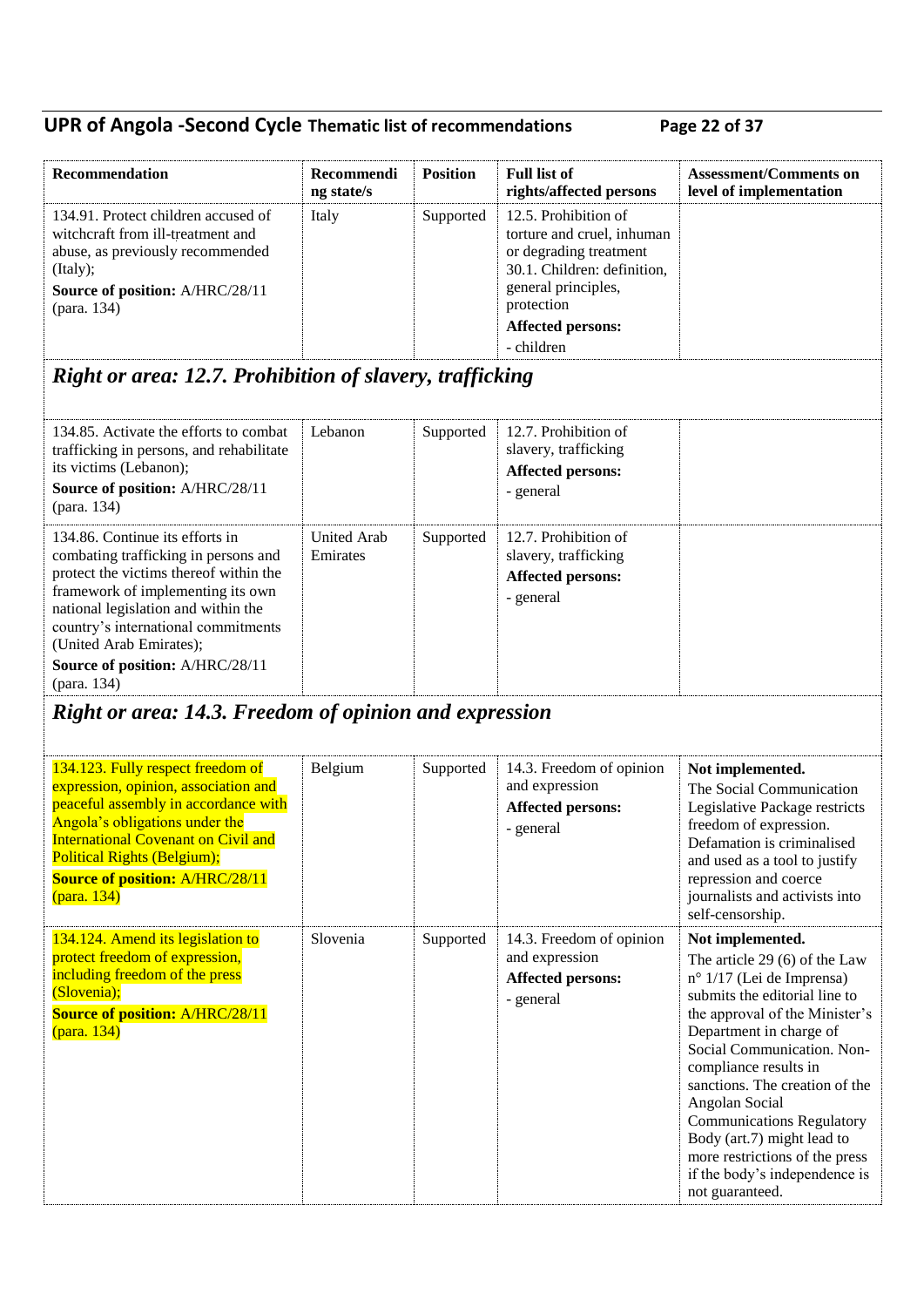## **UPR of Angola -Second Cycle Thematic list of recommendations Page 23 of 37**

| Recommendation                                                                                                                                                                                                                                                                                                                                        | Recommendi<br>ng state/s | <b>Position</b> | <b>Full list of</b><br>rights/affected persons                                      | <b>Assessment/Comments on</b><br>level of implementation                                                                                                                                                                                                                                                                                                                                                                                                  |
|-------------------------------------------------------------------------------------------------------------------------------------------------------------------------------------------------------------------------------------------------------------------------------------------------------------------------------------------------------|--------------------------|-----------------|-------------------------------------------------------------------------------------|-----------------------------------------------------------------------------------------------------------------------------------------------------------------------------------------------------------------------------------------------------------------------------------------------------------------------------------------------------------------------------------------------------------------------------------------------------------|
| 134.125. Ensure the protection of the<br>rights of individuals – including<br>members of civil society<br>organizations, the media and the<br>political opposition – to assemble and<br>speak free from intimidation and<br>harassment (Canada);<br><b>Source of position: A/HRC/28/11</b><br>(para. 134)                                             | Canada                   | Supported       | 14.3. Freedom of opinion<br>and expression<br><b>Affected persons:</b><br>- general | Not implemented.<br>Reports of repression,<br>arbitrary arrests and illegal<br>detentions show that the<br>government failed to create,<br>in laws and in practice, a safe<br>environment.<br>The Angolan Armed Forces<br>have domestic security<br>responsibilities and are<br>usually deployed in Cabinda,<br>where independence claims<br>are strong, leading to may<br>abuses.                                                                        |
| 134.126. Improve the space for free<br>operation of independent media,<br>including state media, reinforce<br>monitoring and sanctioning of abuses<br>of media legislation and create an<br>enabling working environment for<br>journalists (Czech Republic);<br>Source of position: A/HRC/28/11<br>(para. 134)                                       | Czech<br>Republic        | Supported       | 14.3. Freedom of opinion<br>and expression<br><b>Affected persons:</b><br>- media   |                                                                                                                                                                                                                                                                                                                                                                                                                                                           |
| 134.127. Take measures to fully<br>guarantee the respect of freedom of<br>expression and of freedom of<br>association and assembly (France);<br><b>Source of position: A/HRC/28/11</b><br>(para. 134)                                                                                                                                                 | France                   | Supported       | 14.3. Freedom of opinion<br>and expression<br><b>Affected persons:</b><br>- general | Not implemented.<br>No measures were taken to<br>amend the Social<br><b>Communication Legislative</b><br>Package, which, among other<br>provisions, creates the<br>Angolan Social<br><b>Communications Regulatory</b><br>Body and submits the<br>editorial line to the approval<br>of the Minister's Department<br>in charge of Social<br>Communication. If the media<br>is not fully independent,<br>freedom cannot be fully<br>respected or guaranteed. |
| 134.129. Further promote freedom of<br>expression, association and the press<br>(Senegal);<br><b>Source of position: A/HRC/28/11</b><br>(para. 134)                                                                                                                                                                                                   | Senegal                  | Supported       | 14.3. Freedom of opinion<br>and expression<br><b>Affected persons:</b><br>- media   | Not implemented.<br>The Social Communication<br>Legislative Package restricts<br>the space for civil society and<br>HRD to carry out their<br>activities.                                                                                                                                                                                                                                                                                                 |
| 134.130. Respect, protect and promote<br>freedom of expression of journalists,<br>in particular with regard to the well-<br>established international human rights<br>principle that public officials should<br>tolerate more, rather than less,<br>criticism than private individuals<br>(Sweden);<br>Source of position: A/HRC/28/11<br>(para. 134) | Sweden                   | Supported       | 14.3. Freedom of opinion<br>and expression<br><b>Affected persons:</b><br>- media   |                                                                                                                                                                                                                                                                                                                                                                                                                                                           |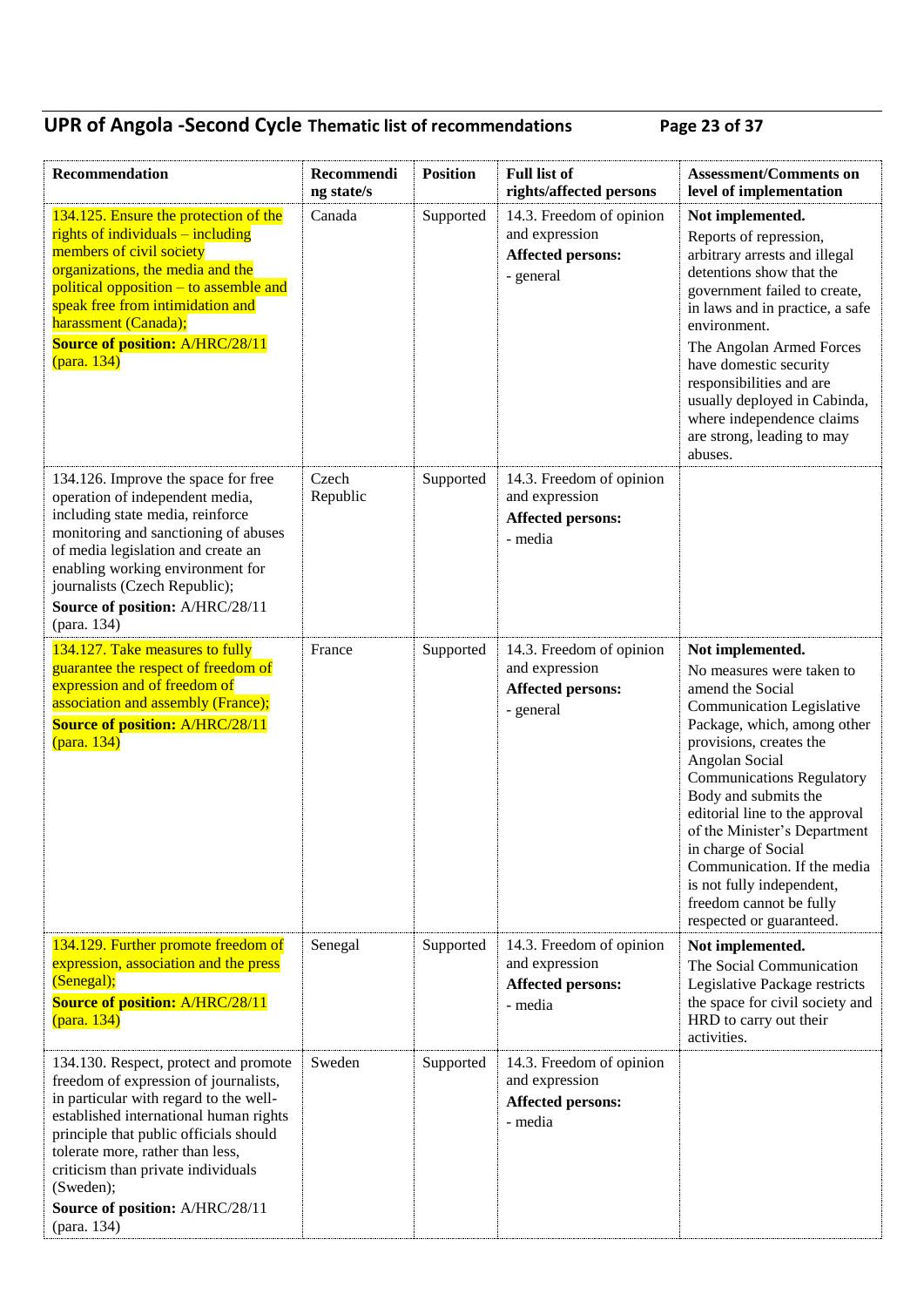### **UPR of Angola -Second Cycle Thematic list of recommendations Page 24 of 37**

| Recommendation                                                                                                                                                                                                                                                                                                                                                                       | Recommendi<br>ng state/s           | <b>Position</b> | <b>Full list of</b><br>rights/affected persons                                                                           | <b>Assessment/Comments on</b><br>level of implementation                                                                                                                                                                                                                                                                                                                                                               |
|--------------------------------------------------------------------------------------------------------------------------------------------------------------------------------------------------------------------------------------------------------------------------------------------------------------------------------------------------------------------------------------|------------------------------------|-----------------|--------------------------------------------------------------------------------------------------------------------------|------------------------------------------------------------------------------------------------------------------------------------------------------------------------------------------------------------------------------------------------------------------------------------------------------------------------------------------------------------------------------------------------------------------------|
| 135.30. Ensure freedom of expression<br>and media freedom by bringing<br>national legislation into line with<br>international standards, including by<br>decriminalizing defamation and<br>related offences in relevant national<br>laws (Estonia);<br><b>Source of position:</b><br>A/HRC/28/11/Add.1 (para. 14, 15, 16,<br>17)                                                     | Estonia                            | Noted           | 14.3. Freedom of opinion<br>and expression<br><b>Affected persons:</b><br>- general                                      | Not implemented.<br>Defamation is still considered<br>a crime under the 2018<br>reform of the Criminal Code,<br>and the Social<br>Communication Legislative<br>Package has not been<br>amended, thus leaving the<br>media's contents subject to<br>the appreciation of a new<br>monitoring commission.                                                                                                                 |
| 135.31. End the practice of using<br>criminal defamation laws to restrict<br>freedom of expression and peaceful<br>assembly and association in<br>accordance with international<br>obligations (United States of<br>America);<br><b>Source of position:</b><br>A/HRC/28/11/Add.1 (para. 14, 15, 16,<br>17)                                                                           | <b>United States</b><br>of America | Noted           | 14.3. Freedom of opinion<br>and expression<br><b>Affected persons:</b><br>- general                                      | Not implemented.<br>As reported, the Social<br><b>Communication Legislative</b><br>Package is restrictive and<br>used as a means to monitor<br>journalists, who have no<br>choice but to resort to self-<br>censorship, which is also due<br>to the repression of peaceful<br>protests. Therefore, this<br>constitutes a serious breach<br>to international and regional<br>laws and treaties Angola is a<br>party to. |
| 135.34. Respect the right to peaceful<br>assembly in accordance with Angolan<br>and international human rights law;<br>take steps to decriminalise press<br>offences, in line with international<br>standards; and ensure journalists and<br>human rights defenders are not<br>intimidated (Australia).<br><b>Source of position:</b><br>A/HRC/28/11/Add.1 (para. 14, 15, 16,<br>17) | Australia                          | Noted           | 14.3. Freedom of opinion<br>and expression<br>14.4. Right to peaceful<br>assembly<br><b>Affected persons:</b><br>- media | Not implemented.<br>Idem.<br>Defamation is still considered<br>a crime against honour under<br>article 216 of the new<br>Criminal Code of 2018<br>(recently approved).<br>Arbitrary arrests, illegal<br>detentions, repression of<br>demonstrations are all ways<br>to intimidate and silence<br>journalists and HRD.                                                                                                  |
| 134.133. Take the necessary measures<br>to create a safe and favourable<br>environment for civil society by<br>respecting the human rights of all<br>individuals, in particular the rights to<br>freedom of expression and association<br>(Switzerland);<br><b>Source of position: A/HRC/28/11</b><br>(para. 134)                                                                    | Switzerland                        | Supported       | 14.3. Freedom of opinion<br>and expression<br>14.5. Freedom of<br>association<br><b>Affected persons:</b><br>- general   | Partially implemented.<br>In its decision $n^{\circ}447/2017$<br>adopted on 5 July 2017, the<br><b>Constitutional Court declared</b><br>the Presidential Decree 74/15<br>on NGOs regulation<br>unconstitutional, for being<br>too restrictive.<br>However, in practice, their<br>rights do not seem to be fully<br>protected or respected.                                                                             |

*Right or area: 14.4. Right to peaceful assembly*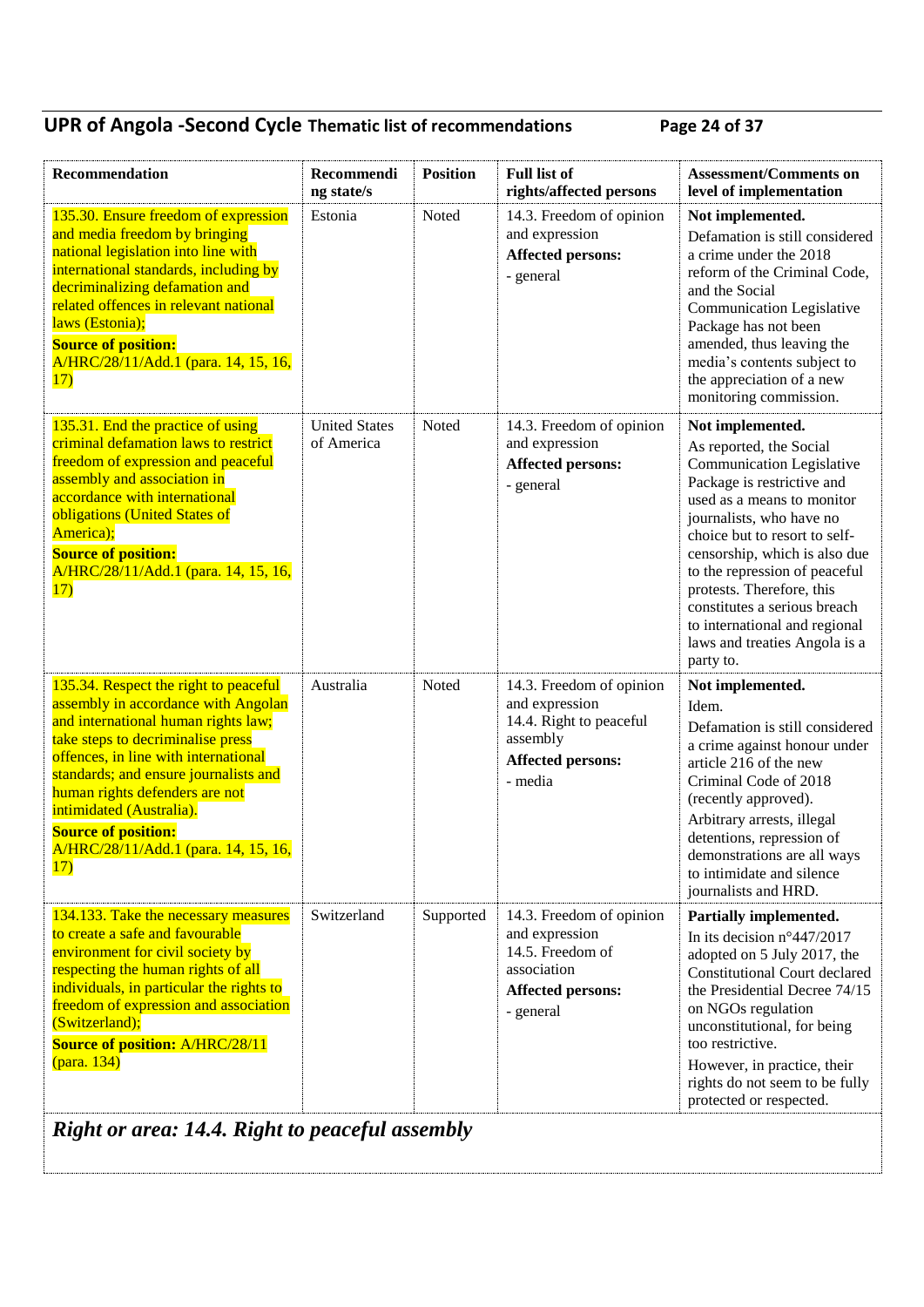## **UPR of Angola -Second Cycle Thematic list of recommendations Page 25 of 37**

| Recommendation                                                                                                                                                                                                                      | Recommendi<br>ng state/s                                                | <b>Position</b> | <b>Full list of</b><br>rights/affected persons                               | <b>Assessment/Comments on</b><br>level of implementation                                                                                                                                                                                                                                                                                                                                                                                                                                                                                                                                                                                                                                                                                                                                                                                                      |  |
|-------------------------------------------------------------------------------------------------------------------------------------------------------------------------------------------------------------------------------------|-------------------------------------------------------------------------|-----------------|------------------------------------------------------------------------------|---------------------------------------------------------------------------------------------------------------------------------------------------------------------------------------------------------------------------------------------------------------------------------------------------------------------------------------------------------------------------------------------------------------------------------------------------------------------------------------------------------------------------------------------------------------------------------------------------------------------------------------------------------------------------------------------------------------------------------------------------------------------------------------------------------------------------------------------------------------|--|
| 134.131. Respect the right of peaceful<br>association according to its domestic<br>law and international human rights<br>law (Costa Rica);<br><b>Source of position: A/HRC/28/11</b><br>(para. 134)                                 | Costa Rica                                                              | Supported       | 14.4. Right to peaceful<br>assembly<br><b>Affected persons:</b><br>- general | Not implemented.<br>Recurring arbitrary arrests<br>while peacefully<br>demonstrating, or preparing<br>to, show that, in the practice,<br>there are no improvements.<br>No legislation to strengthen<br>and protect the right to<br>peaceful assembly has been<br>passed. Demonstrations are<br>still regulated by Law 16/91<br>of 11 May 1991.                                                                                                                                                                                                                                                                                                                                                                                                                                                                                                                |  |
| 134.134. Fully respect peaceful<br>assembly in accordance with Angolan<br>and international human rights law<br>(United Kingdom of Great Britain and<br>Northern Ireland);<br><b>Source of position: A/HRC/28/11</b><br>(para. 134) | United<br>Kingdom of<br><b>Great Britain</b><br>and Northern<br>Ireland | Supported       | 14.4. Right to peaceful<br>assembly<br><b>Affected persons:</b><br>- general | Not implemented.<br>Idem.<br>Demonstrations are still<br>regulated by Law 16/91 of 11<br>May 1991, which has not<br>been amended. No other laws<br>strengthening or protecting<br>the right to peaceful<br>assembly and association<br>have been adopted.                                                                                                                                                                                                                                                                                                                                                                                                                                                                                                                                                                                                     |  |
| 134.137. Adopt practical measures to<br>ensure the right to peaceful assembly<br>guaranteeing the proportionality in the<br>use of force by security forces (Spain);<br><b>Source of position: A/HRC/28/11</b><br>(para. 134)       | Spain                                                                   | Supported       | 14.4. Right to peaceful<br>assembly<br><b>Affected persons:</b><br>- general | Not implemented.<br>Demonstrations are<br>prevented by arbitrary<br>detentions, and participants<br>are met with aggressive<br>behaviour from police<br>officers.<br>Angola is a signatory of<br>several regional international<br>treaties, such as the Southern<br>African Code of Conduct for<br>Police Officials of 2001. Its<br>Constitution (art.30 $&$ 36)<br>does not specifically make<br>provisions for the prohibition<br>or regulation of the use of<br>force, nor are there specific<br>laws to regulate it.<br>However, the 1996 National<br>Police Discipline Regulation<br>states that firearms can be<br>used only in specific cases.<br>According to the law, police<br>officers must abide their<br>superiors' orders even though<br>they are illegal and, yet, they<br>can be prosecuted for harm<br>caused by abuses of their<br>powers. |  |
| <b>Right or area: 14.5. Freedom of association</b>                                                                                                                                                                                  |                                                                         |                 |                                                                              |                                                                                                                                                                                                                                                                                                                                                                                                                                                                                                                                                                                                                                                                                                                                                                                                                                                               |  |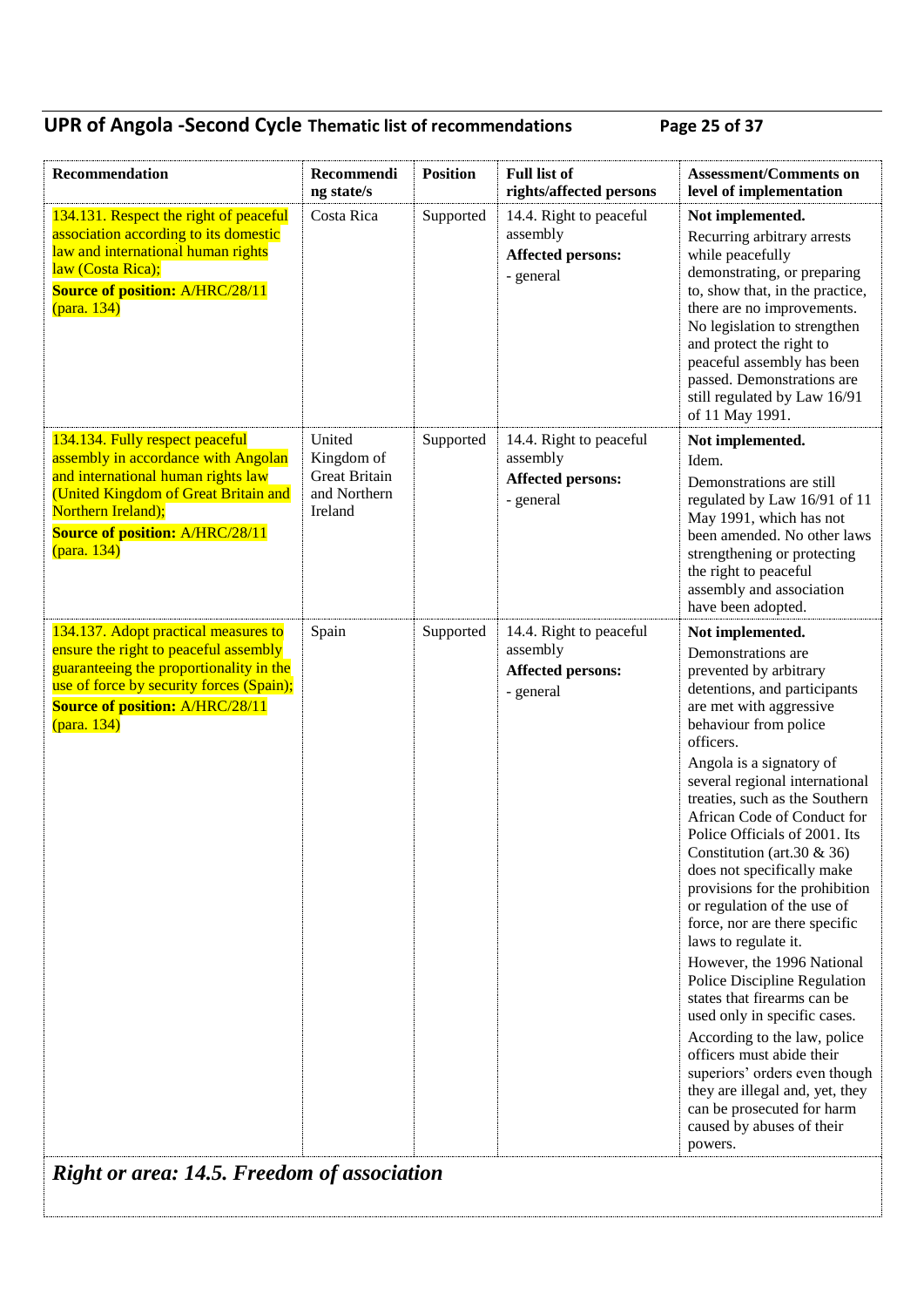### **UPR of Angola -Second Cycle Thematic list of recommendations Page 26 of 37**

| Recommendation                                                                                                                                                                                           | Recommendi<br>ng state/s | <b>Position</b> | <b>Full list of</b><br>rights/affected persons                           | <b>Assessment/Comments on</b><br>level of implementation                                                                                                                                                                                                                                                                                                                                                                                                                                                                       |
|----------------------------------------------------------------------------------------------------------------------------------------------------------------------------------------------------------|--------------------------|-----------------|--------------------------------------------------------------------------|--------------------------------------------------------------------------------------------------------------------------------------------------------------------------------------------------------------------------------------------------------------------------------------------------------------------------------------------------------------------------------------------------------------------------------------------------------------------------------------------------------------------------------|
| 134.132. Make procedures for<br>registration of civil society<br>organizations transparent, non-<br>discriminatory and expeditious<br>(Norway);<br><b>Source of position: A/HRC/28/11</b><br>(para. 134) | Norway                   | Supported       | 14.5. Freedom of<br>association<br><b>Affected persons:</b><br>- general | Partially implemented.<br>The Constitutional Court, in<br>its decision $n^{\circ}$ 447/2017,<br>declared the Presidential<br>Decree $n^{\circ}$ 74/15 on the<br>legalisation and regulation of<br>NGOs unconstitutional. Such<br>Decree was too restrictive<br>and allowed too much<br>interference and control from<br>the government.<br>The adoption of a new law is<br>therefore pressing, since, to<br>this day, the Law n° 14/91 on<br>Associations and the Decree<br>84/02 are still the only ones<br>to regulate NGOs. |

# *Right or area: 15.1. Administration of justice & fair trial*

| 134.109. Complete the reform of the<br>judiciary (Benin);<br>Source of position: A/HRC/28/11<br>(para. 134)                                                                                  | Benin         | Supported | 15.1. Administration of<br>justice & fair trial<br><b>Affected persons:</b><br>- judiciary |  |
|----------------------------------------------------------------------------------------------------------------------------------------------------------------------------------------------|---------------|-----------|--------------------------------------------------------------------------------------------|--|
| 134.110. Deepen efforts to strengthen<br>the judiciary, such as the<br>establishment of the commission for<br>the reform of the legislative and the<br>judiciary (Brazil);                   | <b>Brazil</b> | Supported | 15.1. Administration of<br>justice & fair trial<br><b>Affected persons:</b><br>- judiciary |  |
| Source of position: A/HRC/28/11<br>(para. 134)                                                                                                                                               |               |           |                                                                                            |  |
| 134.112. Accelerate the process of<br>judicial reforms with a view to ensure<br>access to justice, especially to women<br>and other vulnerable sections of the<br>society (India);           | India         | Supported | 15.1. Administration of<br>justice & fair trial<br><b>Affected persons:</b><br>- judiciary |  |
| Source of position: A/HRC/28/11<br>(para. 134)                                                                                                                                               |               |           |                                                                                            |  |
| 134.113. Continue its efforts for the<br>promotion and protection of human<br>rights by the improvement of its<br>judicial system (Niger);<br>Source of position: A/HRC/28/11<br>(para. 134) | Niger         | Supported | 15.1. Administration of<br>justice & fair trial<br><b>Affected persons:</b><br>- judiciary |  |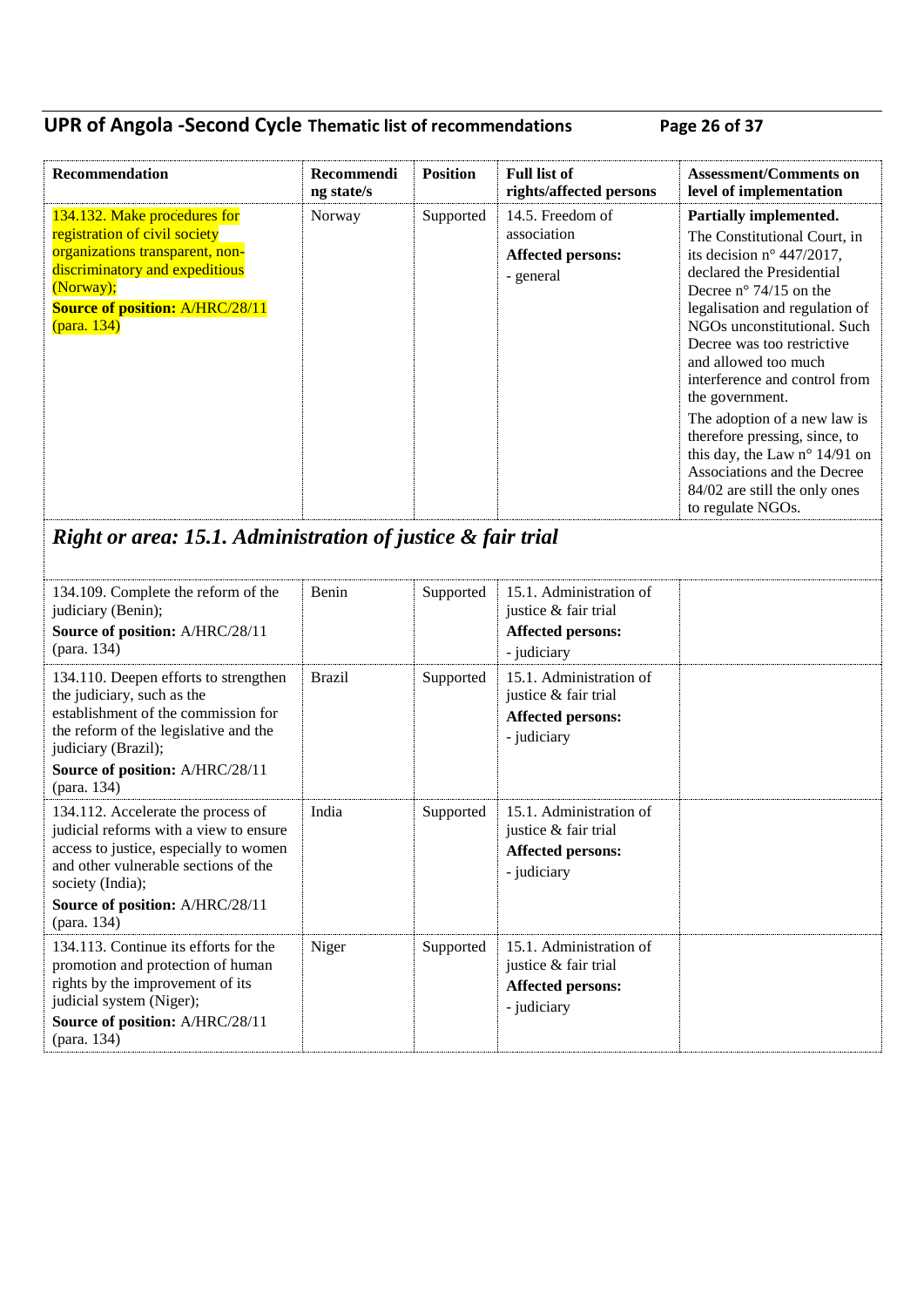## **UPR of Angola -Second Cycle Thematic list of recommendations Page 27 of 37**

| Recommendation                                                                                                                                                                                                                                                                                                                                                                                                                                                                                                                                                                                                                                     | Recommendi<br>ng state/s      | <b>Position</b> | <b>Full list of</b><br>rights/affected persons                                                           | <b>Assessment/Comments on</b><br>level of implementation                                                                                                                                                                                                                                                                                                                                                                         |
|----------------------------------------------------------------------------------------------------------------------------------------------------------------------------------------------------------------------------------------------------------------------------------------------------------------------------------------------------------------------------------------------------------------------------------------------------------------------------------------------------------------------------------------------------------------------------------------------------------------------------------------------------|-------------------------------|-----------------|----------------------------------------------------------------------------------------------------------|----------------------------------------------------------------------------------------------------------------------------------------------------------------------------------------------------------------------------------------------------------------------------------------------------------------------------------------------------------------------------------------------------------------------------------|
| 134.118. Consider improving the<br>juvenile justice system by integrating<br>and implementing the child friendly<br>justice standards, including by, inter<br>alia, ensuring that children benefit<br>from the protection of specific<br>provisions for children in conflict with<br>the law; and establishing specialized<br>procedural rules to ensure that all<br>juvenile justice guarantees are<br>respected, and ensuring that children<br>are held in detention only as a last<br>resort and separately from adults in<br>both pre-trial detention and after being<br>sentenced (Serbia);<br>Source of position: A/HRC/28/11<br>(para. 134) | Serbia                        | Supported       | 15.1. Administration of<br>justice & fair trial<br><b>Affected persons:</b><br>- children<br>- judiciary |                                                                                                                                                                                                                                                                                                                                                                                                                                  |
| 134.121. Intensify its efforts to<br>strengthen the legal mechanism in<br>order to improve the access of people<br>to the justice system (Iran (Islamic<br>Republic of));<br>Source of position: A/HRC/28/11<br>(para. 134)                                                                                                                                                                                                                                                                                                                                                                                                                        | Iran (Islamic<br>Republic of) | Supported       | 15.1. Administration of<br>justice & fair trial<br><b>Affected persons:</b><br>- judiciary               |                                                                                                                                                                                                                                                                                                                                                                                                                                  |
| Right or area: 16. Right to an effective remedy, impunity                                                                                                                                                                                                                                                                                                                                                                                                                                                                                                                                                                                          |                               |                 |                                                                                                          |                                                                                                                                                                                                                                                                                                                                                                                                                                  |
| 134.114. Ensure that allegations of<br>human rights violations by security<br>forces are subjected to independent<br>and impartial investigations and more<br>generally take measures to strengthen<br>the fight against impunity (France);<br><b>Source of position: A/HRC/28/11</b><br>(para. 134)                                                                                                                                                                                                                                                                                                                                               | France                        | Supported       | 16. Right to an effective<br>remedy, impunity<br><b>Affected persons:</b><br>- general                   | Not implemented.<br>In spite of the government's<br>efforts to crack down on<br>corruption, which translated<br>into the investigation and<br>prosecution of ex-officials,<br>there are no reports of<br>investigations for alleged<br>human rights violations<br>committed by security forces.                                                                                                                                  |
| 134.115. Ensure that allegations of<br>abuse by members of security forces<br>are investigated in a prompt, thorough,<br>credible and impartial manner; that<br>those responsible, including officials<br>with oversight responsibility are<br>disciplined or prosecuted in<br>accordance with international<br>standards; and that victims of abuse<br>receive adequate compensation by the<br>State (Germany);<br><b>Source of position: A/HRC/28/11</b><br>(para. 134)                                                                                                                                                                          | Germany                       | Supported       | 16. Right to an effective<br>remedy, impunity<br><b>Affected persons:</b><br>- general                   | Not implemented.<br>Investigation of allegations of<br>abuses are internally treated<br>and are rather opaque. Such<br>investigations have not been<br>made public. However, to<br>this day, police officers and<br>security forces seem to have<br>not been prosecuted for<br>abuses of their power against<br>HRD, activists or journalists;<br>only for criminal offences<br>which affect the State, such<br>as embezzlement. |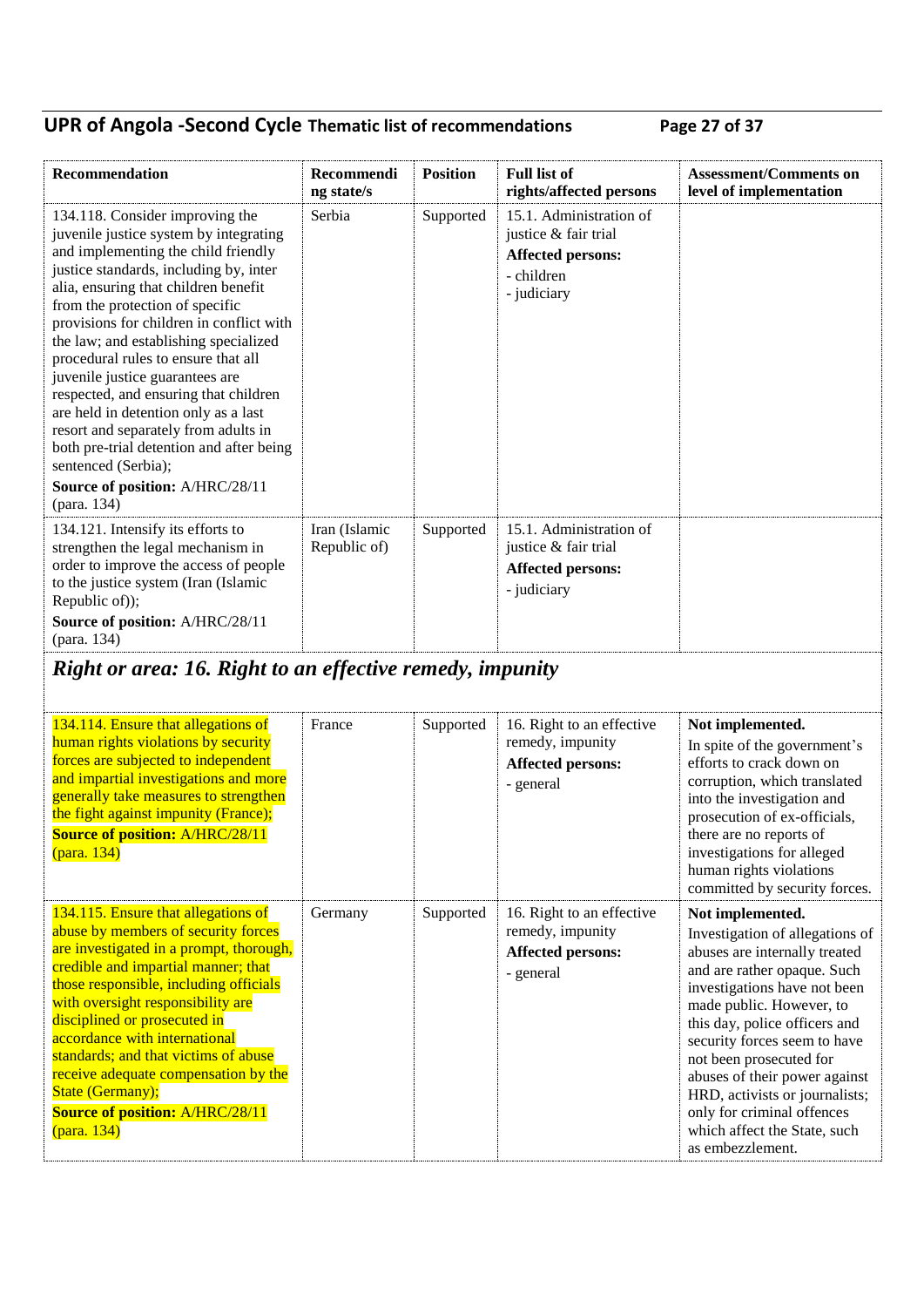## **UPR of Angola -Second Cycle Thematic list of recommendations Page 28 of 37**

| Recommendation                                                                                                                                                                                                                                                                                                                                        | Recommendi<br>ng state/s           | <b>Position</b> | <b>Full list of</b><br>rights/affected persons                                  | <b>Assessment/Comments on</b><br>level of implementation                                                                                                                                                                                                                                                |
|-------------------------------------------------------------------------------------------------------------------------------------------------------------------------------------------------------------------------------------------------------------------------------------------------------------------------------------------------------|------------------------------------|-----------------|---------------------------------------------------------------------------------|---------------------------------------------------------------------------------------------------------------------------------------------------------------------------------------------------------------------------------------------------------------------------------------------------------|
| 134.116. Ensure that prompt, impartial<br>and thorough investigations are<br>carried out into all allegations of<br>human rights violations by security<br>forces and that the perpetrators are<br>brought to justice, as accepted in the<br>previous review (Sweden);<br><b>Source of position: A/HRC/28/11</b><br>(para. 134)                       | Sweden                             | Supported       | 16. Right to an effective<br>remedy, impunity<br>Affected persons:<br>- general | Not implemented.<br>The Criminal Investigation<br>Service $(SIC)$ – created in<br>$2014 -$ is the author of<br>several reported arrests of<br>demonstrators and activists,<br>as well as violence.<br>The ex-director and<br>policemen were trialled, but<br>not for the violence against<br>civilians. |
| 134.117. Ensure reparation, including<br>fair and adequate compensation, for<br>victims of human rights violations by<br>the security forces or to their families<br>where the victim has died (Sweden);<br>Source of position: A/HRC/28/11<br>(para. 134)                                                                                            | Sweden                             | Supported       | 16. Right to an effective<br>remedy, impunity<br>Affected persons:<br>- general |                                                                                                                                                                                                                                                                                                         |
| 134.119. Hold security forces and<br>other government officials<br>accountable for human rights<br>violations, including those involving<br>unlawful killings, sexual violence and<br>torture, by credibly investigating and<br>prosecuting offenders as appropriate<br>(United States of America);<br>Source of position: A/HRC/28/11<br>(para. 134) | <b>United States</b><br>of America | Supported       | 16. Right to an effective<br>remedy, impunity<br>Affected persons:<br>- general |                                                                                                                                                                                                                                                                                                         |
| 134.120. Take measures to fight<br>impunity of State agents guilty of<br>serious human rights violations and<br>facilitate access to justice for their<br>victims (Switzerland);<br>Source of position: A/HRC/28/11<br>(para. 134)                                                                                                                    | Switzerland                        | Supported       | 16. Right to an effective<br>remedy, impunity<br>Affected persons:<br>- general |                                                                                                                                                                                                                                                                                                         |
| Right or area: 21. Economic, social & cultural rights – general measures of<br>implementation                                                                                                                                                                                                                                                         |                                    |                 |                                                                                 |                                                                                                                                                                                                                                                                                                         |

| 134.140. Promote and protect the    | <b>Bolivia</b>  | Supported | 21. Economic, social $\&$   |  |
|-------------------------------------|-----------------|-----------|-----------------------------|--|
| rights of peasants and other people | (Plurinational) |           | cultural rights $-$ general |  |
| working in rural areas (Bolivia     | State of)       |           | measures of                 |  |
| (Plurinational State of));          |                 |           | implementation              |  |
| Source of position: A/HRC/28/11     |                 |           | <b>Affected persons:</b>    |  |
| (para. 134)                         |                 |           | - persons living in rural   |  |
|                                     |                 |           | areas                       |  |
|                                     |                 |           |                             |  |

### *Right or area: 22.1. Right to an adequate standard of living - general*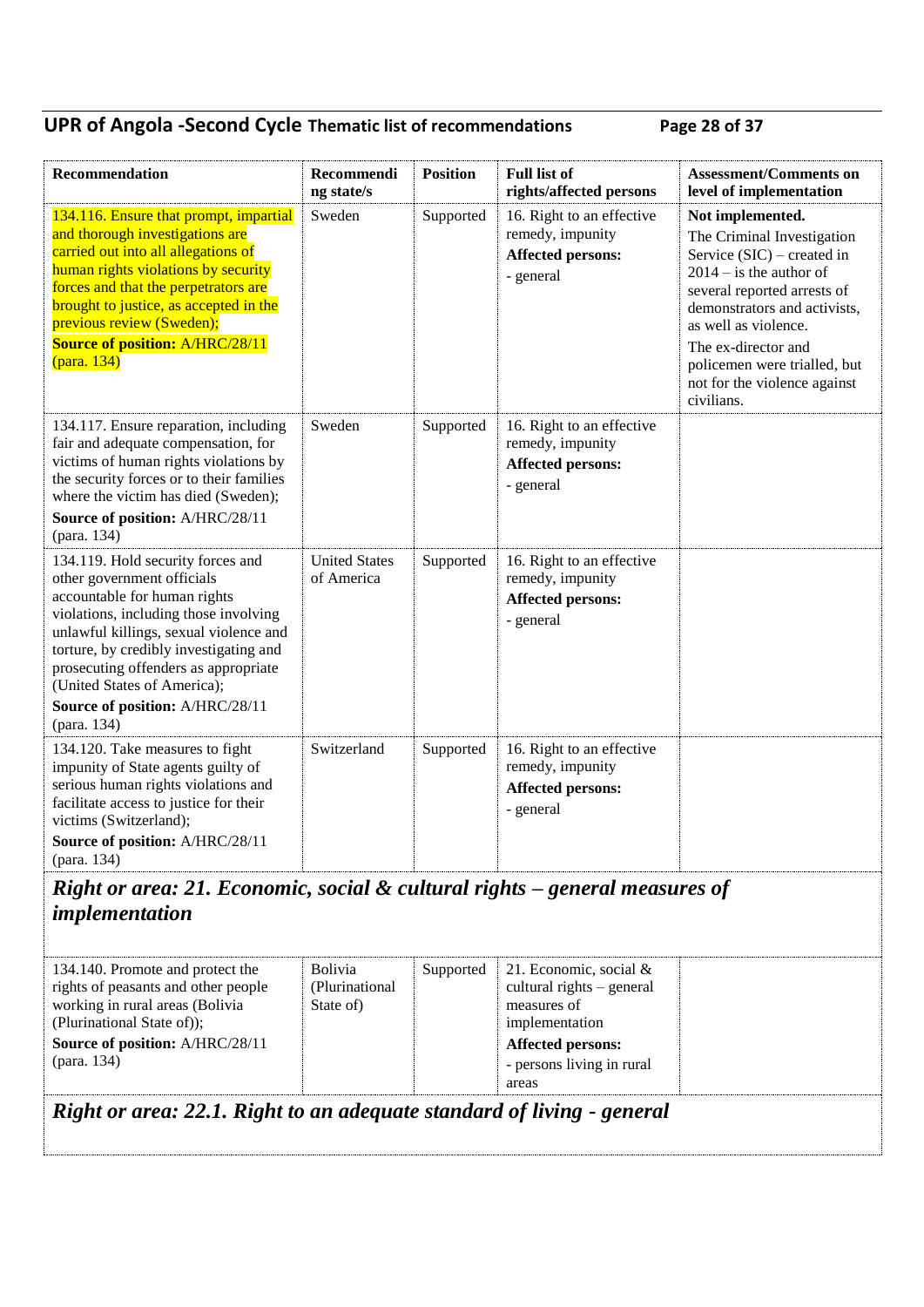## **UPR of Angola -Second Cycle Thematic list of recommendations Page 29 of 37**

| Recommendation                                                                                                                                                                                                   | <b>Recommendi</b><br>ng state/s | <b>Position</b> | <b>Full list of</b><br>rights/affected persons                                                                                                          | <b>Assessment/Comments on</b><br>level of implementation |  |
|------------------------------------------------------------------------------------------------------------------------------------------------------------------------------------------------------------------|---------------------------------|-----------------|---------------------------------------------------------------------------------------------------------------------------------------------------------|----------------------------------------------------------|--|
| 134.151. Increase its efforts in<br>protecting the human rights of the<br>poor and the disadvantaged,<br>particularly women and children<br>(Holy See);<br><b>Source of position: A/HRC/28/11</b><br>(para. 134) | <b>Holy See</b>                 | Supported       | 22.1. Right to an adequate<br>standard of living -<br>general<br><b>Affected persons:</b><br>- persons living in poverty                                |                                                          |  |
| 134.138. Continue to improve<br>standards of living; ensure broad<br>public access to quality education and<br>health services (Uzbekistan);<br>Source of position: A/HRC/28/11<br>(para. 134)                   | Uzbekistan                      | Supported       | 22.1. Right to an adequate<br>standard of living -<br>general<br>24. Right to health<br>25. Right to education<br><b>Affected persons:</b><br>- general |                                                          |  |
| Right or area: 22.5. Human rights & extreme poverty                                                                                                                                                              |                                 |                 |                                                                                                                                                         |                                                          |  |

| 134.142. Intensify efforts to achieve<br>further gains in the areas of poverty<br>reduction, especially focusing on<br>providing necessary resources to<br>realize the right to adequate housing<br>and improving the living conditions of<br>the people in rural areas (Sri Lanka);<br>Source of position: A/HRC/28/11<br>(para. 134) | Sri Lanka                                | Supported | 22.5. Human rights $\&$<br>extreme poverty<br><b>Affected persons:</b><br>- persons living in poverty<br>- persons living in rural<br>areas |  |
|----------------------------------------------------------------------------------------------------------------------------------------------------------------------------------------------------------------------------------------------------------------------------------------------------------------------------------------|------------------------------------------|-----------|---------------------------------------------------------------------------------------------------------------------------------------------|--|
| 134.145. Continue to intensify<br>endeavours for combating poverty at<br>local level and for integration of<br>vulnerable population into the<br>economy (United Republic of<br>Tanzania);<br>Source of position: A/HRC/28/11<br>(para. 134)                                                                                           | United<br>Republic of<br>Tanzania        | Supported | 22.5. Human rights $\&$<br>extreme poverty<br><b>Affected persons:</b><br>- persons living in poverty                                       |  |
| 134.146. Further advance in<br>eradicating poverty through its<br>accurate social policies to increase the<br>quality of life of its people,<br>particularly of the most vulnerable<br>(Venezuela (Bolivarian Republic of));<br>Source of position: A/HRC/28/11<br>(para. 134)                                                         | Venezuela<br>(Bolivarian<br>Republic of) | Supported | 22.5. Human rights $\&$<br>extreme poverty<br><b>Affected persons:</b><br>- persons living in poverty                                       |  |
| 134.147. Continue its decisive efforts<br>to make progress in fighting poverty<br>and in overcoming social inequity<br>(Belarus);<br>Source of position: A/HRC/28/11<br>(para. 134)                                                                                                                                                    | <b>Belarus</b>                           | Supported | 22.5. Human rights $\&$<br>extreme poverty<br><b>Affected persons:</b><br>- persons living in poverty                                       |  |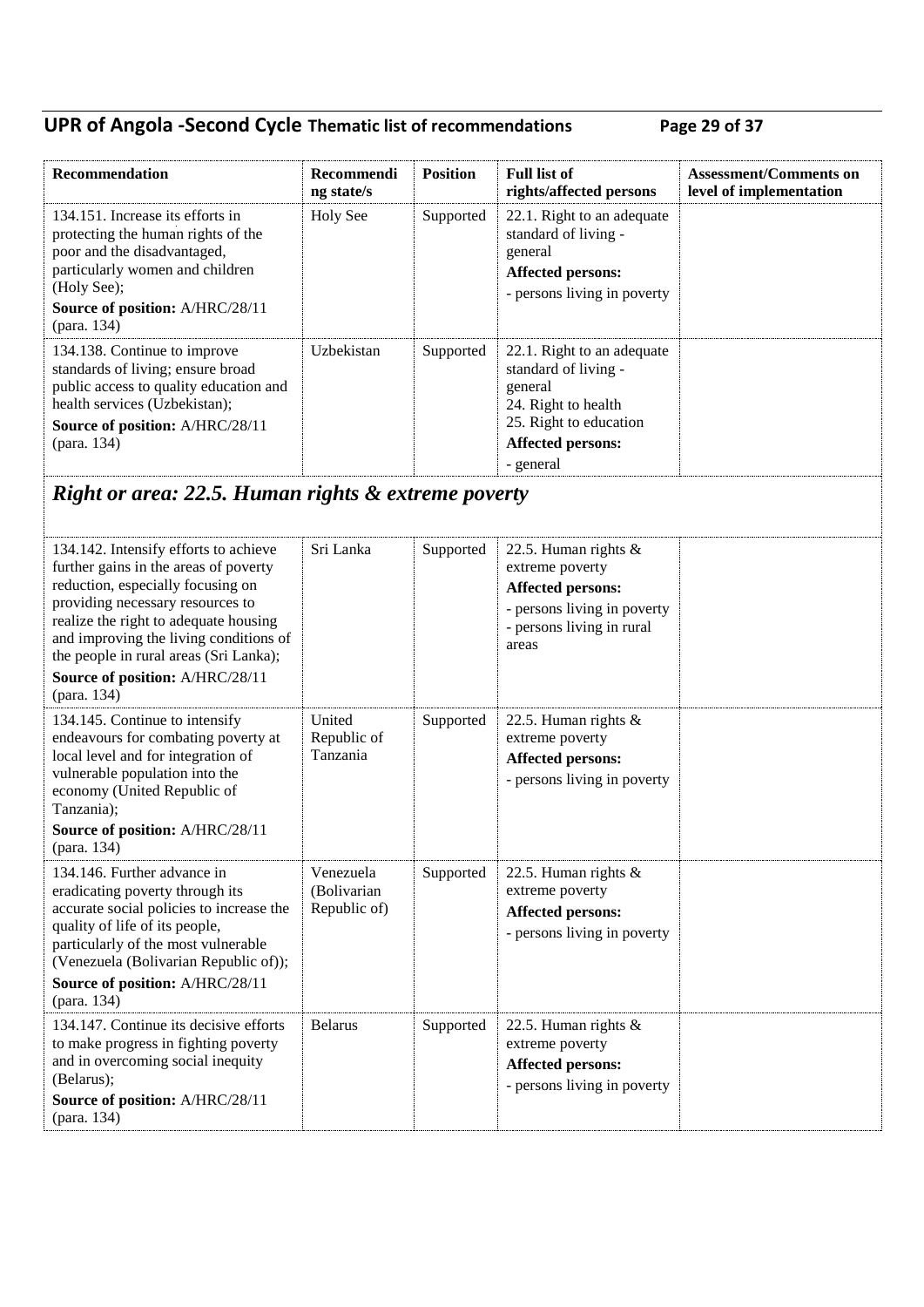## **UPR of Angola -Second Cycle Thematic list of recommendations Page 30 of 37**

| Recommendation                                                                                                                                                                                                                                                                              | Recommendi<br>ng state/s      | <b>Position</b> | <b>Full list of</b><br>rights/affected persons                                                                      | <b>Assessment/Comments on</b><br>level of implementation |  |
|---------------------------------------------------------------------------------------------------------------------------------------------------------------------------------------------------------------------------------------------------------------------------------------------|-------------------------------|-----------------|---------------------------------------------------------------------------------------------------------------------|----------------------------------------------------------|--|
| 134.148. Continue to increase human<br>and financial resources allocated by<br>the Government to fight poverty and<br>improve services in the fields of health<br>and education (Cabo Verde);<br>Source of position: A/HRC/28/11<br>(para. 134)                                             | Cabo Verde                    | Supported       | 22.5. Human rights $\&$<br>extreme poverty<br><b>Affected persons:</b><br>- persons living in poverty               |                                                          |  |
| 134.149. Continue to improve and<br>implement the poverty reduction<br>strategy with the emphasis on lifting<br>vulnerable groups, like women in rural<br>areas, out of poverty (China);<br>Source of position: A/HRC/28/11<br>(para. 134)                                                  | China                         | Supported       | 22.5. Human rights &<br>extreme poverty<br><b>Affected persons:</b><br>- persons living in poverty<br>- rural women |                                                          |  |
| 134.150. Keep the fight against<br>poverty, in particular through the<br>implementation of the integrated<br>municipal rural-development and<br>poverty-control programs (Cuba);<br>Source of position: A/HRC/28/11<br>(para. 134)                                                          | Cuba                          | Supported       | 22.5. Human rights &<br>extreme poverty<br><b>Affected persons:</b><br>- persons living in poverty                  |                                                          |  |
| 134.152. Strengthen its efforts to<br>combat hunger and poverty in the<br>country (Iran (Islamic Republic of));<br>Source of position: A/HRC/28/11<br>(para. 134)                                                                                                                           | Iran (Islamic<br>Republic of) | Supported       | 22.5. Human rights $\&$<br>extreme poverty<br><b>Affected persons:</b><br>- persons living in poverty               |                                                          |  |
| 134.153. Pay special attention to the<br>needs of women in strategies to<br>combat poverty, ensuring that women<br>have enhanced access to health,<br>education, clean water and sanitation<br>and income-generating activities<br>(State of Palestine);<br>Source of position: A/HRC/28/11 | State of<br>Palestine         | Supported       | 22.5. Human rights &<br>extreme poverty<br><b>Affected persons:</b><br>- persons living in poverty                  |                                                          |  |
| (para. 134)                                                                                                                                                                                                                                                                                 |                               |                 |                                                                                                                     |                                                          |  |
| 134.154. Continue implementing the<br>integrated programme of rural<br>development and the fight against<br>poverty (Sudan);<br>Source of position: A/HRC/28/11<br>(para. 134)                                                                                                              | Sudan                         | Supported       | 22.5. Human rights $\&$<br>extreme poverty<br><b>Affected persons:</b><br>- persons living in poverty               |                                                          |  |
| Right or area: 22.6. Human rights & drinking water and sanitation                                                                                                                                                                                                                           |                               |                 |                                                                                                                     |                                                          |  |

| 134.143. Continue actions to improve | <b>Bolivia</b>  | Supported | 22.6. Human rights $\&$  |
|--------------------------------------|-----------------|-----------|--------------------------|
| compliance with the human right to   | (Plurinational) |           | drinking water and       |
| water, in the framework of General   | State of)       |           | sanitation               |
| Assembly resolution 64/292 (Bolivia  |                 |           | <b>Affected persons:</b> |
| (Plurinational State of));           |                 |           | - general                |
| Source of position: A/HRC/28/11      |                 |           |                          |
| (para. 134)                          |                 |           |                          |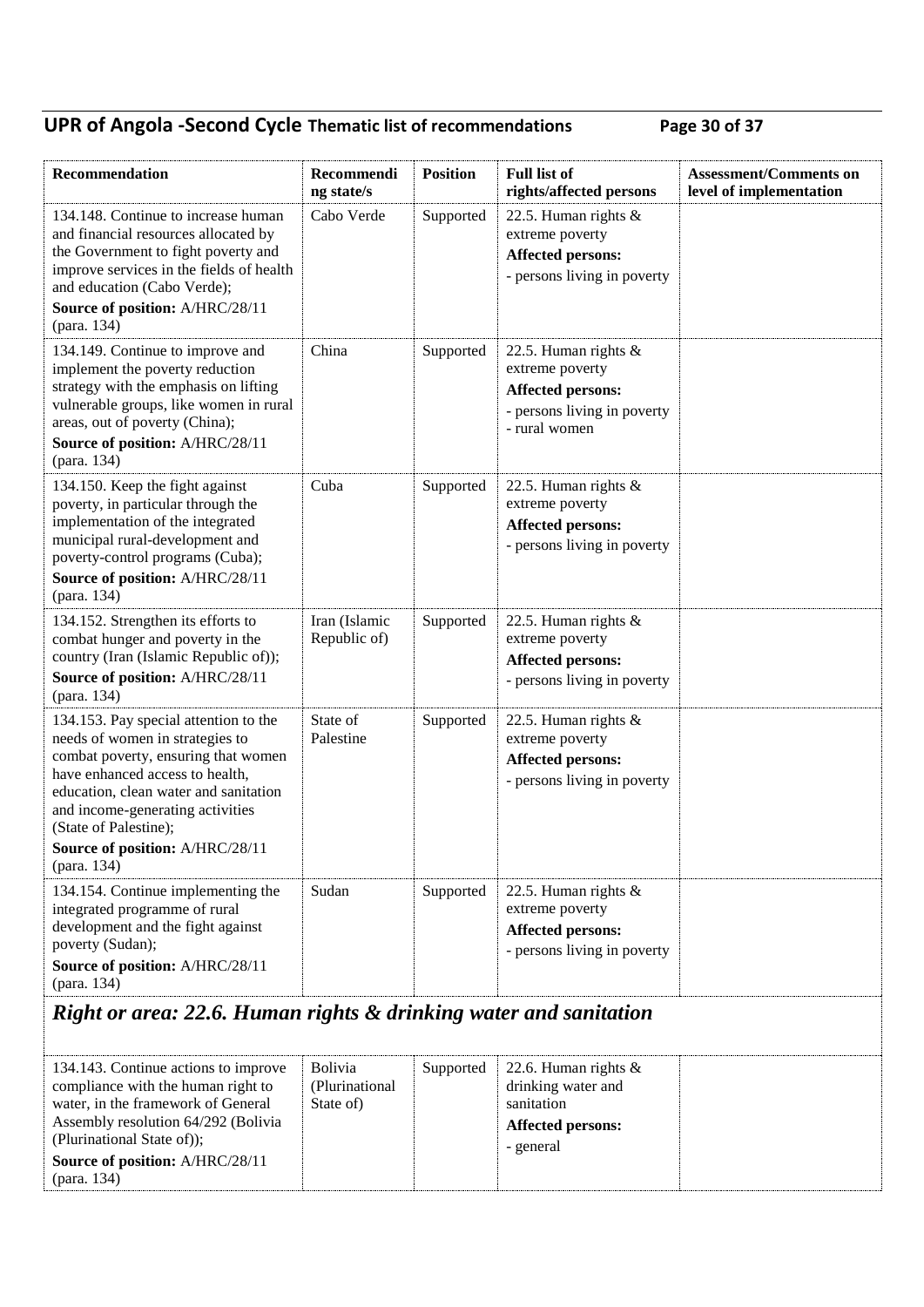## **UPR of Angola -Second Cycle Thematic list of recommendations Page 31 of 37**

| Recommendation                                                                                                                                                                                                                                                                                                                                                                                                                  | Recommendi<br>ng state/s | <b>Position</b> | <b>Full list of</b><br>rights/affected persons                                                                               | <b>Assessment/Comments on</b><br>level of implementation |
|---------------------------------------------------------------------------------------------------------------------------------------------------------------------------------------------------------------------------------------------------------------------------------------------------------------------------------------------------------------------------------------------------------------------------------|--------------------------|-----------------|------------------------------------------------------------------------------------------------------------------------------|----------------------------------------------------------|
| 134.144. Develop a strategic plan for<br>the supply of water and sanitation, in<br>particular for rural communities<br>(Spain);<br>Source of position: A/HRC/28/11<br>(para. 134)                                                                                                                                                                                                                                               | Spain                    | Supported       | 22.6. Human rights $\&$<br>drinking water and<br>sanitation<br><b>Affected persons:</b><br>- general                         |                                                          |
| <b>Right or area: 24. Right to health</b>                                                                                                                                                                                                                                                                                                                                                                                       |                          |                 |                                                                                                                              |                                                          |
| 134.155. Take the necessary measures<br>to guarantee affordable and high<br>quality health care throughout the<br>country (Belgium);<br>Source of position: A/HRC/28/11<br>(para. 134)                                                                                                                                                                                                                                          | Belgium                  | Supported       | 24. Right to health<br><b>Affected persons:</b><br>- general                                                                 |                                                          |
| 134.157. Continue the implementation<br>of immunization and health<br>information programs (Dominican<br>Republic);<br>Source of position: A/HRC/28/11<br>(para. 134)                                                                                                                                                                                                                                                           | Dominican<br>Republic    | Supported       | 24. Right to health<br><b>Affected persons:</b><br>- general                                                                 |                                                          |
| 134.158. Continue the efforts to<br>improve the health care especially of<br>children and the elderly persons, as<br>well as those suffering from HIV<br>(Holy See);<br>Source of position: A/HRC/28/11<br>(para. 134)                                                                                                                                                                                                          | <b>Holy See</b>          | Supported       | 24. Right to health<br><b>Affected persons:</b><br>- children<br>- older persons<br>- persons living with<br><b>HIV/AIDS</b> |                                                          |
| 134.159. Take action at all levels to<br>address the interlinked root causes of<br>preventable mortality and morbidity of<br>children under 5 and consider<br>applying the "Technical guidance on<br>the application of a human rights-<br>based approach to the implementation<br>of policies and programmes to reduce<br>and eliminate preventable mortality of<br>children under 5 years of age"<br>(A/HRC/27/31) (Ireland); | Ireland                  | Supported       | 24. Right to health<br><b>Affected persons:</b><br>- children                                                                |                                                          |
| Source of position: A/HRC/28/11<br>(para. 134)                                                                                                                                                                                                                                                                                                                                                                                  |                          |                 |                                                                                                                              |                                                          |
| 134.160. Conduct a survey on child<br>mortality in order to get updated and<br>reliable data (Norway);<br>Source of position: A/HRC/28/11<br>(para. 134)                                                                                                                                                                                                                                                                        | Norway                   | Supported       | 24. Right to health<br><b>Affected persons:</b><br>- children                                                                |                                                          |
| 134.163. The allocation of additional<br>efforts and resources to improving the<br>country's health system (Turkey);<br>Source of position: A/HRC/28/11<br>(para. 134)                                                                                                                                                                                                                                                          | Turkey                   | Supported       | 24. Right to health<br><b>Affected persons:</b><br>- general                                                                 |                                                          |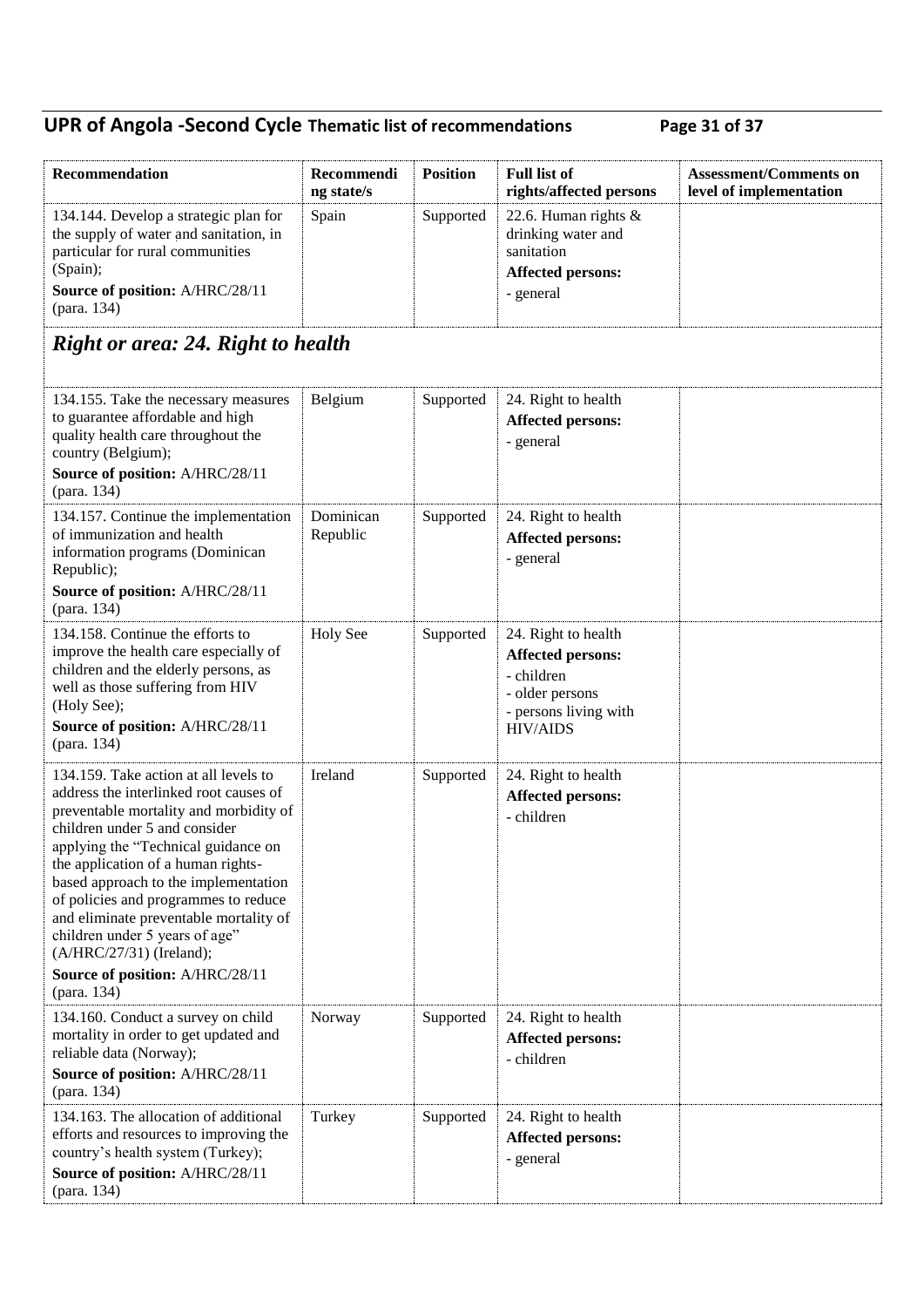## **UPR of Angola -Second Cycle Thematic list of recommendations Page 32 of 37**

| Recommendation                                                                                                                                                                                                                                                      | Recommendi<br>ng state/s      | <b>Position</b> | <b>Full list of</b><br>rights/affected persons                                                                                      | <b>Assessment/Comments on</b><br>level of implementation |
|---------------------------------------------------------------------------------------------------------------------------------------------------------------------------------------------------------------------------------------------------------------------|-------------------------------|-----------------|-------------------------------------------------------------------------------------------------------------------------------------|----------------------------------------------------------|
| 134.139. Continue to improve<br>infrastructure and public services,<br>especially medical and educational<br>facilities in the rural areas (Thailand);<br>Source of position: A/HRC/28/11<br>(para. 134)                                                            | Thailand                      | Supported       | 24. Right to health<br>25. Right to education<br><b>Affected persons:</b><br>- general                                              |                                                          |
| 134.156. Continue the implementation<br>of the municipal health service<br>program and the national development<br>program 2012-2015 (Dominican<br>Republic);<br>Source of position: A/HRC/28/11<br>(para. 134)                                                     | Dominican<br>Republic         | Supported       | 24. Right to health<br>37. Right to development<br>- general measures of<br>implementation<br><b>Affected persons:</b><br>- general |                                                          |
| <b>Right or area: 25. Right to education</b>                                                                                                                                                                                                                        |                               |                 |                                                                                                                                     |                                                          |
| 134.164. Take additional measures to<br>ensure that all children have access to<br>primary and secondary education<br>(Belgium);<br>Source of position: A/HRC/28/11<br>(para. 134)                                                                                  | Belgium                       | Supported       | 25. Right to education<br><b>Affected persons:</b><br>- children                                                                    |                                                          |
| 134.167. Continue to increase<br>education input to ensure the right to<br>education for all the people (China);<br>Source of position: A/HRC/28/11                                                                                                                 | China                         | Supported       | 25. Right to education<br><b>Affected persons:</b><br>- general                                                                     |                                                          |
| (para. 134)<br>134.168. Continue with the<br>implementation of literacy and<br>remedial education, especially in rural<br>areas (Dominican Republic);<br>Source of position: A/HRC/28/11<br>(para. 134)                                                             | Dominican<br>Republic         | Supported       | 25. Right to education<br><b>Affected persons:</b><br>- general                                                                     |                                                          |
| 134.169. Realize the right to education<br>for all, including human rights<br>education, by inter alia, ensuring the<br>effective implementation of the law<br>providing for free primary education<br>(Germany);<br>Source of position: A/HRC/28/11<br>(para. 134) | Germany                       | Supported       | 25. Right to education<br><b>Affected persons:</b><br>- general<br>- children                                                       |                                                          |
| 134.170. Continue its efforts to<br>improve the national system to access<br>education for all children (Iran<br>(Islamic Republic of));<br>Source of position: A/HRC/28/11<br>(para. 134)                                                                          | Iran (Islamic<br>Republic of) | Supported       | 25. Right to education<br><b>Affected persons:</b><br>- children                                                                    |                                                          |
| 134.171. Improve and facilitate access<br>to education, in particular of girls, as<br>previously recommended (Italy);<br>Source of position: A/HRC/28/11<br>(para. 134)                                                                                             | Italy                         | Supported       | 25. Right to education<br><b>Affected persons:</b><br>- children<br>- girls                                                         |                                                          |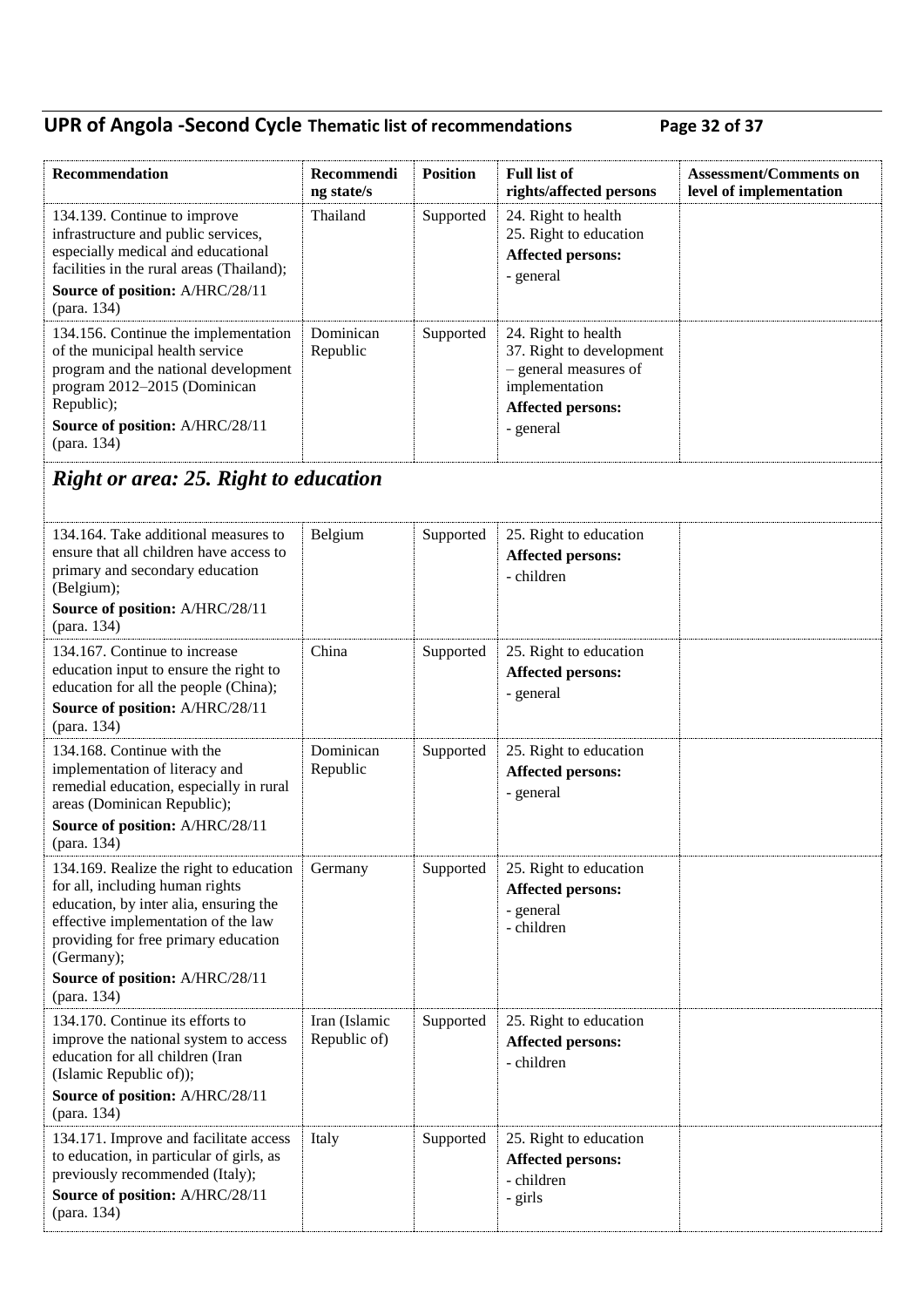## **UPR of Angola -Second Cycle Thematic list of recommendations Page 33 of 37**

| Recommendation                                                                                                                                                                                                                                                                                                                                                                               | Recommendi<br>ng state/s | <b>Position</b> | <b>Full list of</b><br>rights/affected persons                               | <b>Assessment/Comments on</b><br>level of implementation |
|----------------------------------------------------------------------------------------------------------------------------------------------------------------------------------------------------------------------------------------------------------------------------------------------------------------------------------------------------------------------------------------------|--------------------------|-----------------|------------------------------------------------------------------------------|----------------------------------------------------------|
| 134.173. Continue its positive<br>measures to realize the right to<br>education of its citizens (Malaysia);<br>Source of position: A/HRC/28/11<br>(para. 134)                                                                                                                                                                                                                                | Malaysia                 | Supported       | 25. Right to education<br><b>Affected persons:</b><br>- general              |                                                          |
| 134.174. Intensify efforts to fully<br>implement legislation to provide free<br>education for all children, to ensure all<br>children have equal access to<br>education (Maldives);<br>Source of position: A/HRC/28/11                                                                                                                                                                       | Maldives                 | Supported       | 25. Right to education<br><b>Affected persons:</b><br>- children             |                                                          |
| (para. 134)                                                                                                                                                                                                                                                                                                                                                                                  |                          |                 |                                                                              |                                                          |
| 134.177. Ensure equal access to<br>education for women and girls<br>(Turkey);<br>Source of position: A/HRC/28/11<br>(para. 134)                                                                                                                                                                                                                                                              | Turkey                   | Supported       | 25. Right to education<br><b>Affected persons:</b><br>- women<br>- girls     |                                                          |
| <b>Right or area: 29.1. Discrimination against women</b>                                                                                                                                                                                                                                                                                                                                     |                          |                 |                                                                              |                                                          |
| 134.67. Take measures, in<br>collaboration with civil society<br>organizations, aimed at ensuring<br>women's right to non-discrimination<br>and equality, as proposed by the<br>Committee on the Elimination of<br>Discrimination against Women<br>(Netherlands);                                                                                                                            | Netherlands              | Supported       | 29.1. Discrimination<br>against women<br><b>Affected persons:</b><br>- women |                                                          |
| Source of position: A/HRC/28/11<br>(para. 134)                                                                                                                                                                                                                                                                                                                                               |                          |                 |                                                                              |                                                          |
| 134.68. Continue to address persistent<br>discriminatory practices that hinder<br>equal participation of women in<br>economic, socio-civic, political, and<br>all other spheres, by encouraging<br>educational institutions and media<br>practitioners to portray women as<br>capable leaders and as significant<br>contributors to growth and<br>development of a society<br>(Philippines); | Philippines              | Supported       | 29.1. Discrimination<br>against women<br><b>Affected persons:</b><br>- women |                                                          |
| Source of position: A/HRC/28/11<br>(para. 134)                                                                                                                                                                                                                                                                                                                                               |                          |                 |                                                                              |                                                          |
| 134.70. Continue efforts aimed at<br>increasing women's access to<br>employment, public life, education,<br>housing and health, through their full<br>participation in the political,<br>economic, social and cultural fields<br>(Ecuador);<br>Source of position: A/HRC/28/11<br>(para. 134)                                                                                                | Ecuador                  | Supported       | 29.1. Discrimination<br>against women<br><b>Affected persons:</b><br>- women |                                                          |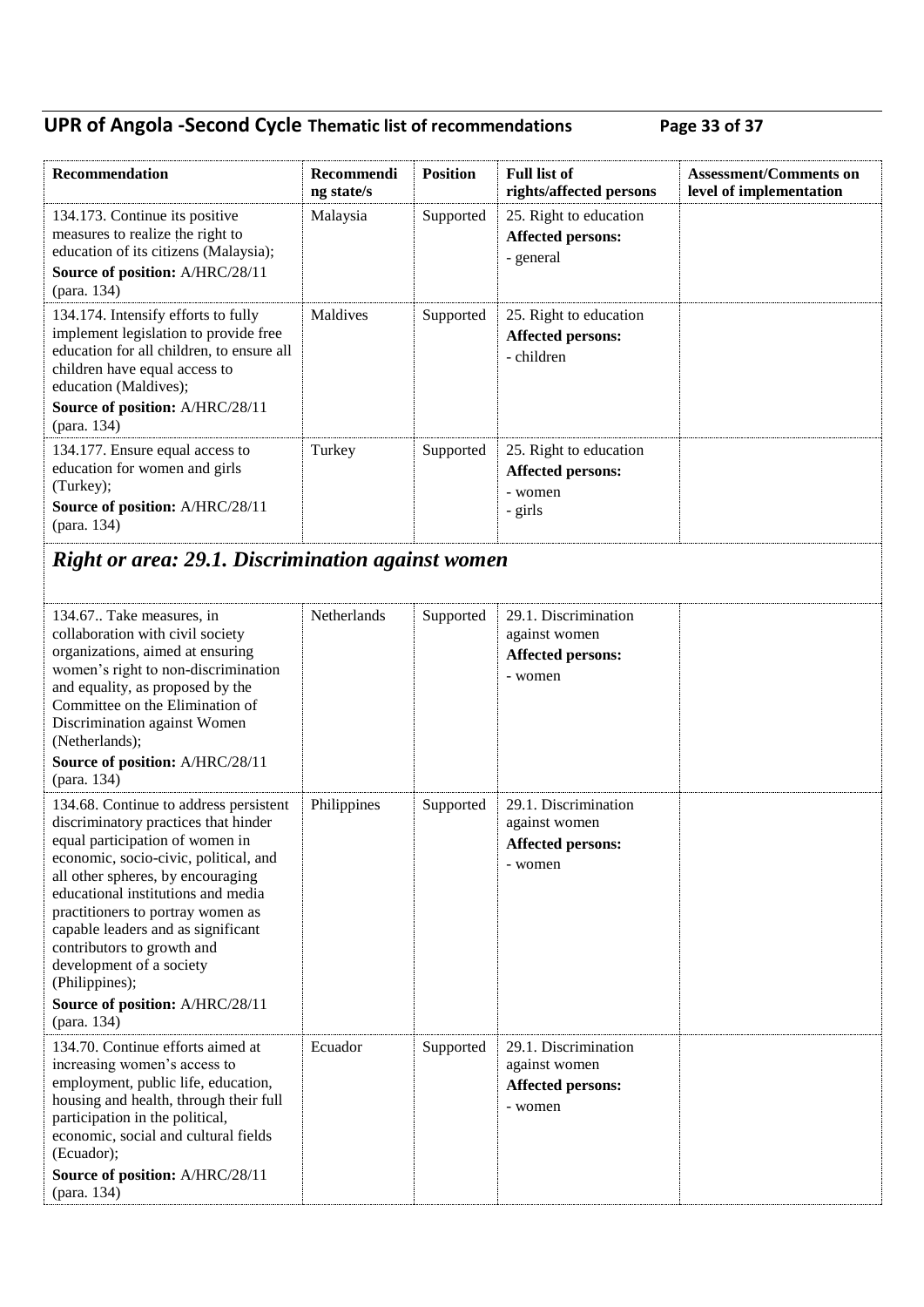## **UPR of Angola -Second Cycle Thematic list of recommendations Page 34 of 37**

| Recommendation                                                                                                                                                                                                                                             | Recommendi<br>ng state/s | <b>Position</b> | <b>Full list of</b><br>rights/affected persons                                                                                   | <b>Assessment/Comments on</b><br>level of implementation |
|------------------------------------------------------------------------------------------------------------------------------------------------------------------------------------------------------------------------------------------------------------|--------------------------|-----------------|----------------------------------------------------------------------------------------------------------------------------------|----------------------------------------------------------|
| 134.71. Further improve the<br>conditions of women's in rural areas<br>(Ethiopia);<br>Source of position: A/HRC/28/11<br>(para. 134)                                                                                                                       | Ethiopia                 | Supported       | 29.1. Discrimination<br>against women<br><b>Affected persons:</b><br>- rural women                                               |                                                          |
| 134.72. Continue addressing the<br>existence of certain practices and<br>stereotypes derived from cultural<br>practices which could result in<br>discrimination against women and<br>girls (Myanmar);<br>Source of position: A/HRC/28/11                   | Myanmar                  | Supported       | 29.1. Discrimination<br>against women<br><b>Affected persons:</b><br>- women                                                     |                                                          |
| (para. 134)<br>134.135. To step up its current efforts<br>aiming at strengthening women<br>participation in the political and<br>economic life of the country<br>(Burundi);<br>Source of position: A/HRC/28/11<br>(para. 134)                              | Burundi                  | Supported       | 29.1. Discrimination<br>against women<br><b>Affected persons:</b><br>- women                                                     |                                                          |
| 134.136. Continue to promote the role<br>of women in society in order to ensure<br>their integration into political life<br>(Timor-Leste);<br>Source of position: A/HRC/28/11<br>(para. 134)                                                               | Timor-Leste              | Supported       | 29.1. Discrimination<br>against women<br><b>Affected persons:</b><br>- women                                                     |                                                          |
| Right or area: 30.1. Children: definition, general principles, protection                                                                                                                                                                                  |                          |                 |                                                                                                                                  |                                                          |
| 134.66. Further strengthen its<br>activities undertaken to combat<br>discrimination, in particular with<br>regard to children with disabilities,<br>children with HIV/AIDS and San<br>children (Israel);<br>Source of position: A/HRC/28/11<br>(para. 134) | <b>Israel</b>            | Supported       | 30.1. Children: definition,<br>general principles,<br>protection<br><b>Affected persons:</b><br>- children                       |                                                          |
| Right or area: 30.3. Children: protection against exploitation                                                                                                                                                                                             |                          |                 |                                                                                                                                  |                                                          |
| 134.92. Stop child labour, as<br>previously recommended (Italy);<br>Source of position: A/HRC/28/11<br>(para. 134)                                                                                                                                         | Italy                    | Supported       | 30.3. Children: protection<br>against exploitation<br><b>Affected persons:</b><br>- children                                     |                                                          |
| Right or area: 31.1. Persons with disabilities: definition, general principles                                                                                                                                                                             |                          |                 |                                                                                                                                  |                                                          |
| 134.178. Encouraged to promote and<br>protect the rights of vulnerable<br>persons including persons with<br>disabilities (Djibouti);<br>Source of position: A/HRC/28/11<br>(para. 134)                                                                     | Djibouti                 | Supported       | 31.1. Persons with<br>disabilities: definition,<br>general principles<br><b>Affected persons:</b><br>- persons with disabilities |                                                          |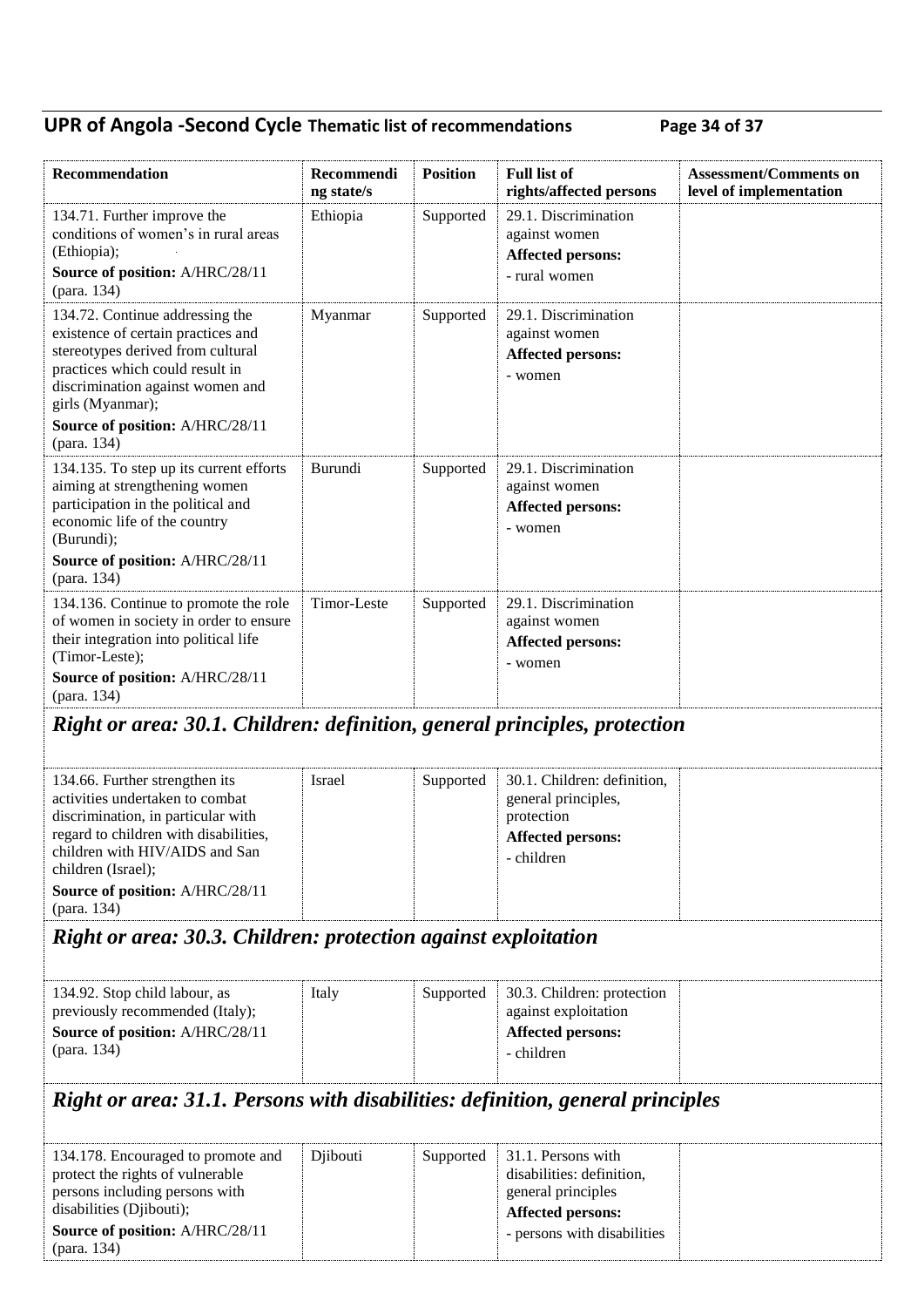## **UPR of Angola -Second Cycle Thematic list of recommendations Page 35 of 37**

| Recommendation                                                                                                                                                                                                                                                                                              | Recommendi<br>ng state/s | <b>Position</b> | <b>Full list of</b><br>rights/affected persons                                                                                                       | <b>Assessment/Comments on</b><br>level of implementation |  |  |  |
|-------------------------------------------------------------------------------------------------------------------------------------------------------------------------------------------------------------------------------------------------------------------------------------------------------------|--------------------------|-----------------|------------------------------------------------------------------------------------------------------------------------------------------------------|----------------------------------------------------------|--|--|--|
| 134.179. Continue the development of<br>programs that aim to incorporate the<br>participation and contribution of<br>persons with disabilities in society<br>(Israel);<br>Source of position: A/HRC/28/11<br>(para. 134)                                                                                    | Israel                   | Supported       | 31.1. Persons with<br>disabilities: definition,<br>general principles<br><b>Affected persons:</b><br>- persons with disabilities                     |                                                          |  |  |  |
| 134.180. Continue in its efforts to help<br>persons with disabilities and integrate<br>them into society as real partners<br>(Kuwait);<br>Source of position: A/HRC/28/11<br>(para. 134)                                                                                                                    | Kuwait                   | Supported       | 31.1. Persons with<br>disabilities: definition,<br>general principles<br><b>Affected persons:</b><br>- persons with disabilities                     |                                                          |  |  |  |
| 134.181. Continue its efforts to create<br>an inclusive society for persons with<br>disabilities through the National<br>Council for the Protection of Persons<br>with Disabilities which monitors the<br>implementation of the policies<br>(Singapore);                                                    | Singapore                | Supported       | 31.1. Persons with<br>disabilities: definition,<br>general principles<br><b>Affected persons:</b><br>- persons with disabilities                     |                                                          |  |  |  |
| Source of position: A/HRC/28/11<br>(para. 134)                                                                                                                                                                                                                                                              |                          |                 |                                                                                                                                                      |                                                          |  |  |  |
| <b>Right or area: 34. Migrants</b>                                                                                                                                                                                                                                                                          |                          |                 |                                                                                                                                                      |                                                          |  |  |  |
|                                                                                                                                                                                                                                                                                                             |                          |                 |                                                                                                                                                      |                                                          |  |  |  |
| 134.185. Finalise the draft national<br>policy on migration developed in<br>consultation with the International<br>Organization for Migration (France);<br>Source of position: A/HRC/28/11<br>(para. 134)                                                                                                   | France                   | Supported       | 34. Migrants<br><b>Affected persons:</b><br>- migrants                                                                                               |                                                          |  |  |  |
| 134.186. Work to relax its migration<br>policy, by focusing on return with<br>dignity of irregular migrants to their<br>countries of origin (Senegal);<br>Source of position: A/HRC/28/11<br>(para. 134)                                                                                                    | Senegal                  | Supported       | 34. Migrants<br><b>Affected persons:</b><br>- migrants                                                                                               |                                                          |  |  |  |
| 134.182. Deepen measures aimed at<br>guaranteeing the rights of migrants,<br>asylum seekers and refugees,<br>particularly to end the acts of<br>discrimination and violence, and to<br>investigate, prosecute and punish the<br>perpetrators (Argentina);<br>Source of position: A/HRC/28/11<br>(para. 134) | Argentina                | Supported       | 34. Migrants<br>35. Refugees & internally<br>displaced persons (IDPs)<br><b>Affected persons:</b><br>- migrants<br>- refugees and asylum-<br>seekers |                                                          |  |  |  |
| Right or area: 35. Refugees & internally displaced persons (IDPs)                                                                                                                                                                                                                                           |                          |                 |                                                                                                                                                      |                                                          |  |  |  |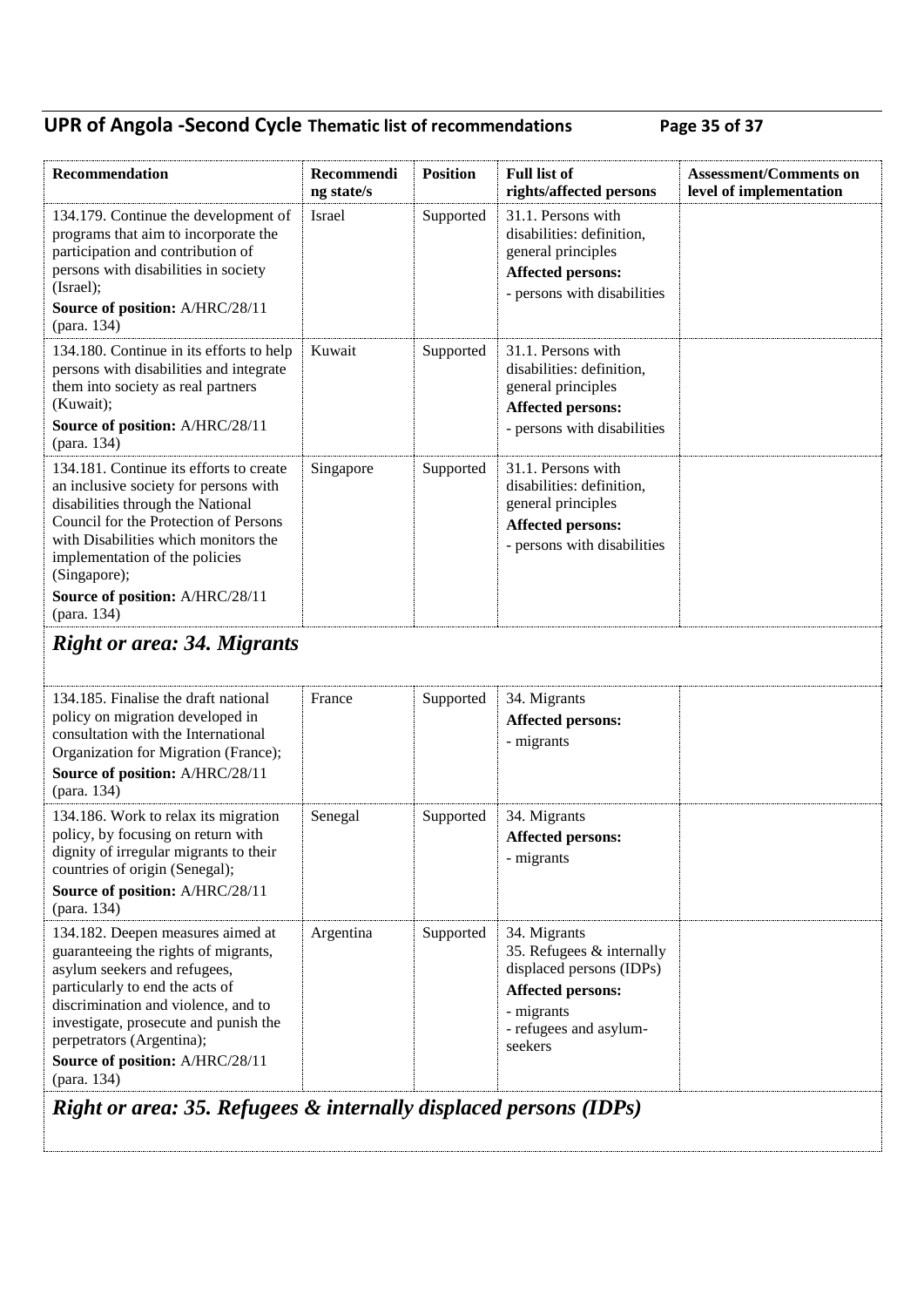### **UPR of Angola -Second Cycle Thematic list of recommendations Page 36 of 37**

| Recommendation                                                                                                                                                                                                                                                                          | <b>Recommendi</b><br>ng state/s | <b>Position</b> | <b>Full list of</b><br>rights/affected persons                                                                                    | <b>Assessment/Comments on</b><br>level of implementation |
|-----------------------------------------------------------------------------------------------------------------------------------------------------------------------------------------------------------------------------------------------------------------------------------------|---------------------------------|-----------------|-----------------------------------------------------------------------------------------------------------------------------------|----------------------------------------------------------|
| 134.187. Immediately cease all forms<br>of forced displacement, in accordance<br>with the applicable international<br>humanitarian and human rights law<br>and the Guiding Principles on Internal<br>Displacement (1998) (Australia);<br>Source of position: A/HRC/28/11<br>(para. 134) | Australia                       | Supported       | 35. Refugees $&$ internally<br>displaced persons (IDPs)<br><b>Affected persons:</b><br>- internally displaced<br>persons          |                                                          |
| 134.188. Give proper follow-up to the<br>resolution which forbids the forced<br>evictions of persons, and defend the<br>rights of the displaced and indigenous<br>people (Holy See);<br>Source of position: A/HRC/28/11<br>(para. 134)                                                  | <b>Holy See</b>                 | Supported       | 35. Refugees $&$ internally<br>displaced persons (IDPs)<br>Affected persons:<br>- indigenous<br>- internally displaced<br>persons |                                                          |

## *Right or area: 36. Human rights defenders*

| 134.128. Create and maintain, in law<br>and in practice, a safe and enabling<br>environment, in which human rights<br>defenders, journalists and civil society<br>can operate free from hindrance and<br>insecurity, in accordance with Human<br><b>Rights Council resolutions 22/6, 27/5</b><br>and $27/31$ (Ireland);<br><b>Source of position: A/HRC/28/11</b><br>(para. 134) | Ireland | Supported | 36. Human rights<br>defenders<br>Affected persons:<br>- general | Partially implemented.<br>In its decision $n^{\circ}447/2017$<br>adopted on 5 July 2017, the<br><b>Constitutional Court declared</b><br>the Presidential Decree n <sup>o</sup><br>74/15 on NGOs regulation<br>unconstitutional, for being<br>too restrictive.<br>However, human rights<br>defenders' activities are still<br>hindered by the Social<br>Communication Legislative<br>package and by repression<br>led by security forces to<br>silence human rights<br>violations' denunciations. |
|----------------------------------------------------------------------------------------------------------------------------------------------------------------------------------------------------------------------------------------------------------------------------------------------------------------------------------------------------------------------------------|---------|-----------|-----------------------------------------------------------------|--------------------------------------------------------------------------------------------------------------------------------------------------------------------------------------------------------------------------------------------------------------------------------------------------------------------------------------------------------------------------------------------------------------------------------------------------------------------------------------------------|
|----------------------------------------------------------------------------------------------------------------------------------------------------------------------------------------------------------------------------------------------------------------------------------------------------------------------------------------------------------------------------------|---------|-----------|-----------------------------------------------------------------|--------------------------------------------------------------------------------------------------------------------------------------------------------------------------------------------------------------------------------------------------------------------------------------------------------------------------------------------------------------------------------------------------------------------------------------------------------------------------------------------------|

### *Right or area: 37. Right to development – general measures of implementation*

| 134.189. Continue to implement the<br>National Strategy for Long-Term<br>Development "Angola 2025" (Cuba);<br>Source of position: A/HRC/28/11<br>(para. 134)      | Cuba         | Supported | 37. Right to development<br>- general measures of<br>implementation<br>Affected persons:<br>- general        |  |
|-------------------------------------------------------------------------------------------------------------------------------------------------------------------|--------------|-----------|--------------------------------------------------------------------------------------------------------------|--|
| 134.190. Continue implementing the<br>2013-2017 National Development<br>Plan (Myanmar);<br>Source of position: A/HRC/28/11<br>(para. 134)                         | Myanmar      | Supported | 37. Right to development<br>- general measures of<br>implementation<br><b>Affected persons:</b><br>- general |  |
| 134.192. Comprehensively address the<br>issue of corruption and further<br>promote transparency (Sierra Leone).<br>Source of position: A/HRC/28/11<br>(para. 134) | Sierra Leone | Supported | 37. Right to development<br>- general measures of<br>implementation<br>Affected persons:<br>- general        |  |